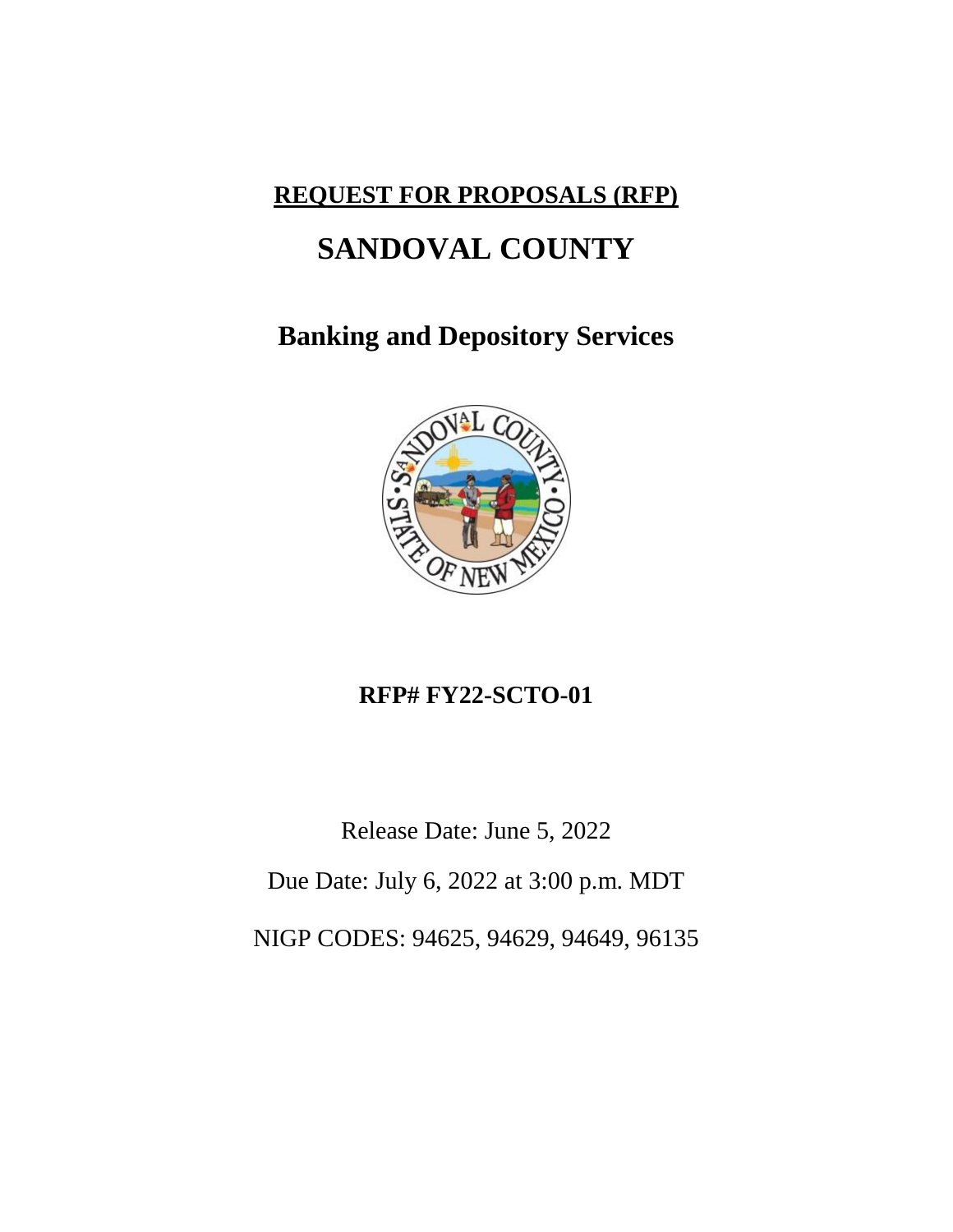## **I. INTRODUCTION**

#### **A. PURPOSE OF THIS REQUEST FOR PROPOSALS**

Sandoval County Board of County Commissioners is requesting sealed proposals on behalf of the Sandoval County Treasurer's Office for Banking and Depository Services (NIGP Commodity Codes 94625, 94629, 94649, and 96135). Responses will be accepted in the Finance Department, Attn: Leslie Olivas, Sandoval County Administrative Bldg, 1500 Idalia Road, Bldg. D 2<sup>nd</sup> Floor, P.O. Box 40, Bernalillo, New Mexico up to 3:00 p.m. (Mountain Daylight Time) on July 6, 2022. Late submissions will not be considered. The Sandoval County Board of Commissioners reserves the right to reject any and all responses.

#### **B. SANDOVAL COUNTY BACKGROUND**

Sandoval County is a Class A county located in central New Mexico. It covers over 3,700 square miles of both urban and rural areas with a population of approximately 148,800 people according the 2020 census. Sandoval County has a commission/manager form of government. The Board of County Commissioners consist of five members elected by voters within their respective districts. The County Manager is appointed by the Commission to carry out policy and serve as chief administrative officer. The Sandoval County Treasurer's Office is responsible for County banking services and therefore oversees the daily operations of all County bank accounts. The County Treasurer and the Chairman of the Board of County Commissioners are the only two signors of these accounts.

#### **C. SCOPE OF PROCUREMENT**

Sandoval County expects all the items in the Scope of Work to be supported, including by not limited to: courier and lock box services, activities provided by the County's online property tax payment account; and acceptance and processing of ACH and other payment transfers from outside or internal resources for the primary bank. This RFP is for the primary relationship with the County. The County may maintain or obtain banking contracts with other banking providers due to locality or specialized services subject to applicable local, state, and procurement laws.

#### **D. TERM OF CONTRACT**

This Request for Proposal is to contract on a yearly basis with the option to renew the contract annually for a maximum of four (4) years upon satisfactory completion of the Scope of Services. The contract may be terminated in writing by either party 90 days prior to the expiration of the initial contract or the current renewal term.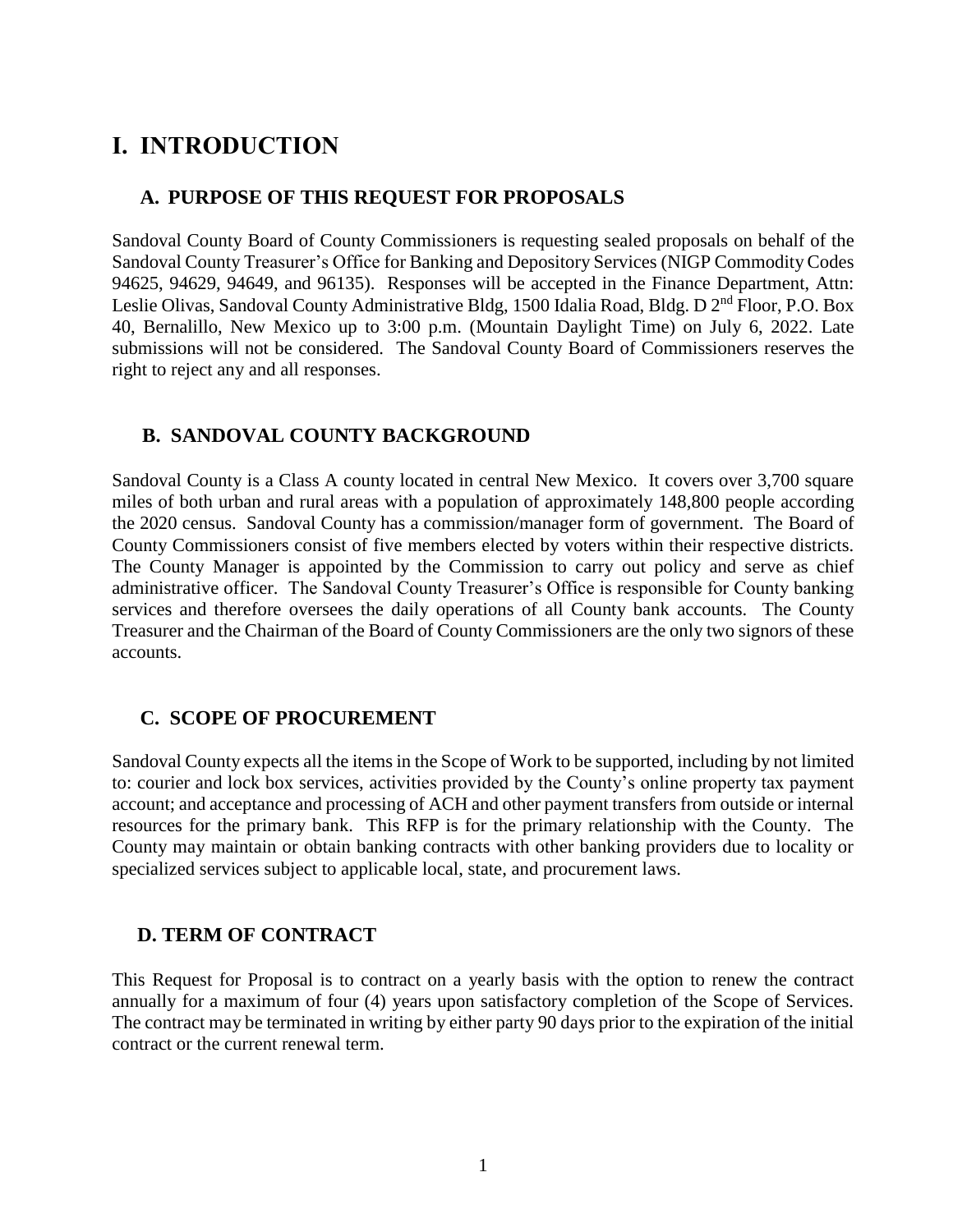#### **E. PROCUREMENT MANAGER**

1. Sandoval County has assigned a Procurement Manager who is responsible for the conduct of this procurement whose name, address, telephone number and e-mail address are listed below:

| Name:<br>Address: | Leslie Olivas, Senior Procurement Specialist<br><b>Sandoval County</b><br>1500 Idalia Road Bldg. D 2 <sup>nd</sup> Floor<br>PO Box 40<br>Bernalillo, NM 87004 |
|-------------------|---------------------------------------------------------------------------------------------------------------------------------------------------------------|
| Telephone:        | $(505)$ 404-5873                                                                                                                                              |
| Fax:              | $(505) 867 - 7605$                                                                                                                                            |
| Email:            | ldolivas@sandovalcountynm.gov                                                                                                                                 |

2. All deliveries of responses via express carrier must be addressed as follows. All potential offerors are responsible for ensuring their complete proposal is received on or before the stated deadline, regardless of courier utilized. Late proposals will not be considered for award.

| Name:            | Leslie Olivas, Senior Procurement Specialist |
|------------------|----------------------------------------------|
| <b>RFP</b> Name: | <b>Banking and Depository Services</b>       |
|                  | RFP#FY22-SCTO-01                             |
| Address:         | <b>Sandoval County</b>                       |
|                  | 1500 Idalia Road Bldg. D                     |
|                  | PO Box 40                                    |
|                  | Bernalillo, NM 87004                         |

3. **Any inquiries or requests** regarding this procurement should be submitted, in writing, to the Procurement Manager. Offerors may ONLY contact the Procurement Manager regarding this procurement. Other state employees or Evaluation Committee members do not have the authority to respond on behalf of the County. **Protests of the solicitation or award must be delivered by mail to the Protest Manager.** A Protest Manager has been named in this Request for Proposals, pursuant to NMSA 1978, § 13-1-172, ONLY protests delivered directly to the Protest Manager in writing and in a timely fashion will be considered to have been submitted properly and in accordance with statute, rule and this Request for Proposals. Emailed protests will not be considered as properly submitted.

## **II. CONDITIONS GOVERNING THE PROCUREMENT**

This section of the RFP contains the schedule, description and conditions governing the procurement.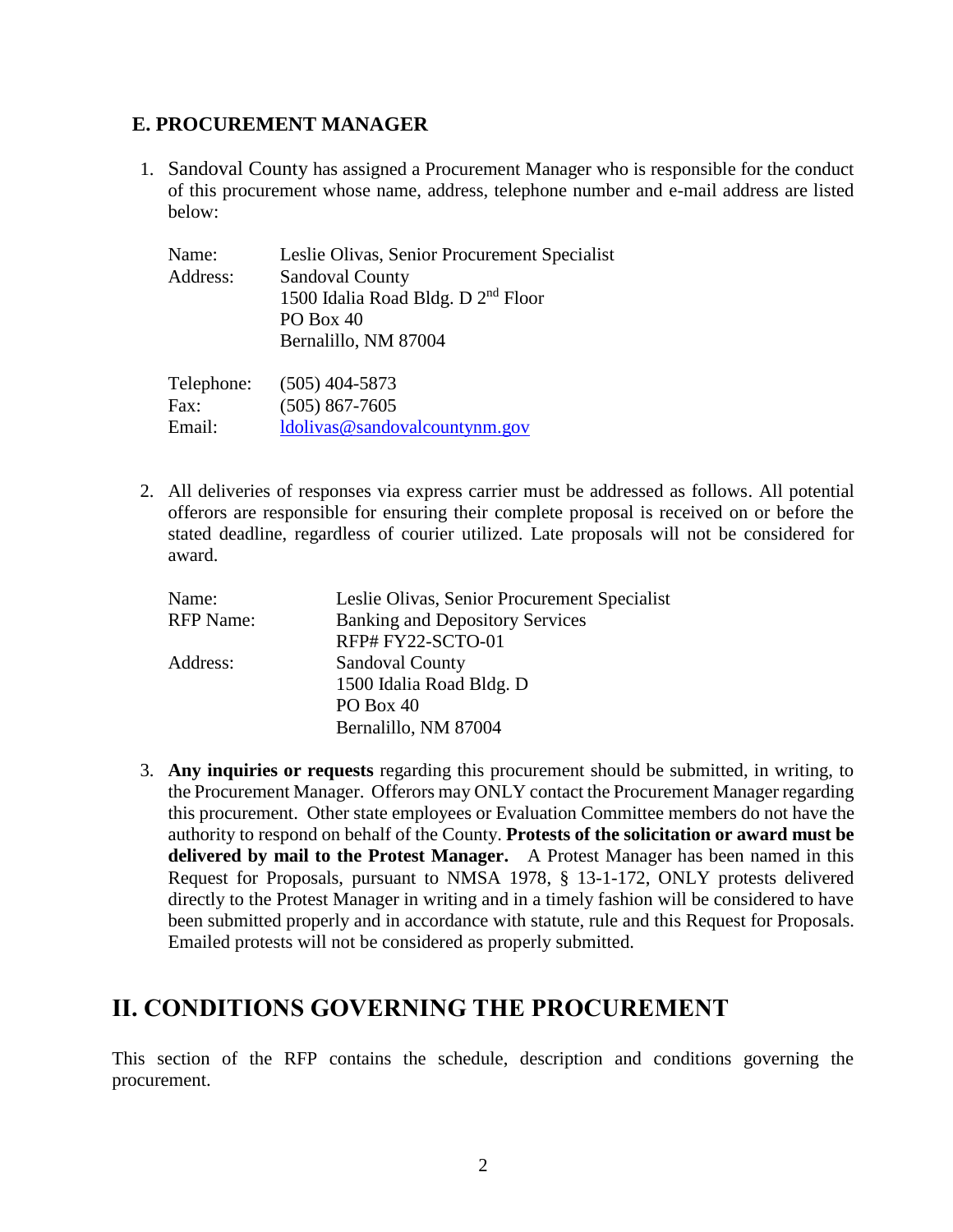### **A. SEQUENCE OF EVENTS**

| <b>Action</b>                    | <b>Responsible Party</b>    | <b>Due Dates</b>               |
|----------------------------------|-----------------------------|--------------------------------|
| 1. Issue RFP                     | <b>Sandoval County</b>      | June 5, 2022                   |
| 2. Pre-Proposal Conference       | <b>Sandoval County</b>      | <b>NONE</b>                    |
| 3. Return of                     | <b>Potential Offerors</b>   | June 9, 2022                   |
| Acknowledgement of Receipt       |                             |                                |
| Form                             |                             |                                |
| 4. Deadline to submit            | <b>Potential Offerors</b>   | June 16, 2022                  |
| Questions                        |                             |                                |
| 5. Response to Written           | <b>Procurement Manager</b>  | June 23, 2022                  |
| Questions                        |                             |                                |
| <b>6. Submission of Proposal</b> | <b>Potential Offerors</b>   | <b>July 6, 2022 AT 3:00 PM</b> |
|                                  |                             | MDT.                           |
| 7. Proposal Evaluation           | <b>Evaluation Committee</b> | <b>TBD</b>                     |
| 8. Selection of Finalists        | <b>Evaluation Committee</b> | <b>TBD</b>                     |
| 9. Contract Awards               | <b>Sandoval County</b>      | <b>TBD</b>                     |
| 10. Protest Deadline             |                             | $+15$ days                     |

The Procurement Manager will make every effort to adhere to the following schedule:

### **B. EXPLANATION OF EVENTS**

The following paragraphs describe the activities listed in the sequence of events shown in Section II. A., above.

#### **1. Issuance of RFP**

This RFP is being issued on behalf of the Sandoval County Public Works Department.

#### **2. Acknowledgement of Receipt**

Potential Offerors may e-mail, hand deliver, return by facsimile or registered or certified mail the "Acknowledgement of Receipt of Request for Proposals Form" that accompanies this document, APPENDIX A, to have the offeror placed on the procurement distribution list. The form should be signed by an authorized representative of the offeror, dated and returned to the Procurement Manager.

The procurement distribution list will be used for the distribution of written responses to questions.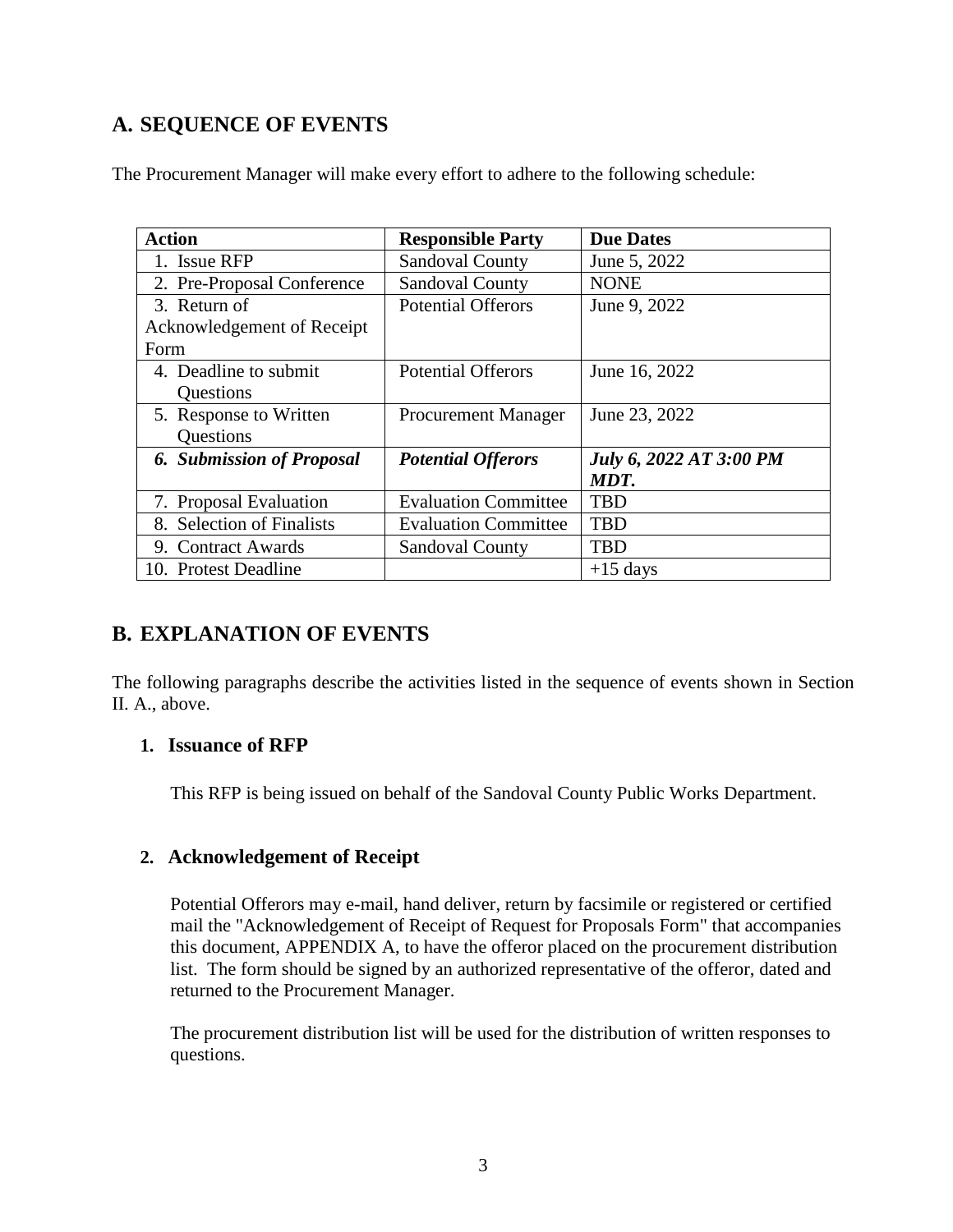#### **3. Deadline to Submit Written Questions**

Potential Offerors may submit written questions to the Procurement Manager as to the intent or clarity of this RFP as indicated in the sequence of events. All written questions must be addressed to the Procurement Manager as declared in Section I, Paragraph E. Questions shall be clearly labeled and shall cite the section(s) in the RFP or other document which form the basis of the question.

#### **4. Response to Written Questions**

Responses to written questions will be distributed as indicated in the sequence of events to all potential Offerors whose name appears on the procurement distribution list. An e-mail copy will be sent to all Offeror's that provide Acknowledgement of Receipt Forms.

#### **5. Submission of Proposals**

ALL OFFEROR PROPOSALS MUST BE RECEIVED FOR REVIEW AND EVALUATION BY THE PROCUREMENT MANAGER OR DESIGNEE NO LATER THAN 3:00 PM MOUNTAIN DAYLGIHT TIME (MDT) ON **July 6, 2022**. **Proposals received after this deadline will not be accepted**. The date and time of receipt will be recorded on each proposal.

Proposals must be addressed and delivered to the Procurement Manager at the address listed in Section I, Paragraph E2. Proposals must be sealed and labeled on the outside of the package to clearly indicate that they are in response to the **Banking and Depository Services** and **RFP# FY22-SCTO-01**. Proposals submitted by facsimile or other electronic means will not be accepted.

A public log will be kept of the names of all Offerors that submitted proposals. Pursuant to NMSA 1978, § 13-1-116, the contents of proposals shall not be disclosed to competing potential Offerors during the negotiation process. The negotiation process is deemed to be in effect until the contract is awarded pursuant to this Request for Proposals.

#### **6. Proposal Evaluation**

An Evaluation Committee will perform the evaluation of proposals. This process will take place as indicated in the sequence of events, depending upon the number of proposals received. During this time, the Procurement Manager may initiate discussions with Offerors who submit responsive or potentially responsive proposals for the purpose of clarifying aspects of the proposals. However, proposals may be accepted and evaluated without such discussion. Discussions SHALL NOT be initiated by the Offerors.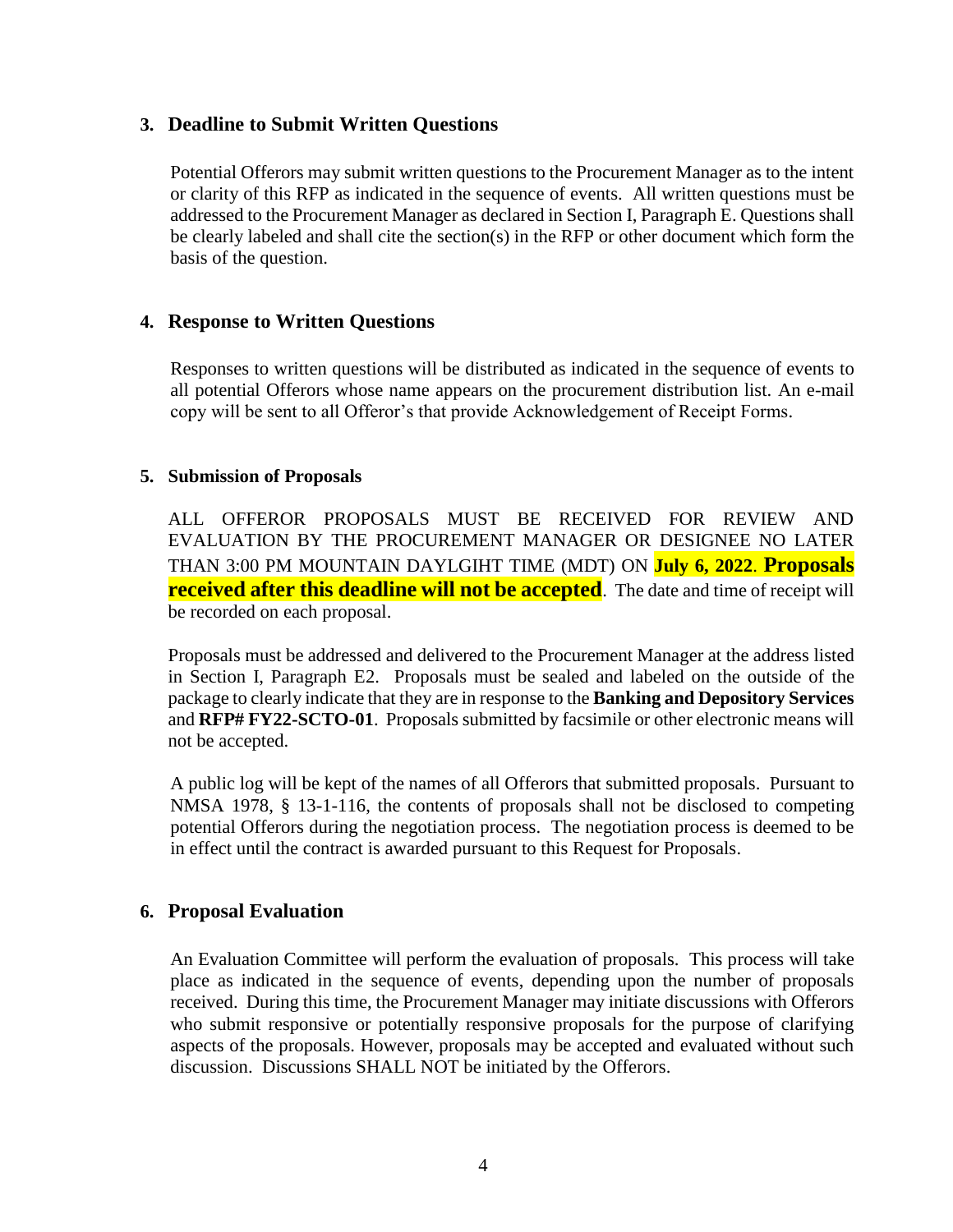#### **7. Finalize Contractual Agreements**

Any Contractual agreement(s) resulting from this RFP will be finalized with the most advantageous Offeror(s) as per schedule, Sequence of Events or as soon thereafter as possible. This date is subject to change at the discretion of the Sandoval County. In the event mutually agreeable terms cannot be reached with the apparent most advantageous Offeror in the time specified, the County reserves the right to finalize a contractual agreement with the next most advantageous Offeror(s) without undertaking a new procurement process.

#### **8. Contract Awards**

The contract shall be awarded to the Offeror (or Offerors) whose proposals are most advantageous to Sandoval County taking into consideration the evaluation factors set forth in this RFP. The most advantageous proposal may or may not have received the most points. The award is subject to appropriate Sandoval County Commission approval.

#### **9. Protest Deadline**

Any protest by an Offeror must be timely and in conformance with NMSA 1978, § 13-1-172 and applicable procurement regulations. As a Protest Manager has been named in this Request for Proposals, pursuant to NMSA 1978, § 13-1-172, ONLY protests delivered directly to the Protest Manager in writing and in a timely fashion will be considered to have been submitted properly and in accordance with statute, rule and this Request for Proposals. The 15-calendar day protest period shall begin on the day following the award of contracts and will end at  $5:00 \text{ pm}$  Mountain Standard Time/Daylight Time on the  $15<sup>th</sup>$  day. Protests must be written and must include the name and address of the protestor and the request for proposal number. It must also contain a statement of the grounds for protest including appropriate supporting exhibits and it must specify the ruling requested from the party listed below. The protest must be delivered to:

> Leslie Olivas, Senior Procurement Specialist Sandoval County 1500 Idalia Road Bldg. D 2<sup>nd</sup> Floor PO Box 40 Bernalillo, NM 87004

**Protests received after the deadline will not be accepted**.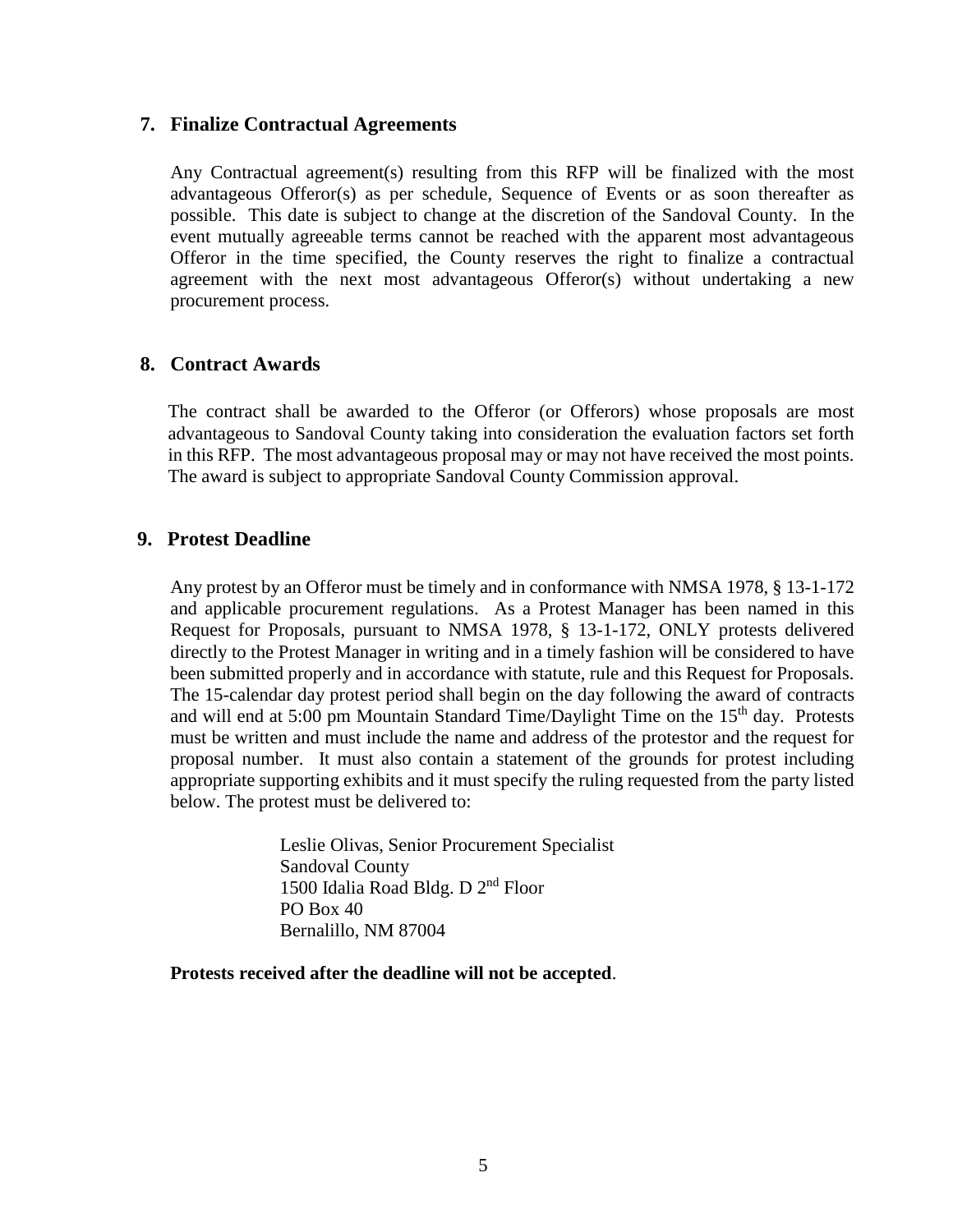#### **C. GENERAL REQUIREMENTS**

#### **1. Acceptance of Conditions Governing the Procurement**

Potential Offerors must indicate their acceptance of the Conditions Governing the Procurement section in the letter of transmittal (Appendix C). Submission of a proposal constitutes acceptance of the Evaluation Factors.

#### **2. Incurring Cost**

Any cost incurred by the potential Offeror in preparation, transmittal, and/or presentation of any proposal or material submitted in response to this RFP shall be borne solely by the Offeror. Any cost incurred by the Offeror for set up and demonstration of the proposed equipment and/or system shall be borne solely by the Offeror.

#### **3. Prime Contractor Responsibility**

Any contractual agreement that may result from this RFP shall specify that the prime contractor is solely responsible for fulfillment of all requirements of the contractual agreement which may derive from this RFP.

#### **4. Amended Proposals**

An Offeror may submit an amended proposal before the deadline for receipt of proposals. Such amended proposals must be complete replacements for a previously submitted proposal and must be clearly identified as such in the transmittal letter. The County personnel will not merge, collate, or assemble proposal materials.

#### **5. Offeror's Rights to Withdraw Proposal**

Offerors will be allowed to withdraw their proposals at any time prior to the deadline for receipt of proposals. The Offeror must submit a written withdrawal request addressed to the Procurement Manager and signed by the Offeror's duly authorized representative.

The approval or denial of withdrawal requests received after the deadline for receipt of the proposals is governed by the applicable procurement regulations.

#### **6. Proposal Offer Firm**

Responses to this RFP, including proposal prices for services, will be considered firm for one hundred twenty (120) days after the due date for receipt of proposals or ninety (90) days after the due date for the receipt of a best and final offer, if the Offeror is invited or required to submit one.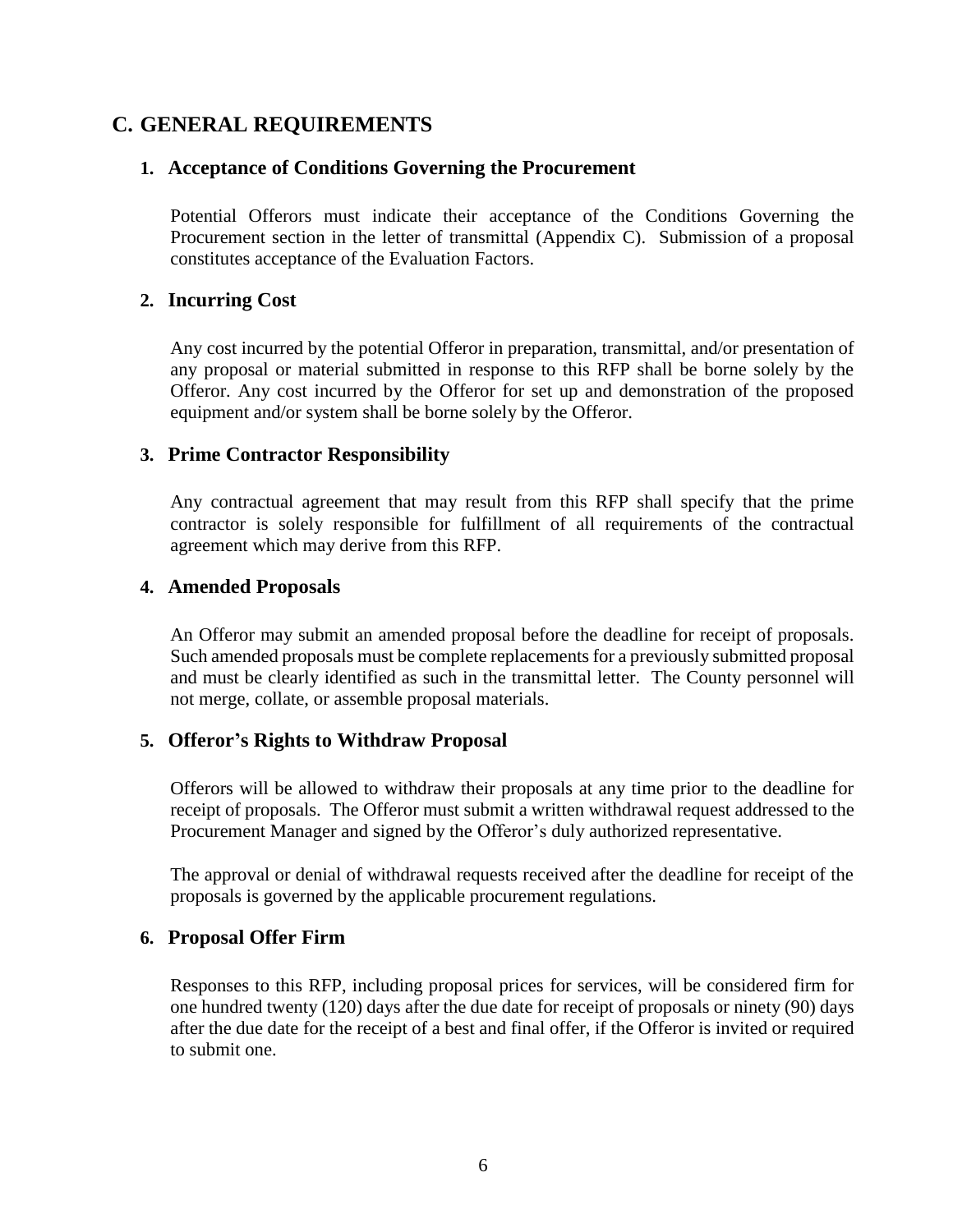#### **7. Disclosure of Proposal Contents**

- A. Proposals will be kept confidential until negotiations and the award are completed by the County. At that time, all proposals and documents pertaining to the proposals will be open to the public, except for material that is clearly marked proprietary or confidential. The Procurement Manager will not disclose or make public any pages of a proposal on which the potential Offeror has stamped or imprinted "proprietary" or "confidential" subject to the following requirements:
- B. Proprietary or confidential data shall be readily separable from the proposal in order to facilitate eventual public inspection of the non-confidential portion of the proposal.
- C. Confidential data is restricted to:
	- 1. Confidential financial information concerning the Offeror's organization.
	- 2. and data that qualifies as a trade secret in accordance with the Uniform Trade Secrets Act, NMSA 1978 § 57-3A-1 to 57-3A-7.
	- 3. PLEASE NOTE: The price of products offered or the cost of services proposed **shall not be designated** as proprietary or confidential information.

#### **8. No Obligation**

This RFP in no manner obligates Sandoval County to the use of any Offeror's services until a valid written contract is awarded and approved by appropriate authorities.

#### **9. Termination**

This RFP may be canceled at any time and any and all proposals may be rejected in whole or in part when the agency determines such action to be in the best interest of Sandoval County.

#### **10. Sufficient Appropriation**

Any contract awarded as a result of this RFP process may be terminated if sufficient appropriations or authorizations do not exist. Such terminations will be affected by sending written notice to the contractor. The County's decision as to whether sufficient appropriations and authorizations are available will be accepted by the contractor as final.

#### **11. Legal Review**

The County requires that all Offerors agree to be bound by the General Requirements contained in this RFP. Any Offeror's concerns must be promptly submitted in writing to the attention of the Procurement Manager.

#### **12. Governing Law**

This RFP and any agreement with an Offeror which may result from this procurement shall be governed by the laws of the State of New Mexico.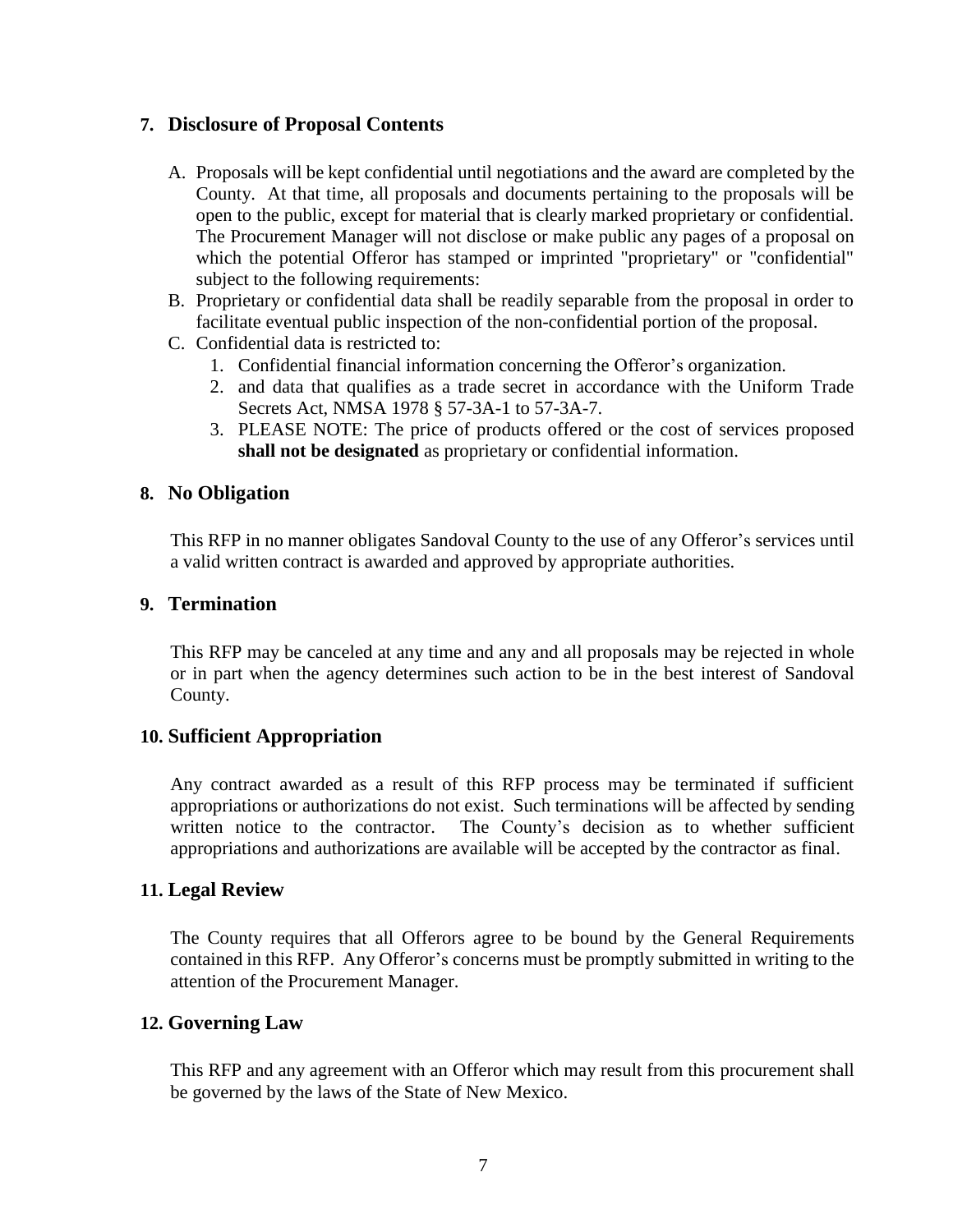#### **13. Basis for Proposal**

Only information supplied, in writing, by Sandoval County through the Procurement Manager or in this RFP should be used as the basis for the preparation of Offeror proposals.

#### **14. Offeror Qualifications**

The Evaluation Committee may make such investigations as necessary to determine the ability of the potential Offeror to adhere to the requirements specified within this RFP. The Evaluation Committee will reject the proposal of any potential Offeror who is not a Responsible Offeror or fails to submit a responsive offer as defined in NMSA 1978, § 13-1- 83 and 13-1-85.

#### **15. Right to Waive Minor Irregularities**

The Evaluation Committee reserves the right to waive minor irregularities. The Evaluation Committee also reserves the right to waive mandatory requirements provided that all of the otherwise responsive proposals failed to meet the same mandatory requirements and the failure to do so does not otherwise materially affect the procurement. This right is at the sole discretion of the Evaluation Committee.

#### **16. Change in Contractor Representatives**

The County reserves the right to require a change in contractor representatives if the assigned representative(s) is (are) not, in the opinion of the County, adequately meeting the needs of the County.

#### **17. Notice of Penalties**

The Procurement Code, NMSA 1978, § 13-1-28 through 13-1-199, imposes civil, misdemeanor and felony criminal penalties for its violation. In addition, the New Mexico criminal statutes impose felony penalties for bribes, gratuities and kickbacks.

#### **18. Right to Publish**

Throughout the duration of this procurement process and contract term, Offerors and contractors must secure from the County written approval prior to the release of any information that pertains to the potential work or activities covered by this procurement and/or County contracts deriving from this procurement. Failure to adhere to this requirement may result in disqualification of the Offeror's proposal or removal from the contract.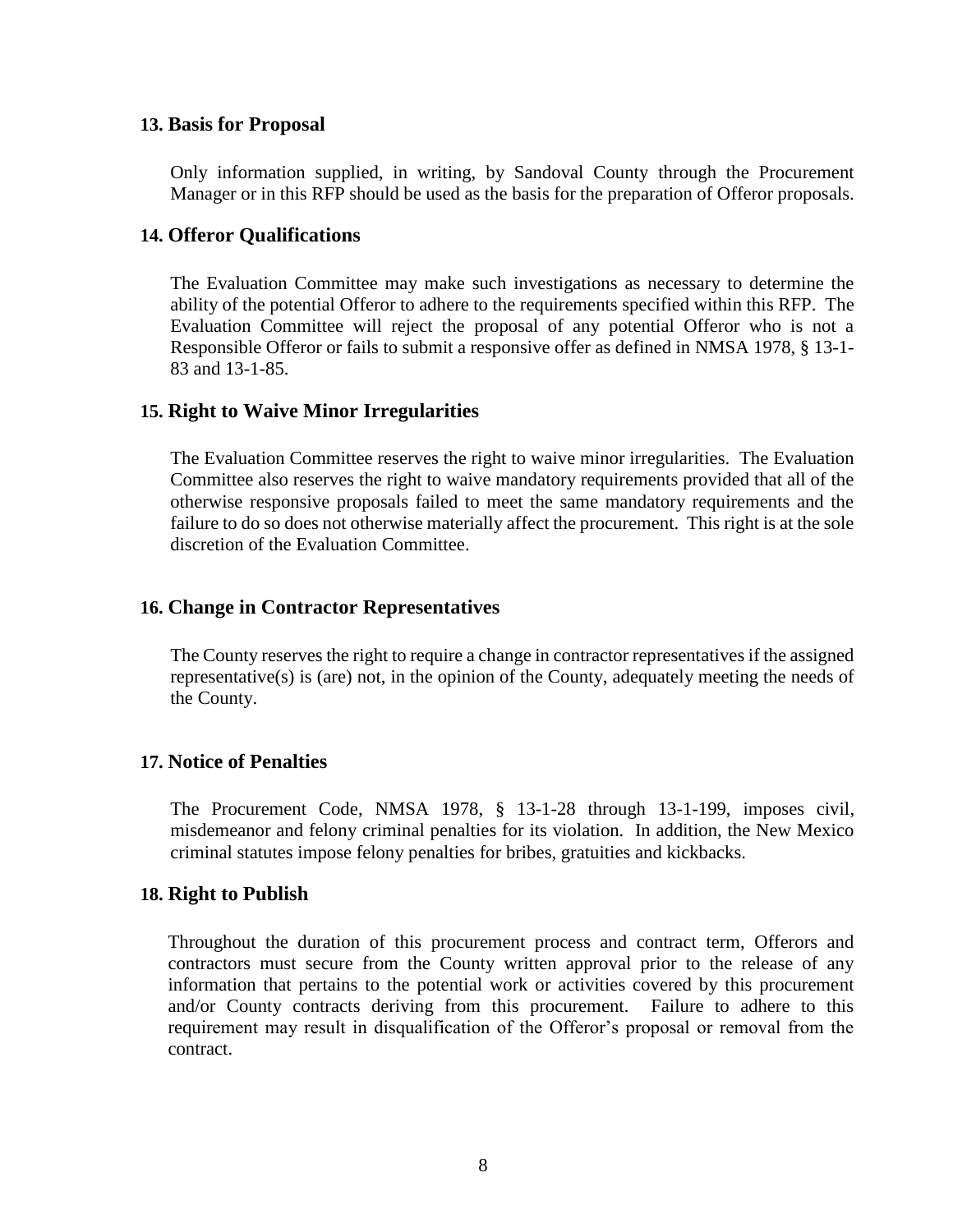#### **19. Ownership of Proposals**

All documents submitted in response to the RFP shall become property of the Sandoval County.

#### **20. Confidentiality**

Any confidential information provided to, or developed by, the contractor in the performance of the contract resulting from this RFP shall be kept confidential and shall not be made available to any individual or organization by the contractor without the prior written approval of the County.

The Contractor(s) agrees to protect the confidentiality of all confidential information and not to publish or disclose such information to any third party without the procuring County's written permission.

#### **21. Use of Electronic Versions of this RFP**

This RFP is being made available by electronic means. In the event of conflict between a version of the RFP in the Offeror's possession and the version maintained by the agency, the Offeror acknowledges that the version maintained by the County shall govern.

#### **22. New Mexico Employees Health Coverage**

- A. If the Offeror has, or grows to, six (6) or more employees who work, or who are expected to work, an average of at least 20 hours per week over a six (6) month period during the term of the contract, Offeror must agree to have in place, and agree to maintain for the term of the contract, health insurance for those employees if the expected annual value in the aggregate of any and all contracts between Contractor and the State exceed \$250,000 dollars.
- B. Offeror must agree to maintain a record of the number of employees who have (a) accepted health insurance; (b) decline health insurance due to other health insurance coverage already in place; or (c) decline health insurance for other reasons. These records are subject to review and audit by a representative of the state.
- C. Offeror must agree to advise all employees of the availability of State publicly financed health care coverage programs by providing each employee with, as a minimum, the following web site link to additional information [https://bewellnm.com.](https://bewellnm.com/)
- D. For Indefinite Quantity, Indefinite Delivery contracts (price agreements without specific limitations on quantity and providing for an indeterminate number of orders to be placed against it); these requirements shall apply the first day of the second month after the Offeror reports combined sales (from state and, if applicable, from local public bodies if from a state price agreement) of \$250,000.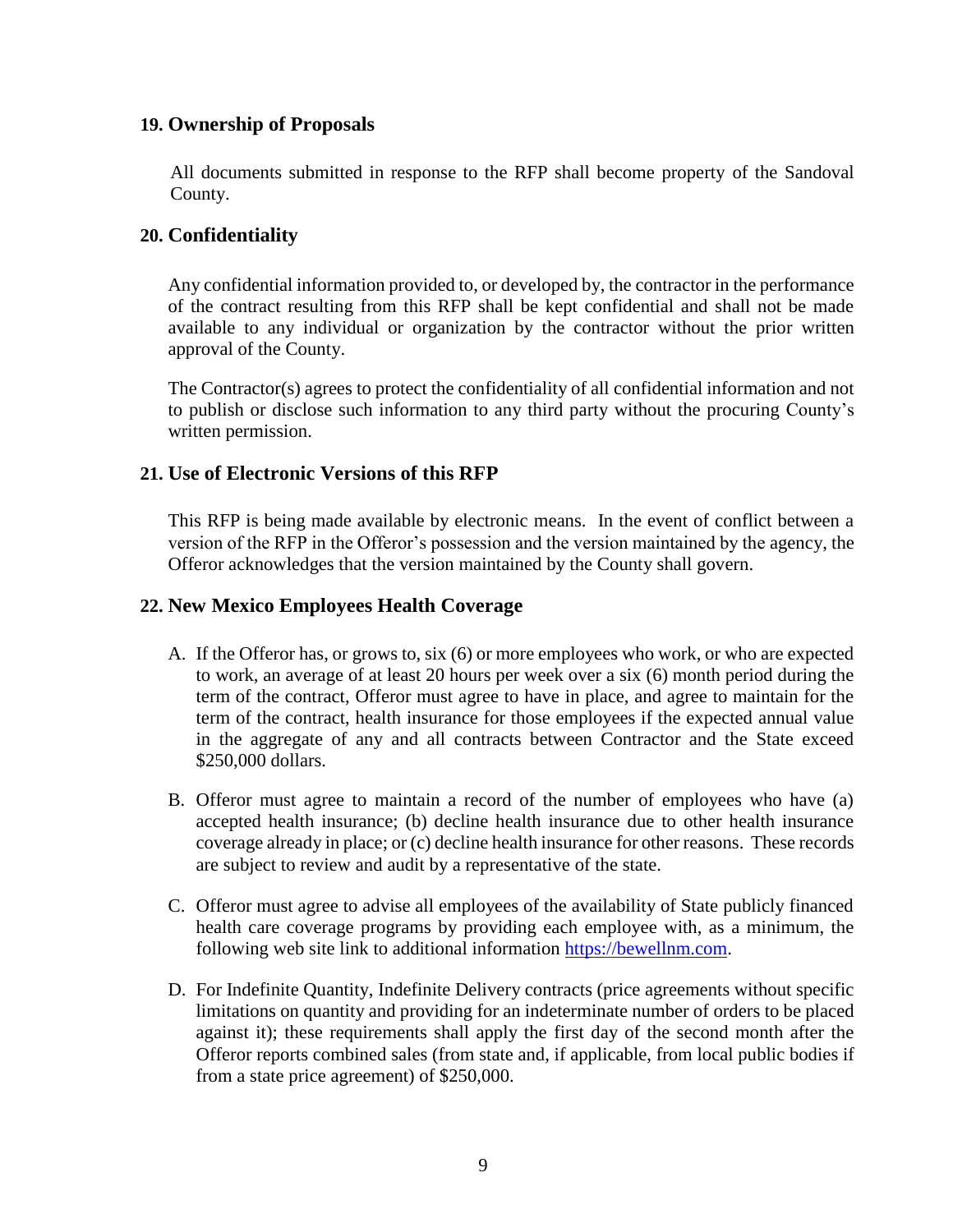#### **23. Campaign Contribution Disclosure Form**

Offeror must complete, sign, and return the Campaign Contribution Disclosure Form (Appendix B) as a part of their proposal. Failure to complete and return the signed unaltered form will result in disqualification.

#### **24. Letter of Transmittal**

Offeror's proposal must be accompanied by the Letter of Transmittal Form (Appendix C) which must be completed and signed by an individual person authorized to obligate the company. The letter of transmittal MUST:

- 1. Identify the submitting business entity.
- 2. Identify the name, title, telephone, and e-mail address of the person authorized by the Offeror organization to contractually obligate the business entity providing the Offer.
- 3. Identify the name, title, telephone, and e-mail address of the person authorized to negotiate the contract on behalf of the organization (if different than (2) above).
- 4. Identify the names, titles, telephone, and e-mail addresses of persons to be contacted for clarification/questions regarding proposal content.
- 5. Sub-contractor will not be authorized for this procurement.
- 6. Identify the following with a check mark and signature where required:
	- a. indicate acceptance of the Conditions Governing the Procurement indicate acceptance of this RFP; and
	- b. Acknowledge receipt of any and all amendments to this RFP.
- 7. Be signed by the person identified in #2 above.

#### **25. Disclosure Regarding Responsibility**

- A. Any prospective Contractor and any of its Principals who enter into a contract greater than sixty thousand dollars (\$60,000.00) with any state agency or local public body for professional services, tangible personal property, services or construction agrees to disclose whether the Contractor, or any principal of the Contractor's company:
	- 1. is presently debarred, suspended, proposed for debarment, or declared ineligible for award of contract by any federal entity, state agency or local public body.
	- 2. has within a three-year period preceding this offer, been convicted in a criminal matter or had a civil judgment rendered against them for:
		- a. the commission of fraud or a criminal offense in connection with obtaining, attempting to obtain, or performing a public (federal, state or local) contract or sub-contract.
		- b. violation of Federal or state antitrust statutes related to the submission of offers; or
		- c. the commission in any federal or state jurisdiction of embezzlement, theft, forgery, bribery, falsification or destruction of records, making false statements, tax evasion, violation of Federal criminal tax law, or receiving stolen property.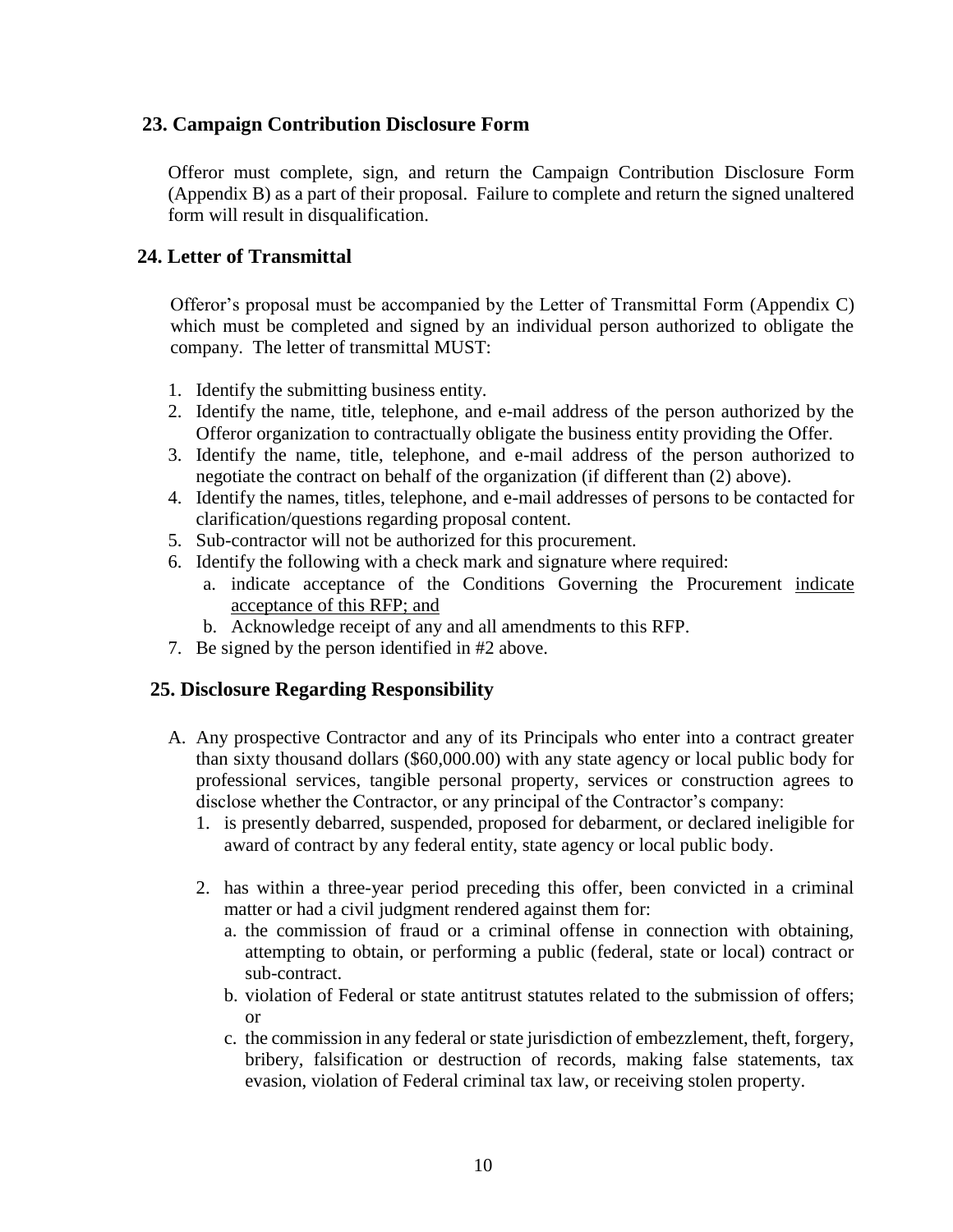- 3. is presently indicted for, or otherwise criminally or civilly charged by any (federal state or local) government entity with the commission of any of the offenses enumerated in paragraph A of this disclosure.
- 4. has, preceding this offer, been notified of any delinquent Federal or state taxes in an amount that exceeds \$3,000.00 of which the liability remains unsatisfied. Taxes are considered delinquent if the following criteria apply:
	- a. The tax liability is finally determined. The liability is finally determined if it has been assessed. A liability is not finally determined if there is a pending administrative or judicial challenge. In the case of a judicial challenge of the liability, the liability is not finally determined until all judicial appeal rights have been exhausted.
	- b. The taxpayer is delinquent in making payment. A taxpayer is delinquent if the taxpayer has failed to pay the tax liability when full payment was due and required. A taxpayer is not delinquent in cases where enforced collection action is precluded.
	- c. Have within a three-year period preceding this offer, had one or more contracts terminated for default by any federal or state agency or local public body.)
- B. Principal, for the purpose of this disclosure, means an officer, director, owner, partner, or a person having primary management or supervisory responsibilities within a business entity or related entities.
- C. The Contractor shall provide immediate written notice to the State Purchasing Agent or other party to this Agreement if, at any time during the term of this Agreement, the Contractor learns that the Contractor's disclosure was at any time erroneous or became erroneous by reason of changed circumstances.
- D. A disclosure that any of the items in this requirement exist will not necessarily result in termination of this Agreement. However, the disclosure will be considered in the determination of the Contractor's responsibility and ability to perform under this Agreement. Failure of the Contractor to furnish a disclosure or provide additional information as requested will render the Offeror nonresponsive.
- E. Nothing contained in the foregoing shall be construed to require establishment of a system of records in order to render, in good faith, the disclosure required by this document. The knowledge and information of a Contractor is not required to exceed that which is the normally possessed by a prudent person in the ordinary course of business dealings.
- F. The disclosure requirement provided is a material representation of fact upon which reliance was placed when making an award and is a continuing material representation of the facts during the term of this Agreement. If during the performance of the contract, the Contractor is indicted for or otherwise criminally or civilly charged by any government entity (federal, state or local) with commission of any offenses named in this document the Contractor must provide immediate written notice to the State Contractor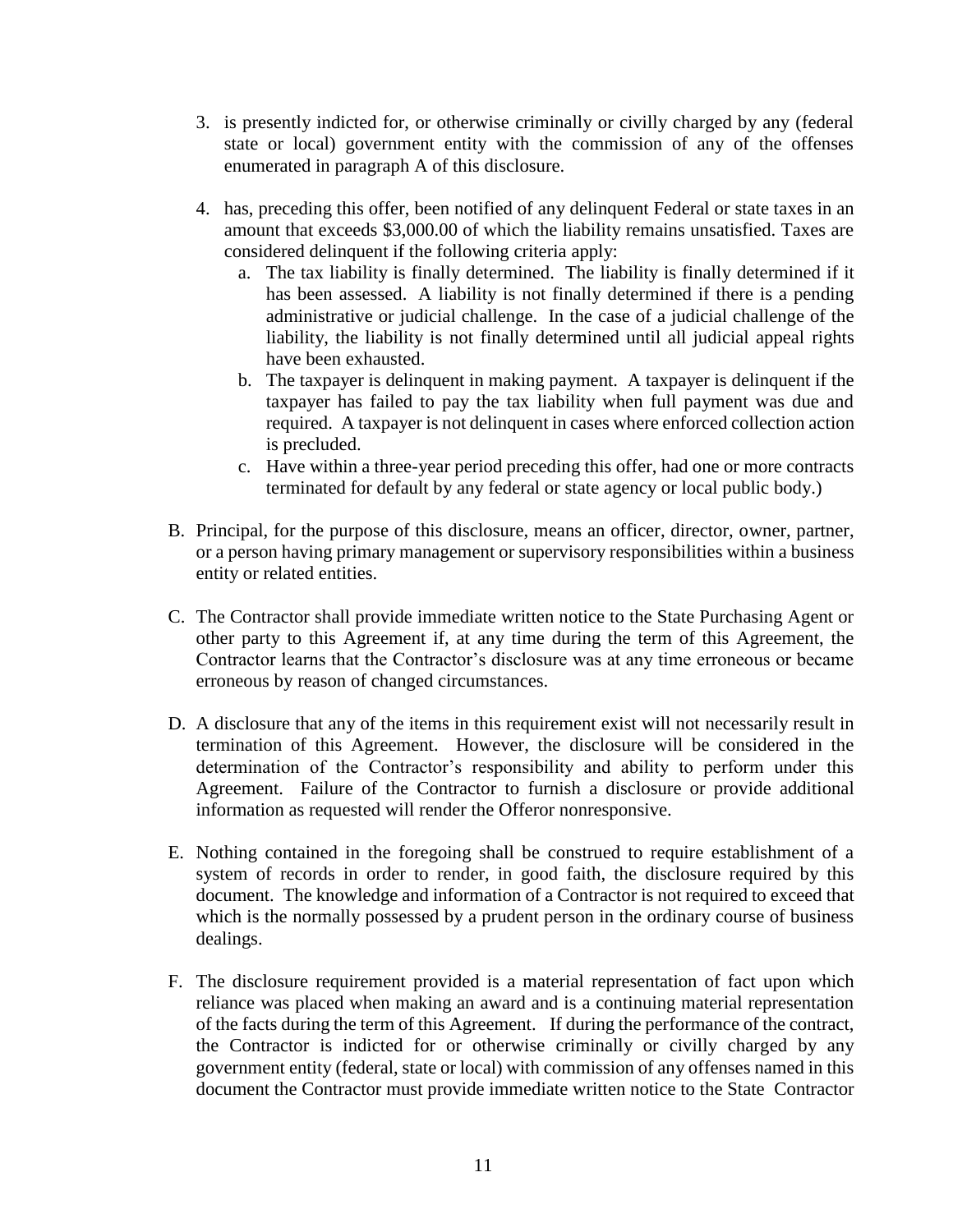knowingly rendered an erroneous disclosure, in addition to other remedies available to the Government, the State Purchasing Agent or Central Purchasing Officer may terminate the involved contract for cause. Still further the State Purchasing Agent or Central Purchasing Officer may suspend or debar the Contractor from eligibility for future solicitations until such time as the matter is resolved to the satisfaction of the State Purchasing Agent or Central Purchasing Officer.

#### **26. Use by Other Government Agencies**

By submitting a bid or proposal, the Bidder or offeror indicates that they understand and agree that other local public bodies and state agencies with the State of New Mexico, if allowed by their governing directives, may contact for the goods and services included in this procurement document with the awarded Contractor(s). Contractual engagements accomplished under this provision shall be solely between the awarded Contractor and the contracting government entity with no obligation or liability by Sandoval County.

#### **27. Electronic Mail Address Required**

A large part of the communication regarding this procurement will be conducted by electronic mail (e-mail). Offeror must have a valid e-mail address to receive this correspondence. **E-mail address will be provided on Appendix A which will be submitted in a timely manner.**

#### **28. New Mexico Preferences**

To ensure adequate consideration and application of NMSA 1978, § 13-1-21 (as amended). Offerors **MUST** include a copy of their preference certificate with their proposal. Certificates for preferences must be obtained through the New Mexico Department of Taxation & Revenue:

[http://www.tax.newmexico.gov/Businesses/in-state-veteran-preference-certification.aspx.](http://www.tax.newmexico.gov/Businesses/in-state-veteran-preference-certification.aspx)

- A. **New Mexico Resident Business Preference** A copy of the certification must accompany Offeror's proposal**.**
- B. **New Mexico Native American Resident Business Preference** A copy of the certification must accompany Offeror's proposal.
- C. **New Mexico Resident Veterans Business Preference** A copy of the certification must accompany Offeror's proposal**.**
- D. **New Mexico Native American Resident Veterans Business Preference** A copy of the certification must accompany Offeror's proposal

**An agency shall not award a business for more than one preference.** 

**The New Mexico Preferences shall not apply when the expenditures for this RFP includes federal funds.**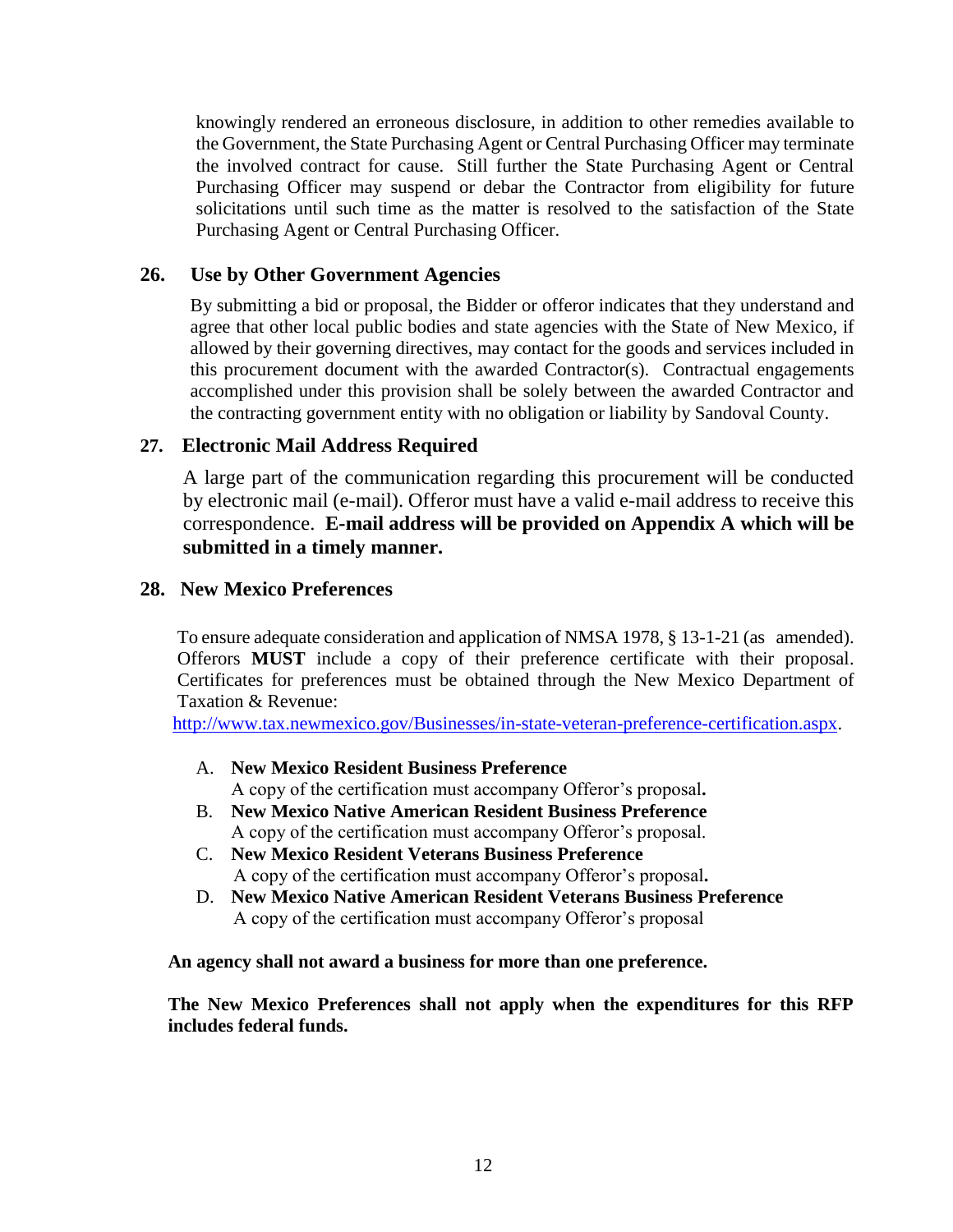## **III. RESPONSE FORMAT AND ORGANIZATION**

This section describes the format and organization of the Offeror's responses. Failure to conform to these guidelines may result in the disqualification of the proposal.

### **1. NUMBER OF RESPONSES**

Offerors shall submit only one proposal in response to this RFP.

### **2. NUMBER OF COPIES**

#### **A. Hard Copy Responses**

Offeror's proposal must be clearly **labeled and numbered and indexed**. Proposals must be submitted as outlined below. The original copy shall be clearly marked as such on the front of the binder. Envelopes, packages or boxes containing the original and the copies must be clearly labeled and submitted in a sealed envelope, package, or box bearing the following information:

Offerors must deliver:

- **Technical Proposals –** One (1) ORIGINAL and three (3) HARD COPIES (4 TOTAL).
- Cost Proposals One (1) ORIGINAL and three (3) HARD COPIES (4 TOTAL).
- **Please include an electronic copy (flash drive) of the Technical and Cost Proposal.**

The original hard copy information **must** be identical. In the event of a conflict between versions of the submitted proposal, the original hard copy shall govern.

Any proposal that does not adhere to these requirements, may be deemed non-responsive and rejected on that basis.

### **3. PROPOSAL FORMAT**

All proposals must be submitted as follows:

Hard copies must be typewritten on standard  $8\frac{1}{2}$ " x 11" paper (larger paper is permissible for charts, spreadsheets, etc.) and placed within binders with tabs delineating each section.

Organization of folders/envelopes for hard copy proposals:

#### **1. TECHNICAL PROPOSAL – Binder 1 - Proposal Content and Organization**

Direct reference to pre-prepared or promotional material may be used if referenced and clearly marked. The proposal **must be organized and indexed** in the following format and must contain, at a minimum, all listed items in the sequence indicated. Promotional material should be **minimal**.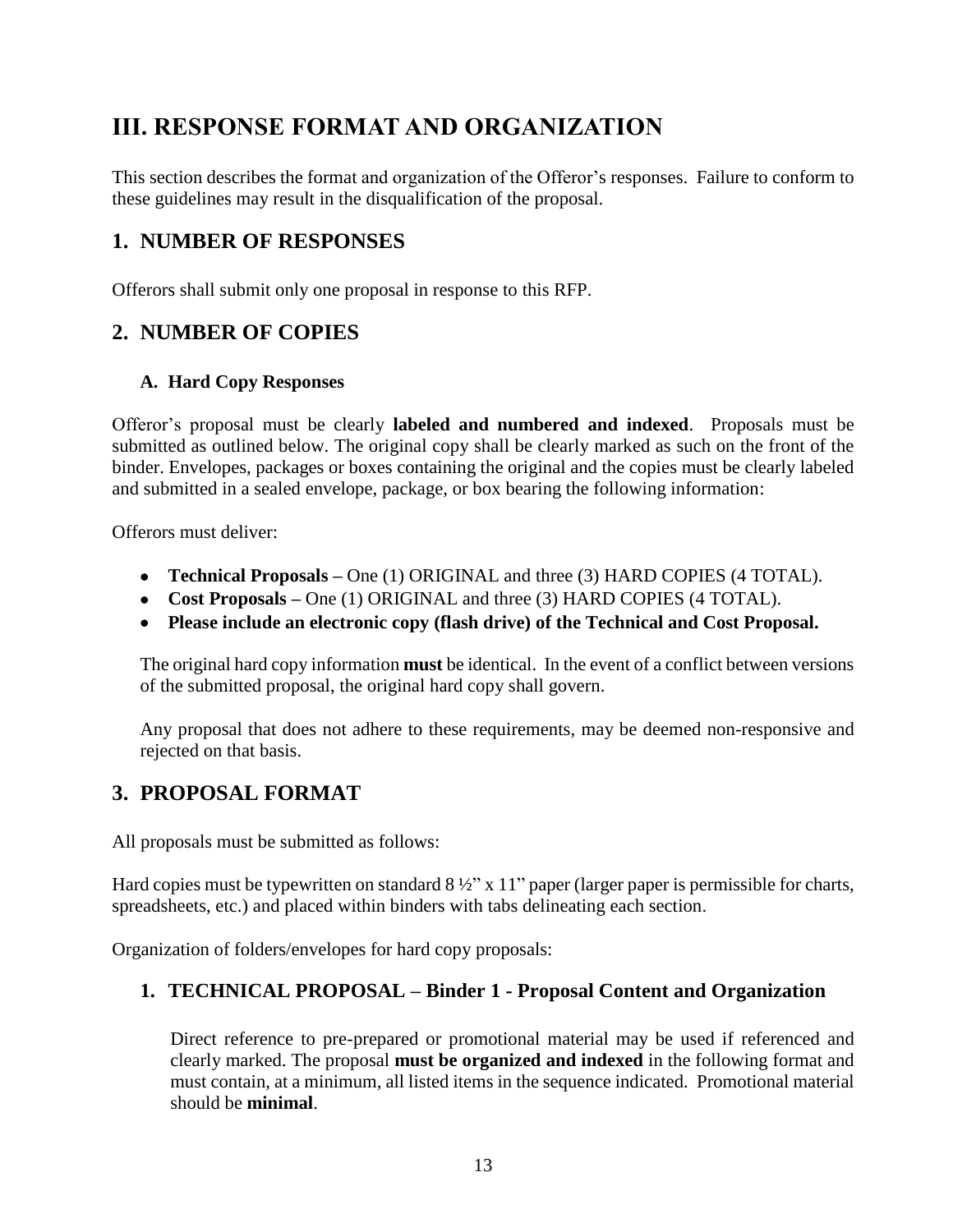- A. Signed Letter of Transmittal (Appendix C)
- B. Table of Contents
- C. Proposal Summary (Optional)
- D. Response to Contract Terms and Conditions
- E. Offeror's Additional Terms and Conditions
- F. Response to Specifications
	- 1. Organizational Experience
	- 2. Organizational References
	- 3. Mandatory Specification
	- 4. Conflict of Interest Affidavit (Appendix E)
	- 5. Signed Campaign Contribution Form (Appendix B)
	- 6. New Mexico Preferences (if applicable)
	- 7. Financial Stability
	- 8. Proof of Insurance and/or Surety Bonds
	- 9. Other Supporting Material (if applicable)

#### **2. COST PROPOSAL – Binder 2 MUST BE IN A SEPARATE SEALED ENVELOPE**

- A. The Cost Response Form (Appendix F) must be filled out in its entirety and included in Binder 2.
- B. All costs to be incurred and billed to the county shall be described in detail. The Offeror should understand that the costs of insurance maintained by the organization in connection with the general conduct of its operation are allowable provided: that the types and content of coverage is in accordance with sound business practice and the rates and premiums are reasonable under the circumstances. Liability for that item remains with the Offeror. The proposed price quoted must include all applicable costs and applicable taxes.
- C. Offeror should submit a proposal with a detailed schedule of total costs per task. Offeror should also provide unit cost estimated (hourly, etc.) and time schedule for each task with in each task. The Offeror shall quote hourly rates for additional consulting beyond the scope of the described tasks.

Within each section of the proposal, Offerors should address the items in the order indicated above. All forms provided in this RFP must be thoroughly completed and included in the appropriate section of the proposal.

The proposal summary may be included by potential Offerors to provide the Evaluation Committee with an overview of the proposal; however, this material will not be used in the evaluation process unless specifically referenced from other portions of the Offeror's proposal.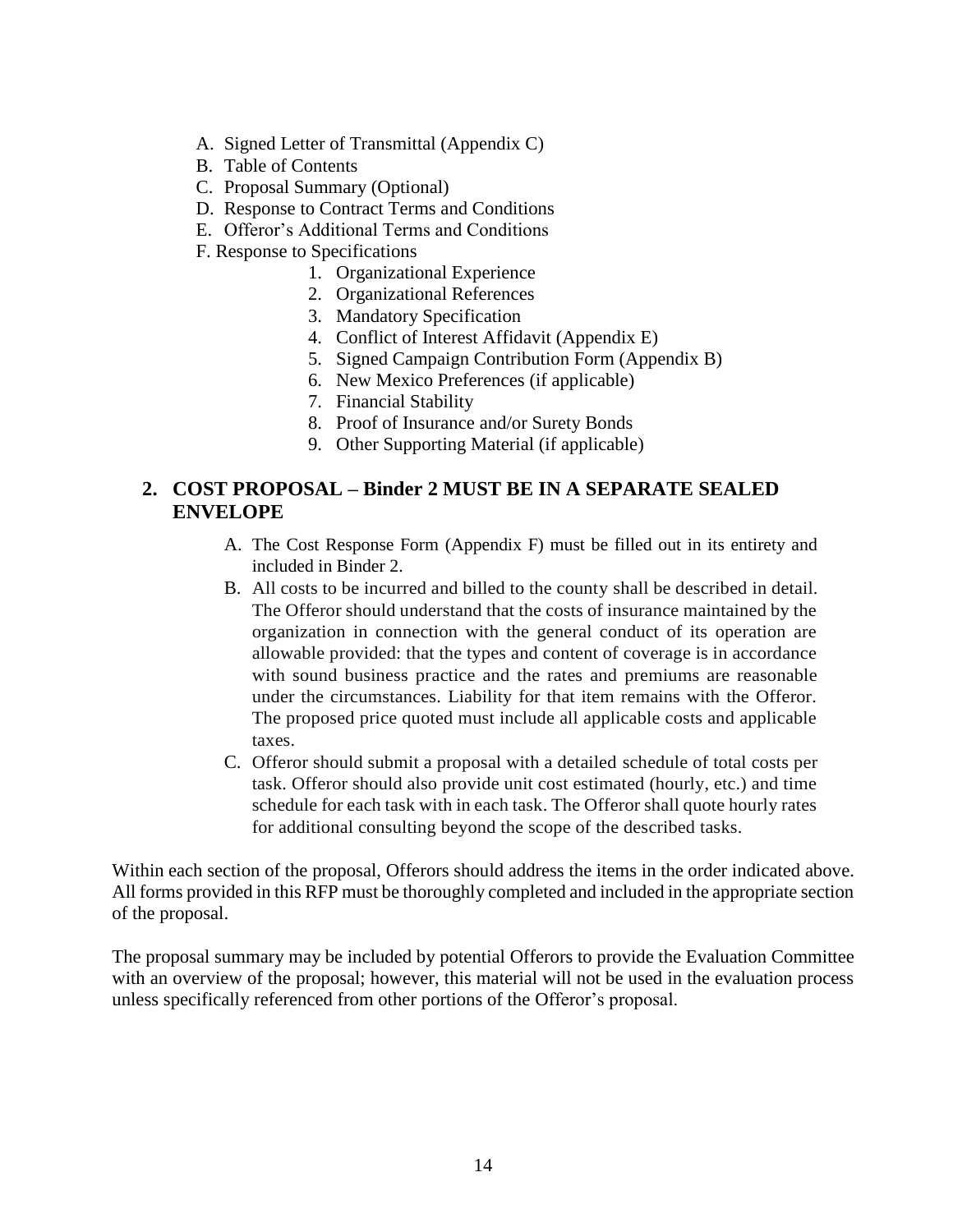## **IV. SPECIFICATIONS**

Offerors should respond in the form of a thorough narrative to each specification, unless otherwise instructed. The narratives, including required supporting materials, will be evaluated and awarded points accordingly.

## **A. DETAILED SCOPE OF WORK**

The following specifications are to be used as guidelines in submitting proposals and shall be made a part of the contract between Sandoval County and the successful Offeror.

- 1. **Services shall include, but are not limited to the following:**
	- a. Provide banking and depository services whereby money deposited by Sandoval County is automatically "swept" into an interest-bearing account on a daily basis. All interest rates shall meet or exceed rates set for in NMSA 6-10-36 (E), attached hereto as Attachment C. The County retains the option of leaving funds in the bank whenever bank rates exceed market or fund rates.
	- b. Sandoval County Investment Policy requires collateralization of no less than what is required in accordance with state statutes 6-10-10 through 6-10-18 NMSA on all deposits in excess of the Federal Depository Insurance Corporation (FDIC) insurance or the National Credit Union Administration (NCUA) coverage and reserves the right to set the level of collateral. Sandoval County currently requires a minimum of 75% with the option of up to 103%. This percentage may change in accordance with the provisions to the Investment Policy

Collateralization must consist of only those investments approved by Sandoval County's Investment Policy. The Offeror may submit a Letter of Credit from Federal Home Loan Bank as collateral.

- c. Collateral shall be held in third-party safekeeping by an institution acceptable to the County. The safekeeping institutional shall issue a safekeeping receipt or other evidence to the County listing the specific instrument, rate, amount, maturity date, instrument number (CUSIP), term and other pertinent information requested by the Treasurer.
- d. Collateral statements shall be provided at least once per month, at months end, or as frequently as required to document sweep activity. Yearly statements shall include a valuation of securities pledged to secure County deposits. In compliance with 6-10- 16 NMSA 1978, all securities shall be accepted as security at market value. Month end statements will also confirm instrument, rate, amount, maturity, instrument number, term and other pertinent information.
- e. Offeror shall support activities provided by the County's online property tax payment at [http://www.sandovalcountynm.gov](http://www.sandovalcountynm.gov/) and acceptance and also processing of ACH and other payment transfers from outside sources.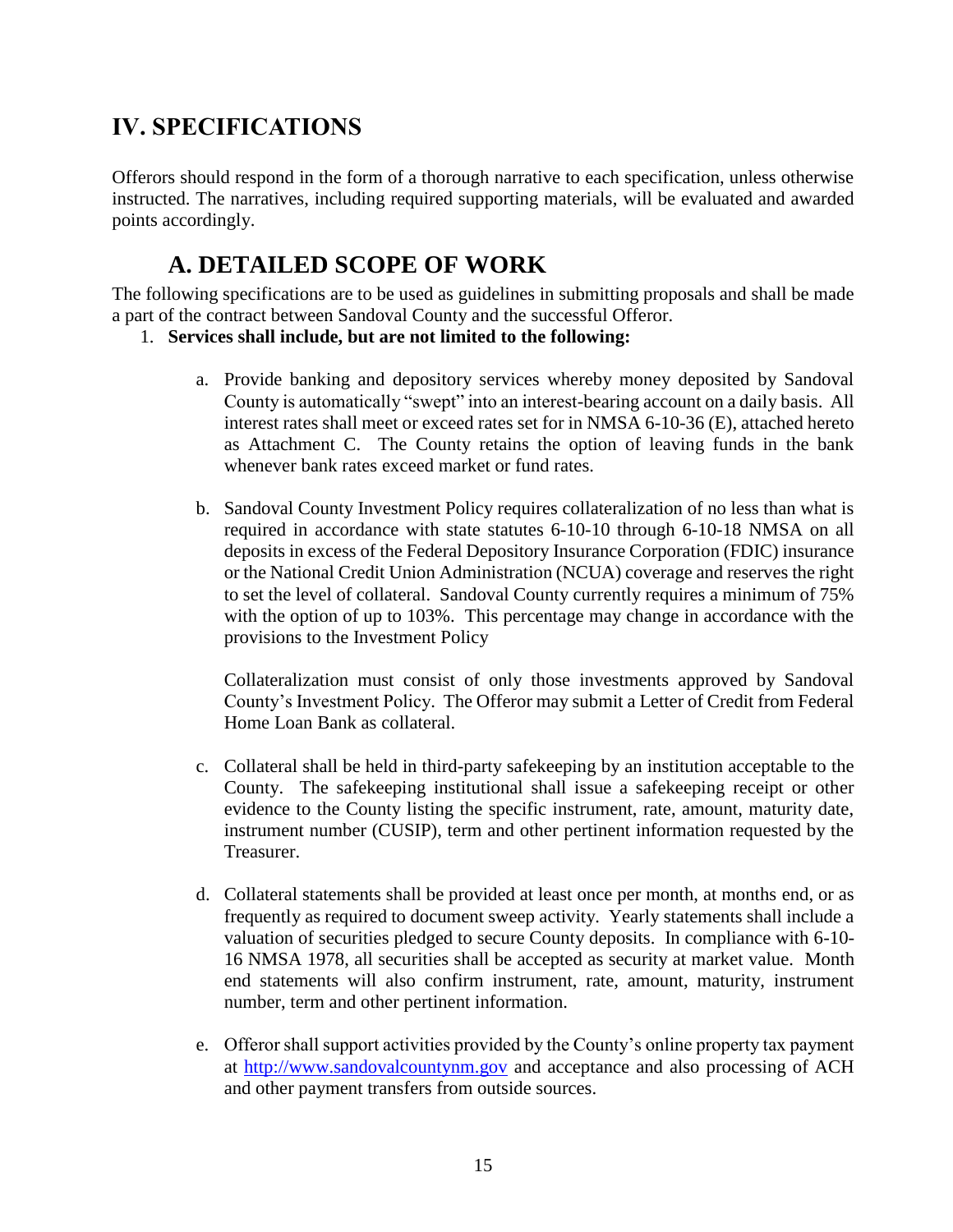- f. Provide lockbox services during the first half of the County's property tax collection period. Depending on calendar dates, this period lasts from approximately November  $1<sup>st</sup>$  – January 25<sup>th</sup> of each year with the option of second half from April  $1<sup>st</sup>$  – May 15<sup>th</sup>. Offeror will be expected to provide automated payment processing, with check digit verification, and payment imaging capabilities. Furthermore, the Offeror is expected to provide these services "in-house", and is strongly discourage from contracting this activity to a third party. Offeror shall provide electronic images of payments processed through lockbox. Payments processed through lockbox shall have a high level of accuracy. Coupons processed by lockbox should be tested every year prior to first half tax season, to find and eliminate any issues.
- g. Provided to the County Manager, Treasurer and Finance Department online, real time internet banking capabilities to include the following:
	- i. User maintenance & administration, including password reset.
	- ii. Account summaries and transaction reporting and analysis.
	- iii. Domestic wire, book transfer, and stop payment capabilities.
	- iv. ACH initiation and receiving, include bi-weekly payroll initiation of employee "direct deposits".
	- v. Federal Tax Payments.
	- vi. Positive pay monitoring and reconciliation.
	- vii. Fraud alerts for ACH.
	- viii. The Offeror is also expected to provide online transmitted month-end bank statements, including monthly statements for all accounts. In addition, the County will be provided online check image retrieval at no cost. Image retrieval capabilities must include front and back imaging for all checks.
		- ix. Electronic ACH and wire payments for both the Treasurer's Office and the Finance Department.
		- x. Options and fee scale for "Stop Payments" of checks.
- h. The Offeror, regardless of the payment basis used by the County, will provide a complete account analysis. The analysis will be prepared at month's end, and submitted to the County Treasurer, Finance Director, and County Manager by the  $10<sup>th</sup>$  working day of the following month. All County accounts maintained with the Offeror are usable in calculating compensation for analysis purposes (i.e. combined analysis).
- i. Safe deposit services for off-site storage of County's microfilm tax roll archives at nearest available branch or facility.
- j. Receive and count all cash delivered to the bank, and provide coins and currency as necessary.
- k. Provide requested amounts of stationary items to conduct County business including, but not limited to, tamper proof bags, bank lock bags, deposit slips, check stock, endorsement stamps, etc.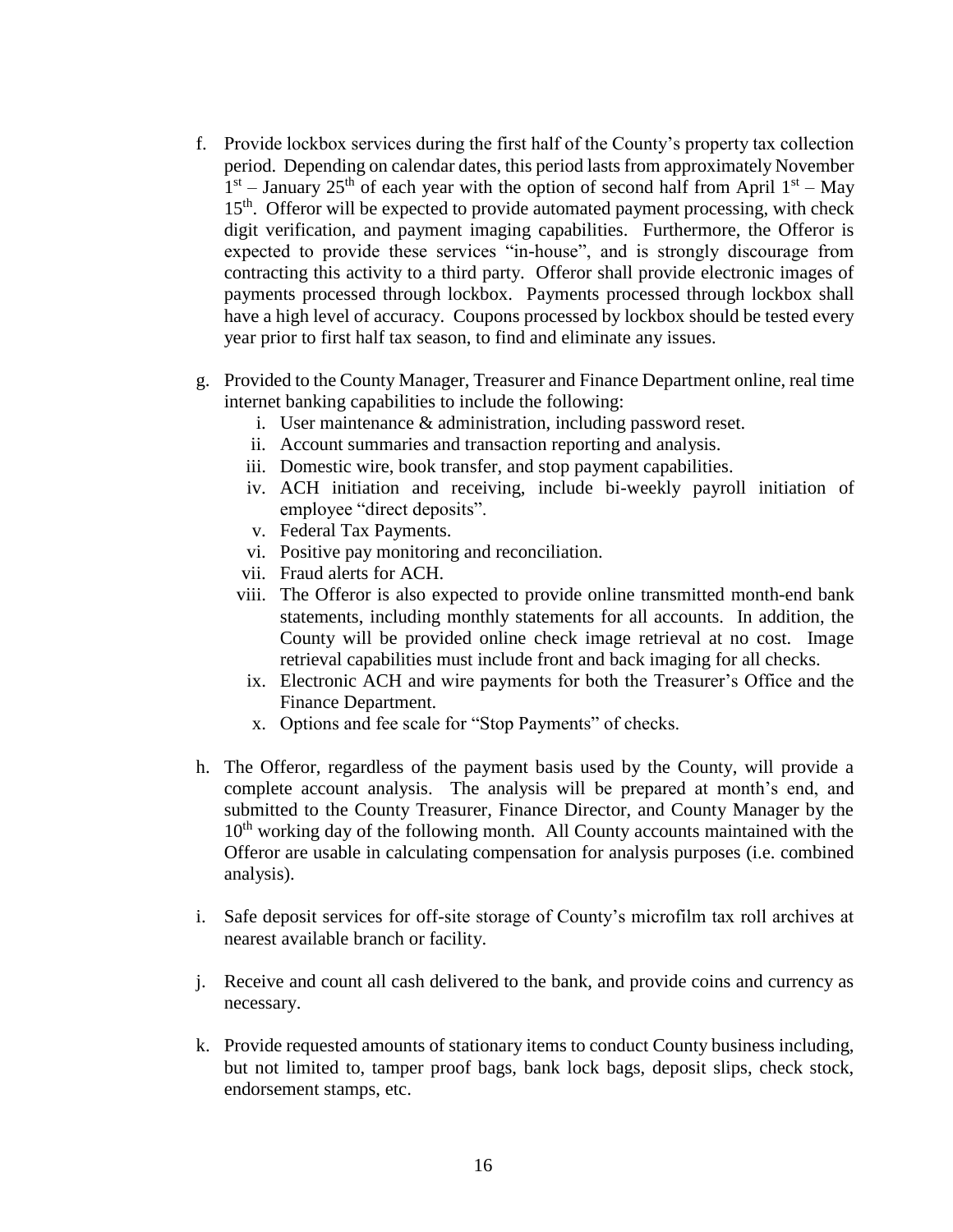- l. Offeror shall be available to meet, communicate, and/or provide assistance to the Sandoval County Board of Commissioners, Board of Finance, Treasure, Finance Director, and County Manager or their designee when necessary. Offeror shall provide a direct point of contact to the Treasurer's Office.
- m. Cooperate with all verification and reporting requirements for the County's annual audits. Online reports should be made readily available to Sandoval County.
- n. This RFP also requires the maintenance of the Tax Payment account which receives all property tax payments for Sandoval County. The current tax maintenance report (Attachment C) of the ten-years charged for the Treasurer to collect is +\$1.2 billion.

#### 2. **Deposit Services**

- a. The Offeror will receive and immediately credit the County account with incoming ACH and wire transfers. The offeror will also provide daily email notification of all wires and ACH amounts received. Same day ACH or wire fees shall be waived in emergency circumstances.
- b. Offeror will provide daily, armed courier services to carry the County's deposits to the appropriate branch or processing center no earlier than 3:30 p.m. and no later than 4:30 p.m. The County expects one deposit pick up per day except weekends and County holidays with the option to expand services of pick up at other County locations.
- c. The Offeror will provide individual teller check scanners that will capture and offer E-Deposit capabilities for each employee per Treasurer's request.
- d. The Offeror will accept all items delivered for deposit to the County's account on the day received. All items shall be credited to the account on a collected status no later than the Federal Reserve schedule of credit availability as indicated by the most current operating circular.
- e. The Offeror shall credit the County's account with the amounts shown on deposit tickets and make separate adjusting entries if the deposited items vary. The Offeror shall disclose to the Treasurer and Finance Director, in writing, of any overage or shortage, to include identification of adjustment within 48 hours.
- f. The Offeror shall automatically forward all NSF checks as directed by the Sandoval County Treasurer. All other return items not subject to redeposit shall be posted to the appropriate account and returned to the Treasurer. These transactions shall be clearly designated on the appropriate statements.
- g. The Offeror shall provide night drop deposit or comparable after-hours services for County Deposits.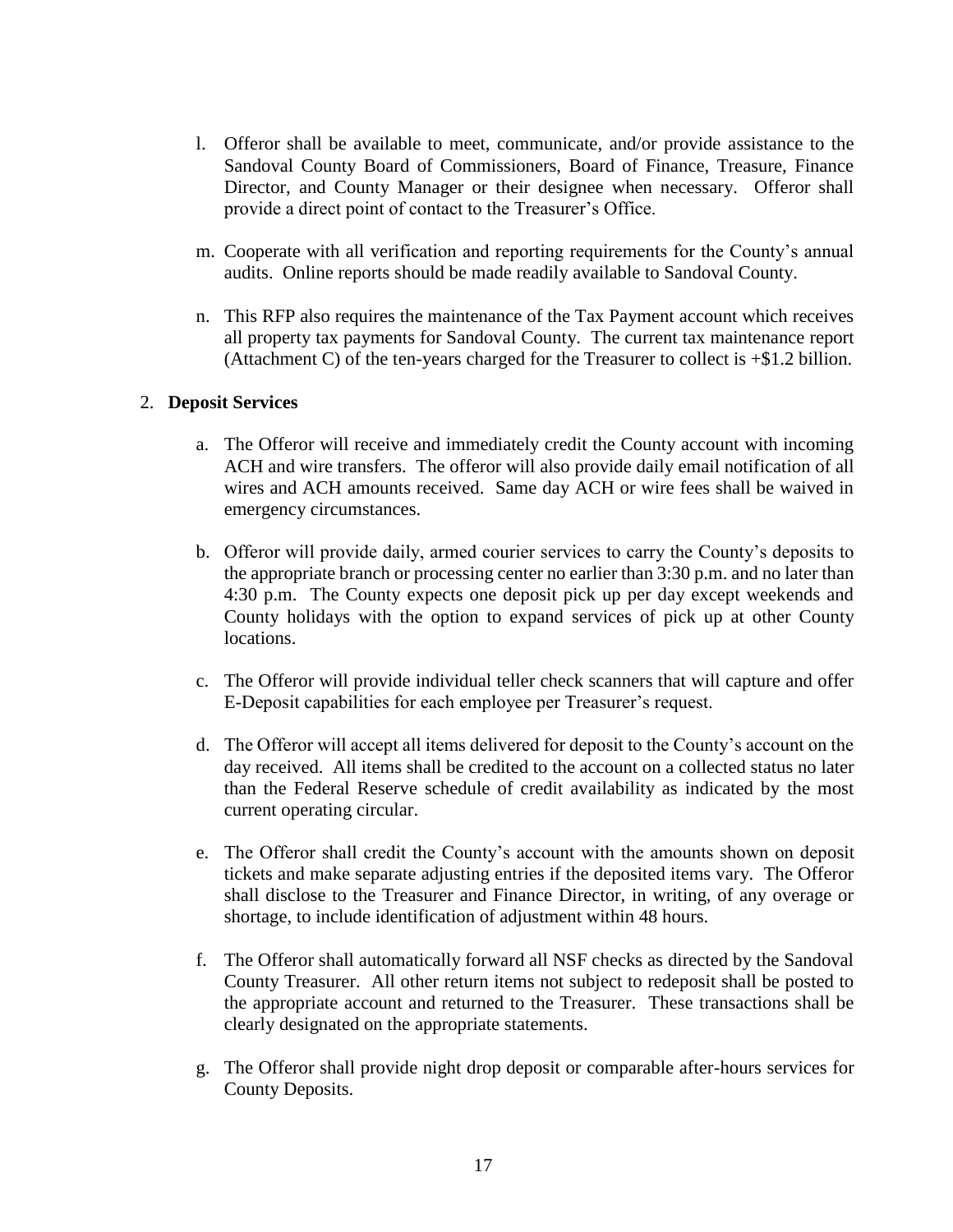#### 3. **Fees**

- a. The County reserves the right to utilize a fee or compensating balance basis (or a combination thereof) for payment services under the contract. The County also reserves the right to change the payment methodology during the contract period upon no less than ten (10) days written notice (via email) to the Offeror with the change commencing on the first of the next following month.
- b. Offeror shall provide a fee schedule that would apply to any banking service applicable, and provide maximum annual compensation.
- c. Sandoval County will not be charged for any un-received checks or returned checks (NSF's).
- d. Offeror shall list the expenses that are covered in the fee structure and meet with the Treasurer regarding any concerns with fees or analysis.
- e. Offeror shall provide a copy of **all** agreements to the County Manager (even if not directly referenced in the RFP), which will be required to be executed under the contract. Any changes required on the agreements will be made and agreed upon before the award of the contract by the County Manager and Treasurer.
- f. The County expects that review of accounts via online banking should be provided at no additional cost. Access must be provided to account information and month end statements digitally to the County Manager, Treasurer, and Finance Director.

## **B. TECHNICAL SPECIFICATIONS**

#### **1. Organizational Experience:**

a. Offeror shall provide a description of all relevant experience as required in the scope of work with state, county, or municipal government and/or in the private sector. The narrative **must** thoroughly describe how the Offeror has supplied experience, expertise and knowledge as a company who is capable of meeting all the requirements mentioned in this RFP.

#### **2. Organizational References**

Offerors must provide a minimum of three (3) references from similar projects performed for state or local government clients within the last three (3) years.

The Evaluation Committee may contact any or all references for validation of information submitted. If this step is taken, the Procurement Manager and the Evaluation Committee must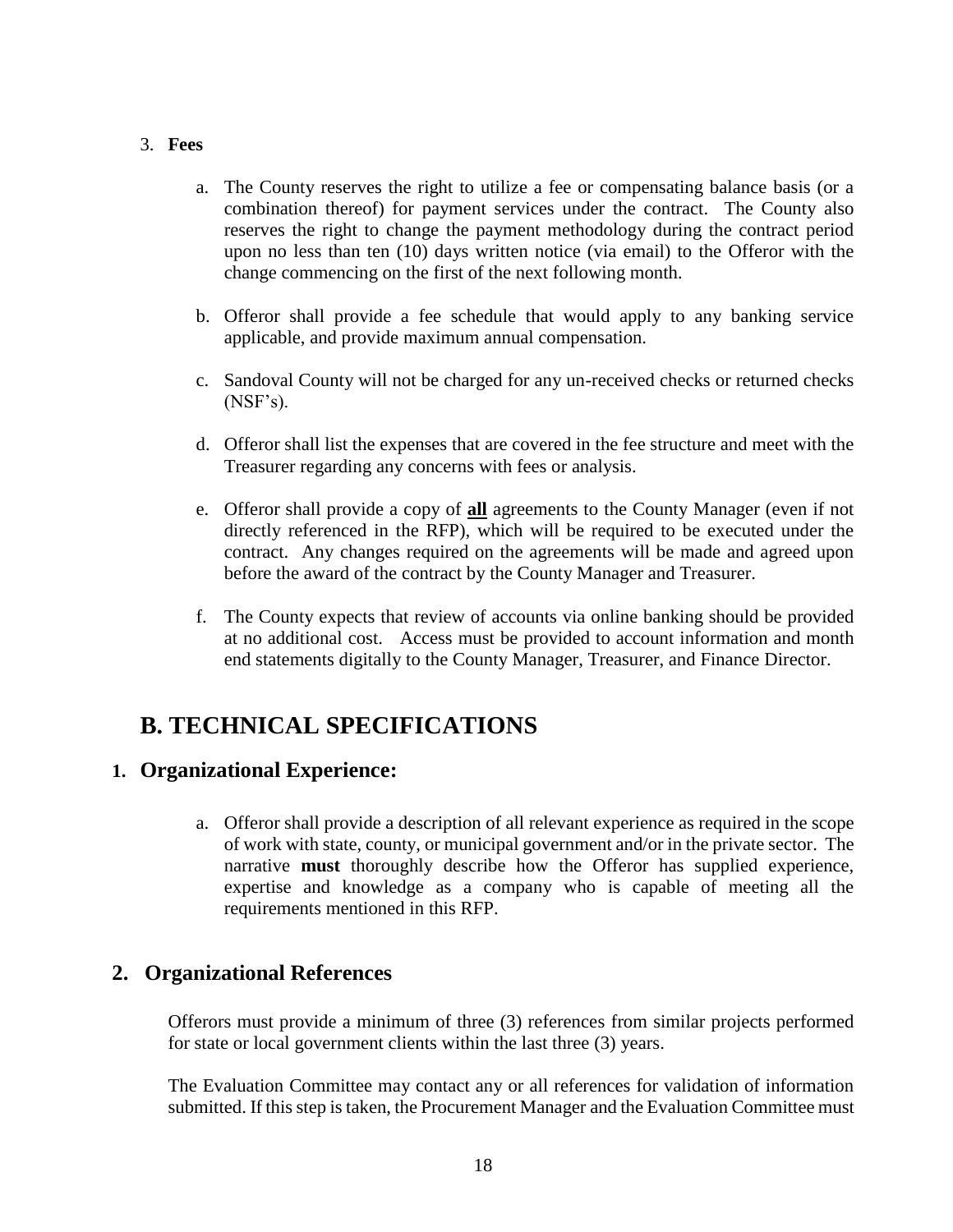all be together on a conference call with the submitted reference so that the Procurement Manager and all members of the Evaluation Committee receive the same information. Additionally, the County reserves the right to consider any and all information available to it.

Offerors shall submit the following Business Reference information as part of the Offer:

- a. Client name;
- b. Project description;
- c. Project dates (starting and ending);
- d. Technical environment (i.e. similar background experience performed); and
- e. Client project manager name, telephone number, fax number and email address.

Offeror is required to submit APPENDIX D, Organizational Reference Questionnaire ("Questionnaire"), to the business references it lists. **The business references must submit the Questionnaire directly to the designee identified in APPENDIX D. The business references must not return the completed Questionnaire to the Offeror.** It is the Offeror's responsibility to ensure the completed forms are submitted on or before the date indicated in the Sequence of Events for inclusion in the evaluation process.

#### **3. Mandatory Specifications**

- a. Provide detailed confirmation of the ability to provide full lock box and courier services. Availability to provide these services is non-negotiable for our primary County bank.
- b. Provide a detailed narrative of your qualifications and your proposed approach to quality assurance, quality improvement, continuing education and the rationale approach underlying that approach.
- c. Name the leadership of your organization and cite accomplishments of individuals who will provide direct oversight of services for this contract. Provide resume of each of those individuals with the years of experience and training. Please designate the single point(s) of contact that will work directly with the County.
- d. Provide examples of receipts, statements, analysis, spreadsheets and other relevant reporting documents that will be used for all services with Sandoval County.
- e. Provide a time table of how long it will take to implement each service and also provide us with how work tickets are resolved and the time frame in which they are resolved.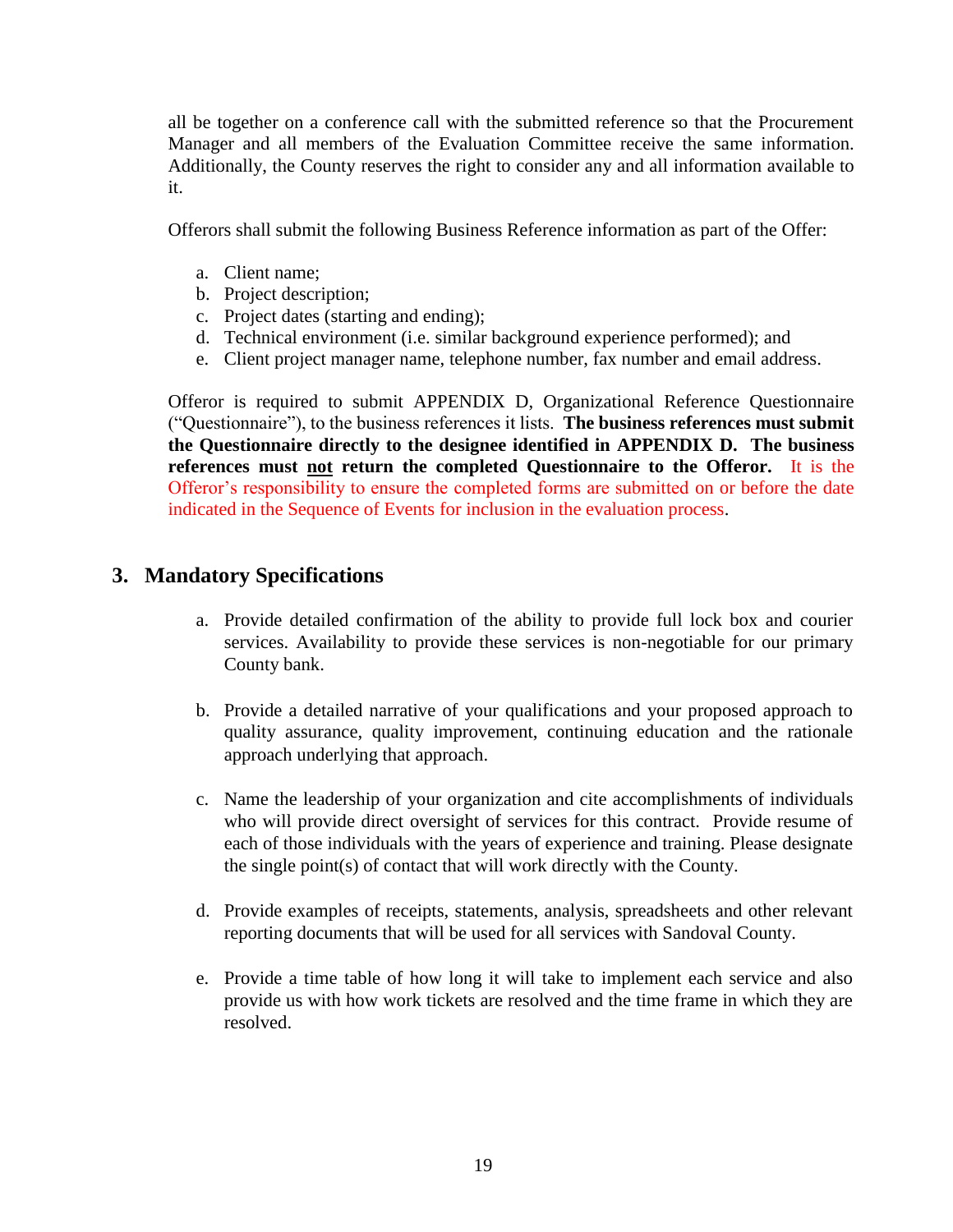- f. Describe your knowledge and experience in writing how and when you maintain and update your system. Describe the process and procedures for updating and maintaining systems that directly affect customer access and availability.
- g. Provide a brief history and description of the Company, including a copy of the most recent annual report, the size of the business, number of employees, annualized dollars of payroll and number of years in existence. Include experience and time in Sandoval County, branches or other facilities within the County, employees in the County, etc.

### **4. Business Specifications**

### **Financial Stability**

Offeror's must submit copies of the most recent years independently audited financial statements and the most current 10k, as well as financial statements for the proceeding three years if they exist. The submission must include the audit opinion, the balance sheet, statements of income, retained earnings, cash flows and the notes to the financial statements. If independently audited financial statements do not exist, Offeror must state the reason, and instead submit sufficient information (e.g.,  $D \& B$  report) to enable the Evaluation Committee to assess the financial stability of the Offeror.

#### **Insurance**

**ALL RESPONDENTS MUST** submit with their proposal, proof of insurance for Professional Liability in the amount of \$1,000,000. Proof shall be by submission of copies of current policies or current Certificates of Insurance, including the effective dates of coverage. Sandoval County requires the following provisions awarded by vendor:

- Sandoval County to be named as additional insured or an insured on all required policies.
- Sandoval County shall be provided with an unconditional thirty (30) days advance written notice of cancellation or material change (i.e. no limit on the notice of cancellation) on all policies.
- Prior to the execution of the resulting contract, the Sandoval County Purchasing Office shall be supplied with an original certificate of insurance evidencing the stated requirements. This insurance shall be effective for the contract duration and renewal certificates shall also be supplied upon expiration.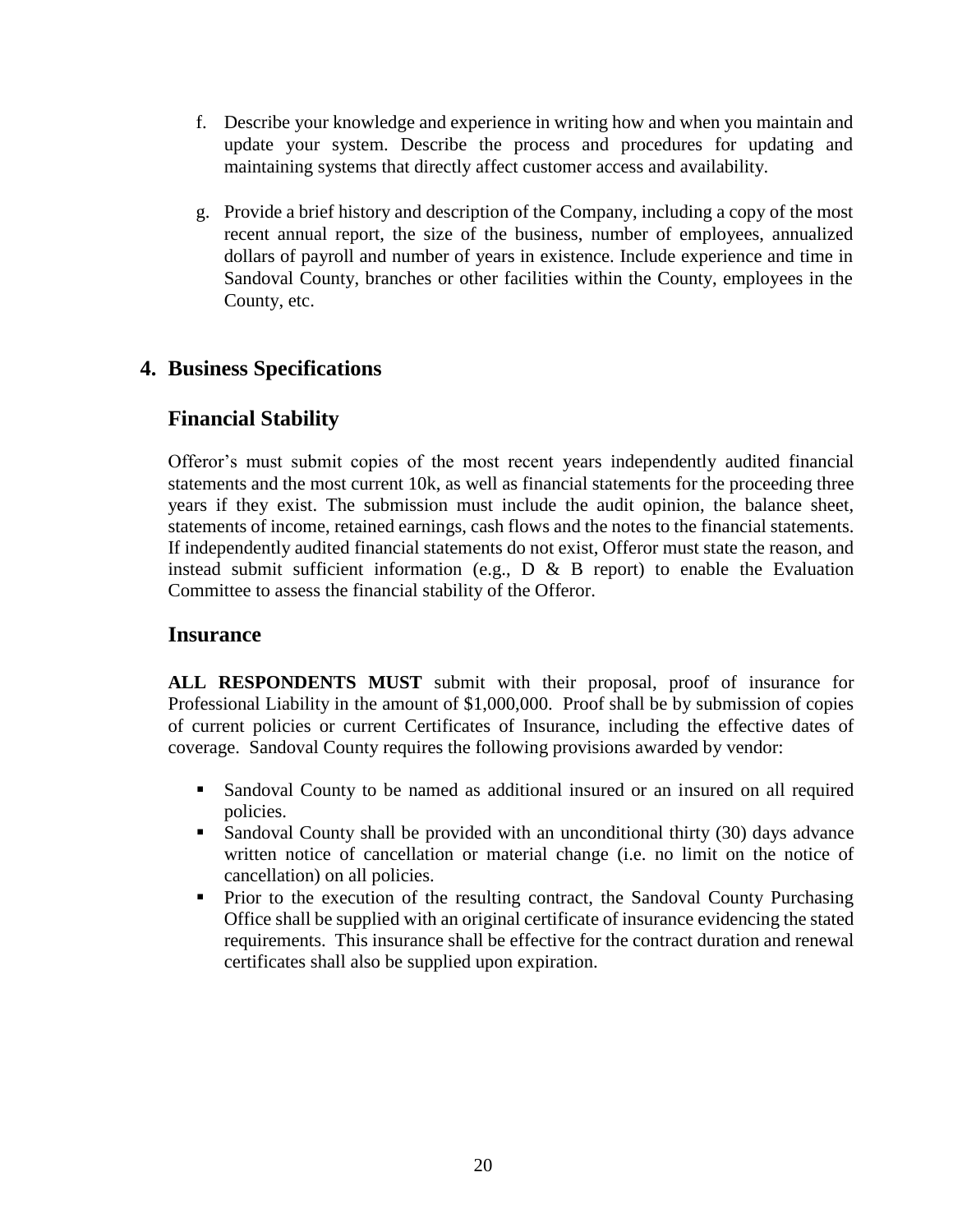## **V. EVALUATION**

### **A. EVALUATION POINT SUMMARY**

The following is a summary of evaluation factors with point values assigned to each. These weighted factors will be used in the evaluation of individual potential Offeror proposals by sub-category.

| <b>Factors</b>                                              | <b>Points Available</b> |
|-------------------------------------------------------------|-------------------------|
| <b>Organizational Experience</b>                            | 30 points               |
|                                                             |                         |
| <b>Organizational References</b>                            | 10 points               |
|                                                             |                         |
| <b>Mandatory Specifications</b>                             | 40 points               |
|                                                             |                         |
| Location and Availability                                   | 10 points               |
|                                                             |                         |
| POSSIBLE TOTAL COST POINTS                                  | 10 points               |
| Lowest Responsive offer Cost                                |                         |
| ---------------------------------- X Available Award Points |                         |
| This Offeror's Cost                                         |                         |
|                                                             |                         |
| <b>GRAND TOTAL POSSIBLE POINTS</b>                          | 100 POINTS              |
|                                                             |                         |
| Letter of Transmittal                                       | Pass/Fail               |
| <b>Signed Campaign Contribution Disclosure Form</b>         | Pass/Fail               |
| <b>Conflict of Interest Affidavit</b>                       | Pass/Fail               |
| <b>Financial Stability</b>                                  | Pass/Fail               |
| Proof of Insurance                                          | Pass/Fail               |
|                                                             |                         |
| <b>New Mexico Preferences:</b>                              |                         |
| <b>Resident Business Vendor Points</b>                      |                         |
| <b>Native American Resident Business Points</b>             |                         |
| <b>Resident Veteran Points</b>                              |                         |
| <b>Native American Resident Business Points</b>             |                         |

Table 1: Evaluation Point Summary

### **B. EVALUATION FACTORS**

**<sup>3</sup>**Points will be awarded based on the thoroughness and clarity of the response of the engagements cited and the perceived validity of the response.

#### **a. Organizational Experience**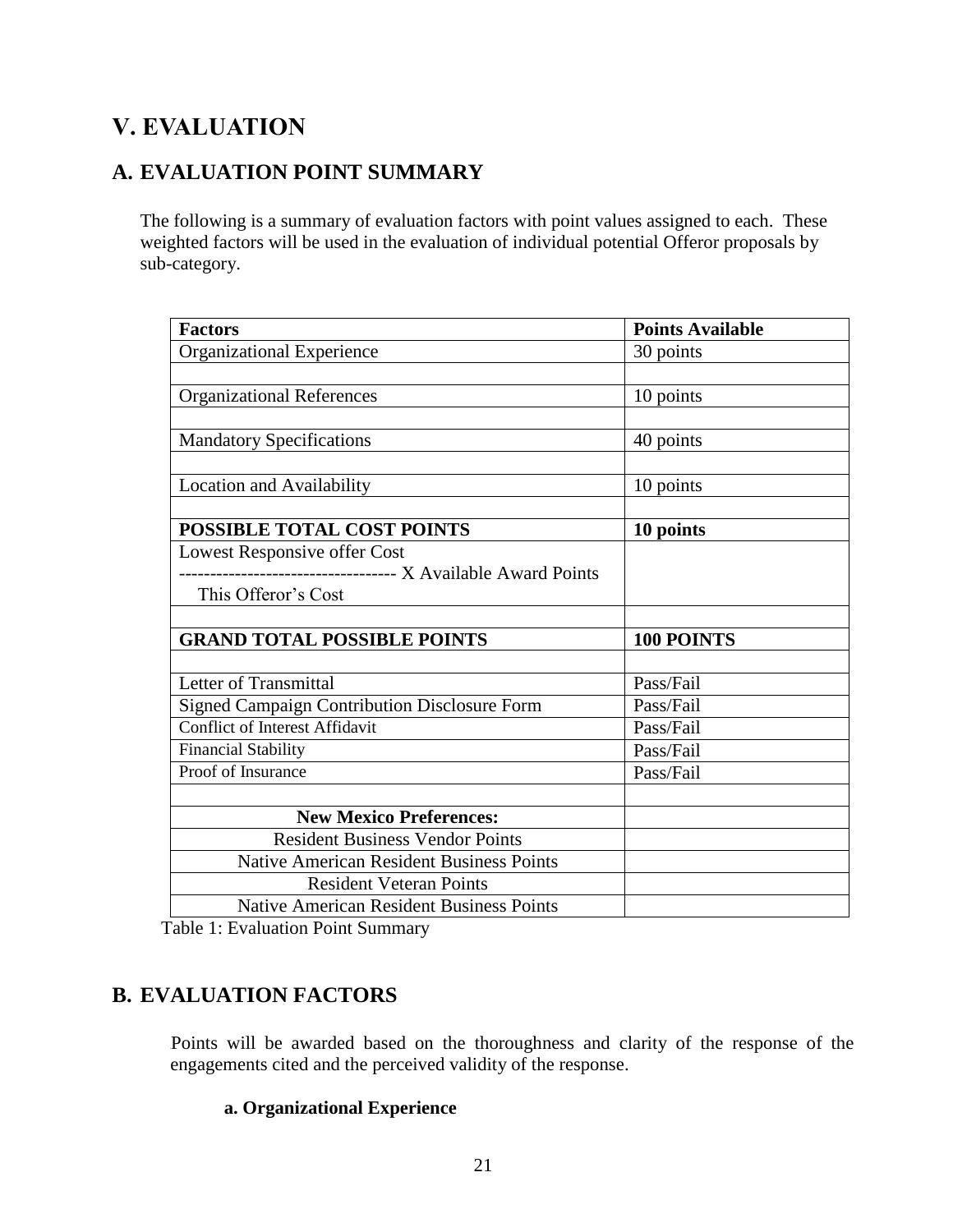Points will be awarded based on the thoroughness and clarity of Offeror's response in this Section. The Evaluation Committee will also weigh the relevancy and extent of Offeror's experience, expertise and knowledge; and of personnel education, experience and certifications/licenses. In addition, points will be awarded based on Offeror's candid and well-thought-out response to successes and failures, as well as the ability of the Offeror to learn from its failures and grow from its successes.

#### **b. Organizational References**

Points will be awarded based upon an evaluation of the responses to a series of questions on the Organizational Reference Questionnaire (Appendix D). Offeror will be evaluated on references that show positive service history, successful execution of services and evidence of satisfaction by each reference. References indicating significantly similar services/scopes of work and comments provided by a submitted reference will add weight and value to a recommendation during the evaluation process. Points will be awarded for each individual response up to 1/3 of the total points for this category. Lack of a response will receive zero (0) points.

The Evaluation Committee may contact any or all business references for validation of information submitted. If this step is taken, the Procurement Manager and the Evaluation Committee must all be together on a conference call with the submitted reference so that the Procurement Manager and all members of the Evaluation Committee receive the same information. Additionally, the Agency reserves the right to consider any and all information available to it.

#### **c. Mandatory Specifications**

Points will be awarded based on the thoroughness and clarity of Offeror's response in this section.

**d. Cost Lowest Responsive Offeror's Cost ---------------------------------------------------------- X Available Points**

 **Each Offeror's Cost**

- **e. Pass/Fail Section: A "fail" for any item(s) below will result in a nonresponsive proposal and the proposal will** *not* **be evaluated.** 
	- **Letter of Transmittal**
	- **Signed Campaign Contribution Disclosure Form**
	- **Conflict of Interest Affidavit Form**
	- **Proof of Financial Stability**
	- **Proof of Insurance**

#### 1. New Mexico Preferences

Percentages will be determined based upon the point-based system outlined in NMSA 1978, § 13-1-21 (as amended).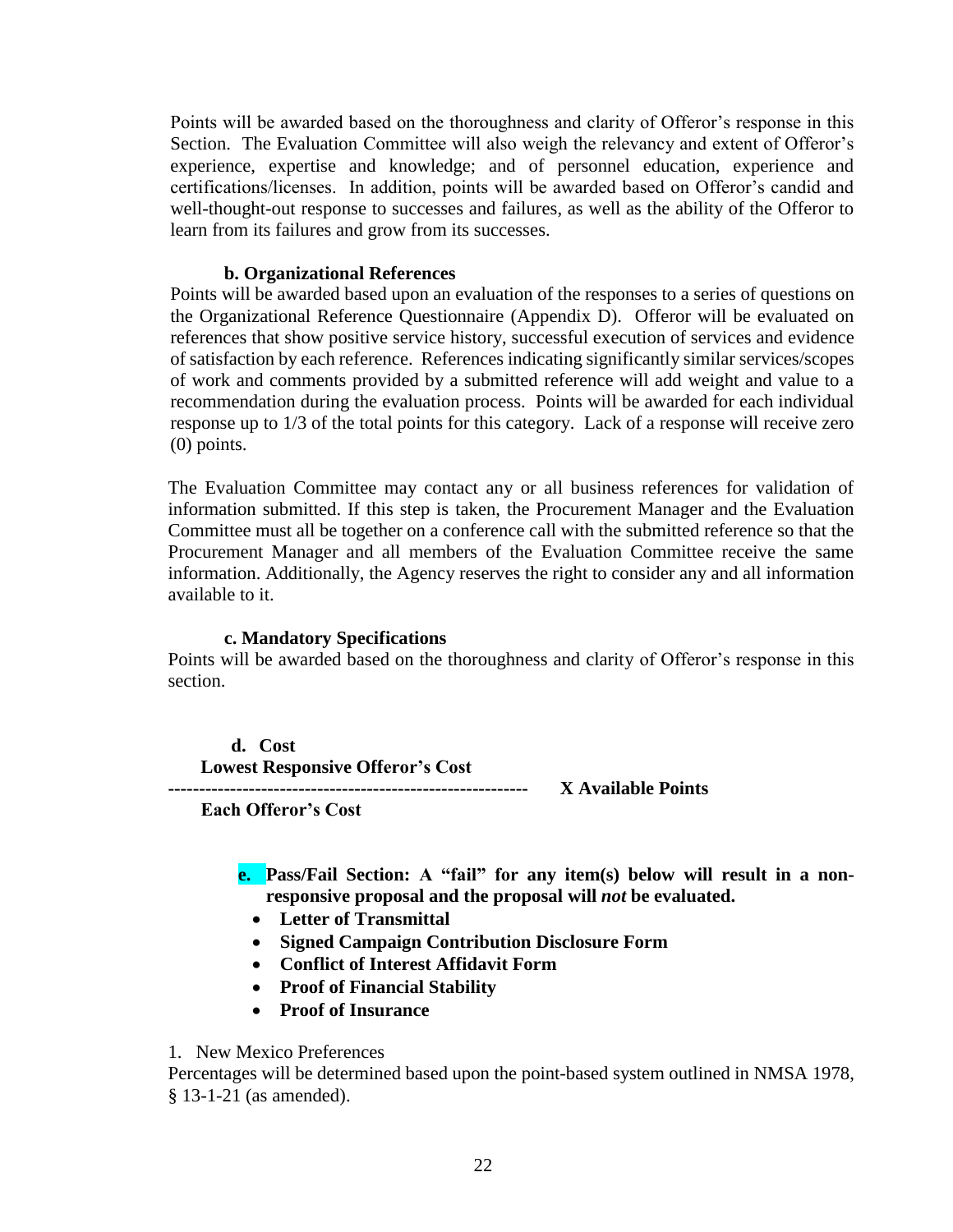#### A. **New Mexico Resident Business Preference**

If the Offeror has provided their Preference Certificate the Preference Points for a New Mexico Business is 8% of the total points available in this RFP.

#### B. **New Mexico Native American Resident Business Preference**

If the Offeror has provided their Preference Certificate the Preference Points for a New Mexico Resident Native American Owned Business Preference is 8% of the total points available in this RFP.

#### C. **New Mexico Resident Veterans Business Preference**

If the Offeror has provided a copy of their Preference Certificate the Preference Points for a New Mexico Resident Veteran Business is 10% of the total points available in this RFP.

D. **New Mexico Native American Resident Veterans Business Preference** If the Offeror has provided a copy of their Preference Certificate the Preference Points for a New Mexico Resident Veteran Business is 10% of the total points available in this RFP.

#### **2. Interview**

If an interview is held, the Purchasing Manager will distribute questions and instructions to the finalists prior to the scheduled interview. A maximum of 100 points are possible in scoring each interview for this RFP. The Evaluation Committee may, at their discretion, request additional clarification as to the contents of the RFP submittal from any of the Offeror's.

### **EVALUATION PROCESS**

- 1. All Offeror proposals will be reviewed for compliance with the requirements and specifications stated within the RFP. Proposals deemed non-responsive will be eliminated from further consideration.
- 2. The Procurement Manager may contact the Offeror for clarification of the response.
- 3. The Evaluation Committee may use other sources of to perform the evaluation.
- 4. Responsive proposals will be evaluated on the factors set forth in the RFP, which have been assigned a point value. The responsible Offerors with the highest scores will be selected as finalist Offerors, based upon the proposals submitted. The responsible Offerors whose proposals are most advantageous to the County taking into consideration the evaluation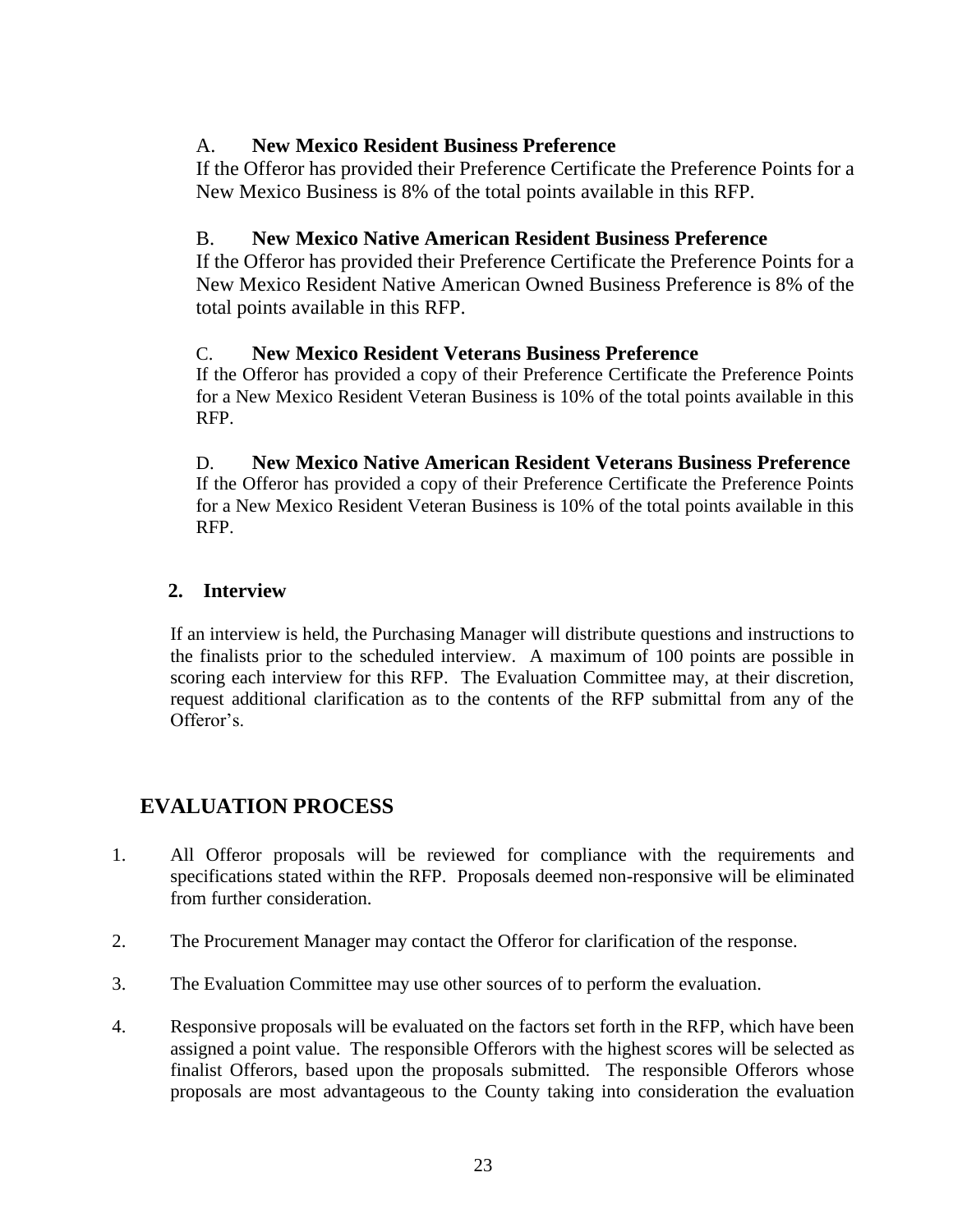factors will be recommended for award. Please note, however, that a serious deficiency in the response to any one factor may be grounds for rejection regardless of overall score.

### **APPENDICES-A through F must be completed and submitted**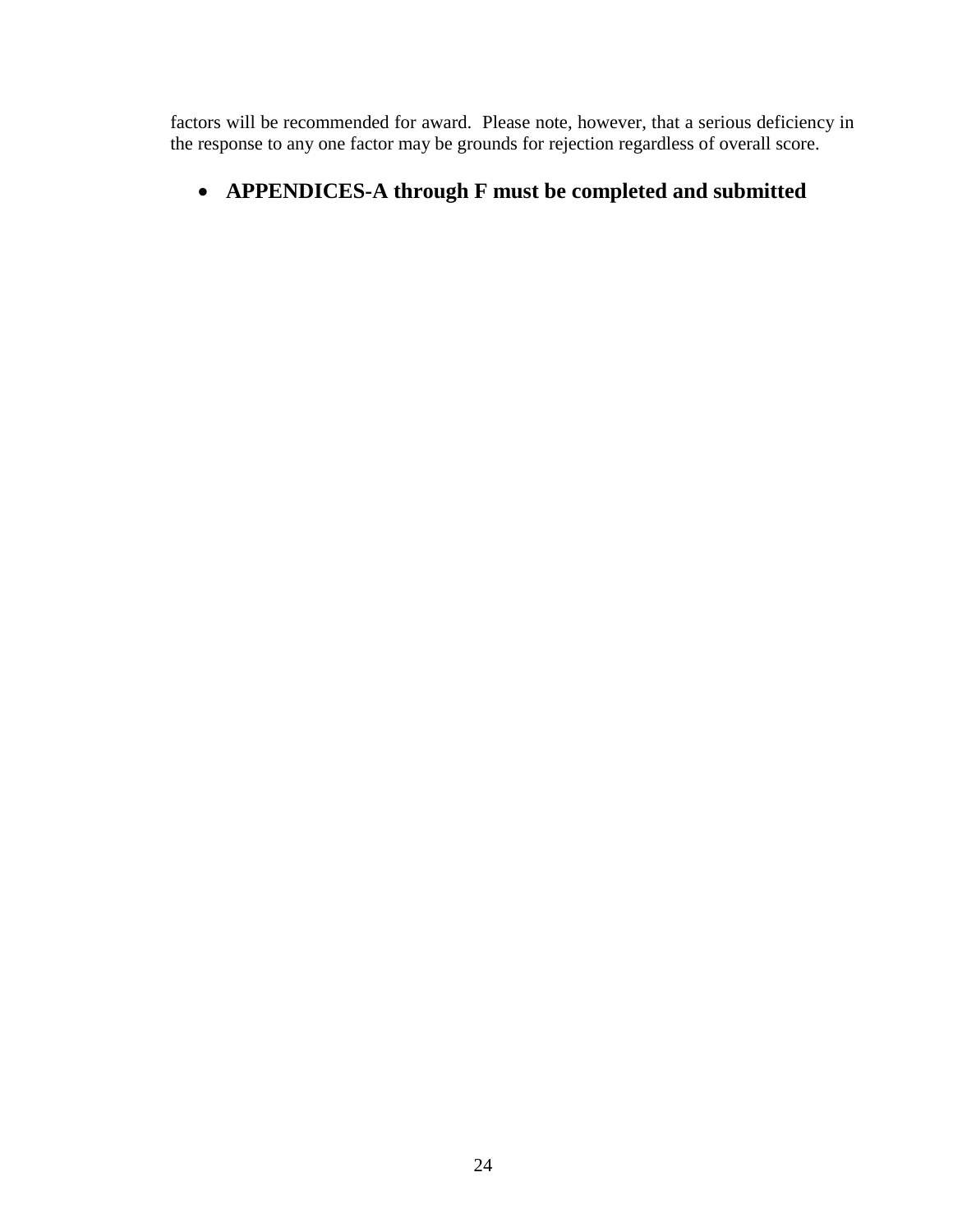## **APPENDIX A**

## **ACKNOWLEDGEMENT OF RECEIPT FORM**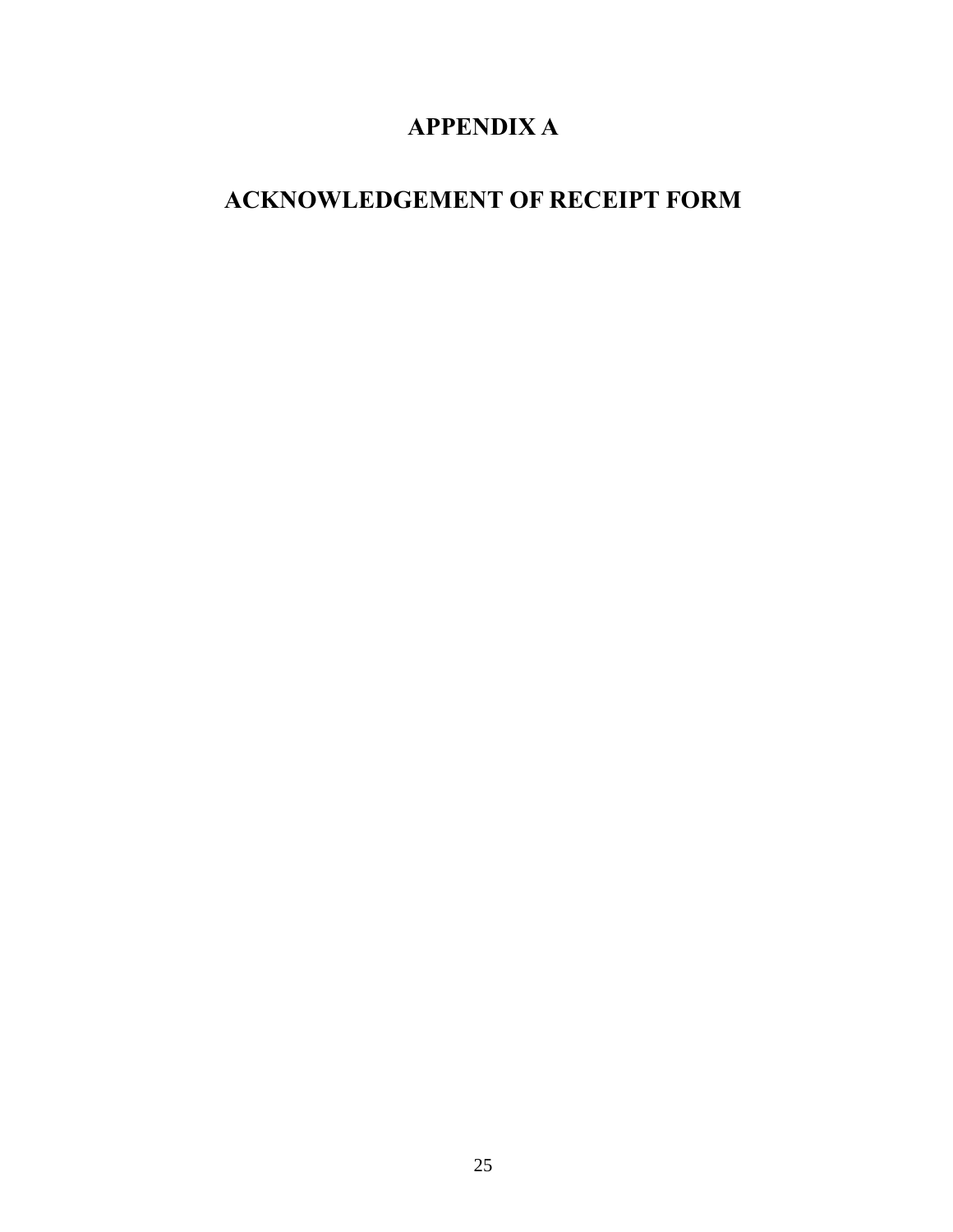### **APPENDIX A**

### **REQUEST FOR PROPOSAL**

#### **Banking and Depository Services** RFP# FY22-SCTO-01 **ACKNOWLEDGEMENT OF RECEIPT FORM**

In acknowledgement of receipt of this Request for Proposal the undersigned agrees that s/he has received a complete copy, beginning with the title page and table of contents, and ending with APPENDIX F.

The acknowledgement of receipt should be signed and returned to the Procurement Manager no later than **June 9, 2022** by 5:00 pm (Mountain Daylight Time). Only potential Offerors who elect to return this form completed with the indicated intention of submitting a proposal will receive copies of all Offeror written questions and the written responses to those questions as well as RFP amendments, if any are issued.

| CITY: STATE: ZIP CODE: |  |
|------------------------|--|
|                        |  |

This name and address will be used for all correspondence related to the Request for Proposal.

Firm does/does not (circle one) intend to respond to this Request for Proposal.

Leslie Olivas, Senior Procurement Specialist Sandoval County 1500 Idalia Road Bldg. D, PO Box 40 Bernalillo, NM 87004 Fax: 505-404-5873 E-mail: [ldolivas@sandovalcountynm.gov](mailto:ldolivas@sandovalcountynm.gov)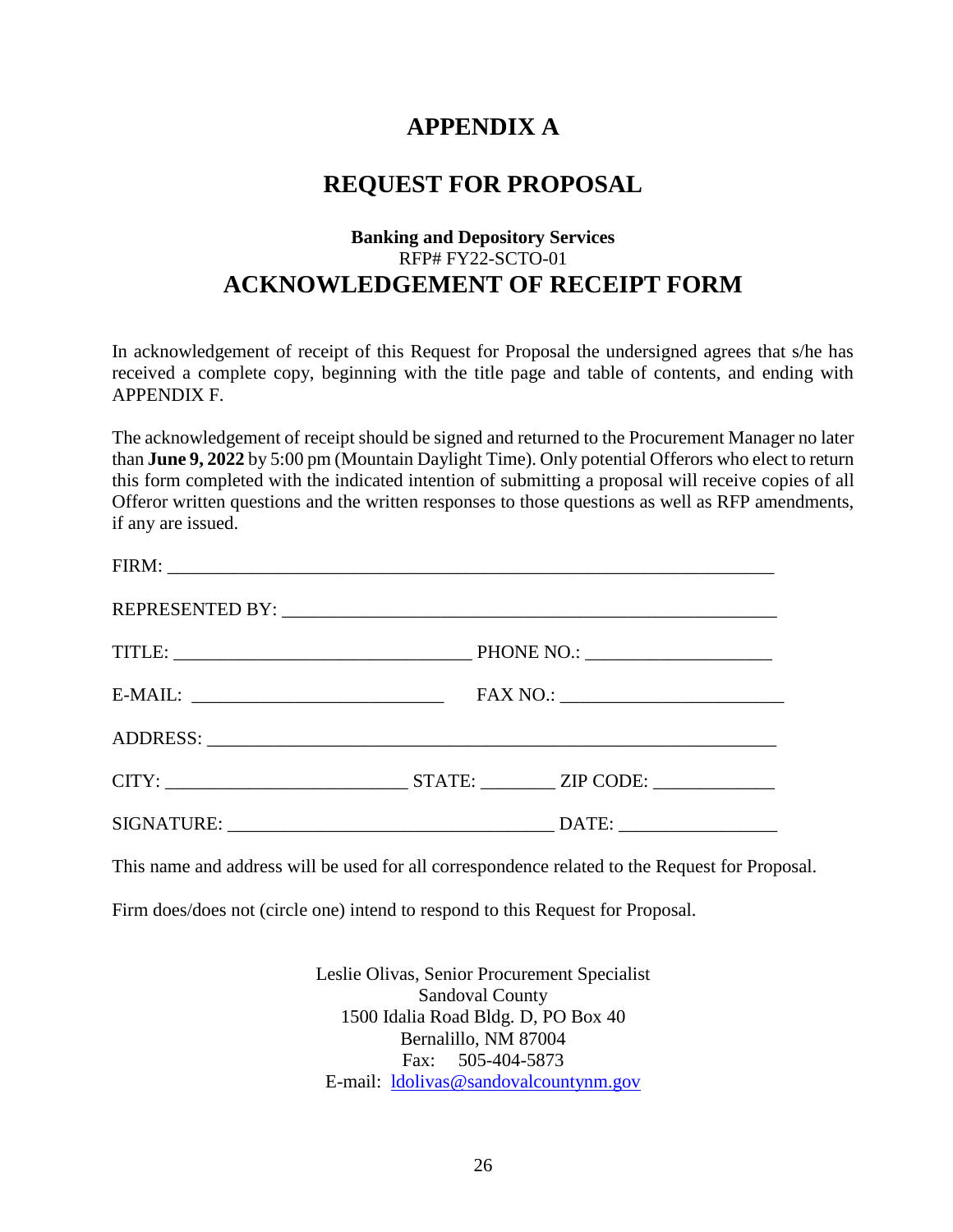## **APPENDIX B**

## **CAMPAIGN CONTRIBUTION DISCLOSURE FORM**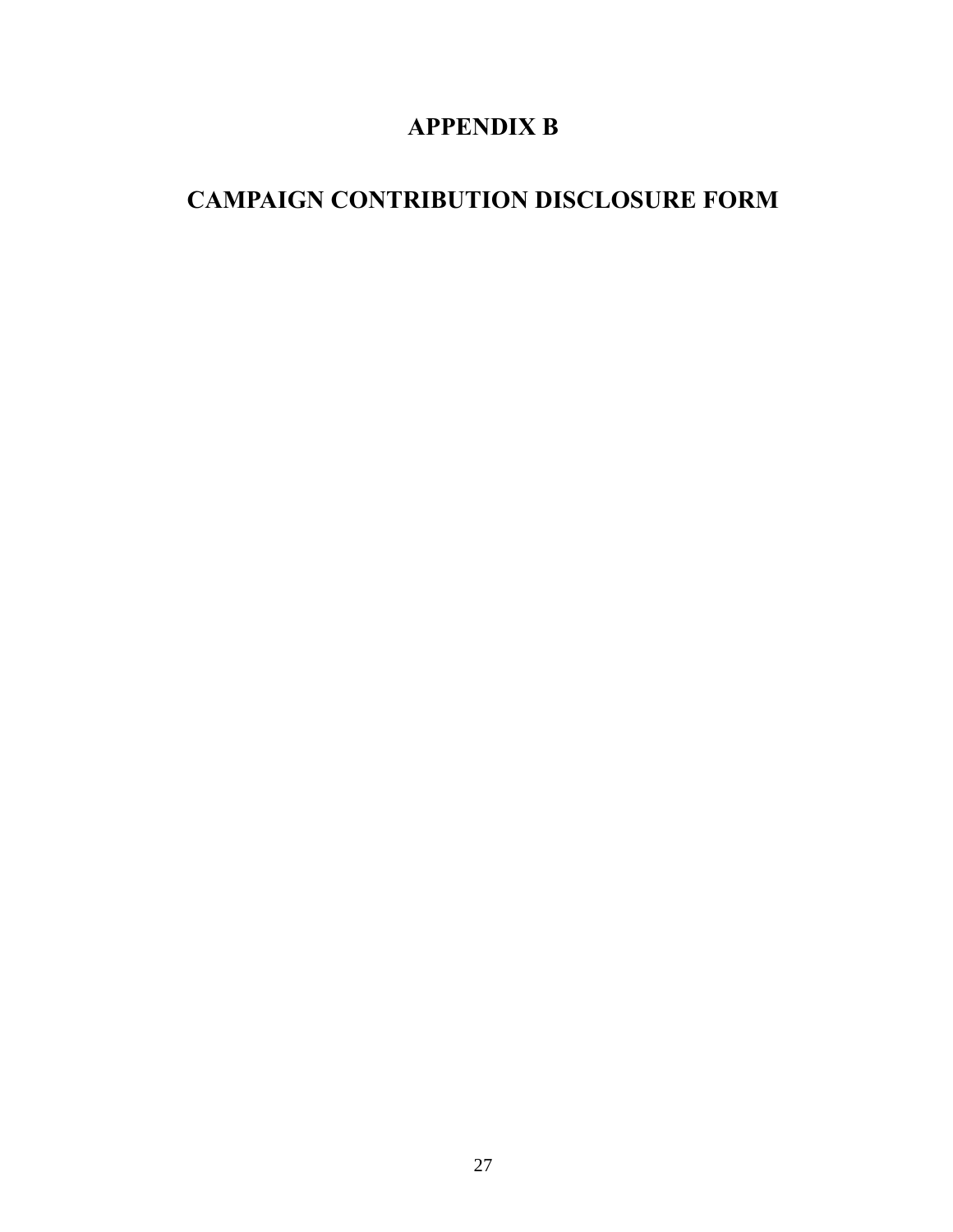### **Campaign Contribution Disclosure Form**

Pursuant to NMSA 1978, § 13-1-191.1 (2006), any person seeking to enter into a contract with any state agency or local public body for professional services, a design and build project delivery system, or the design and installation of measures the primary purpose of which is to conserve natural resources must file this form with that state agency or local public body. This form must be filed even if the contract qualifies as a small purchase or a sole source contract. The prospective contractor must disclose whether they, a family member or a representative of the prospective contractor has made a campaign contribution to an applicable public official of the state or a local public body during the two years prior to the date on which the contractor submits a proposal or, in the case of a sole source or small purchase contract, the two years prior to the date the contractor signs the contract, if the aggregate total of contributions given by the prospective contractor, a family member or a representative of the prospective contractor to the public official exceeds one hundred dollars (\$100) over the two year period.

Furthermore, the state agency or local public body shall void an executed contract or cancel a solicitation or proposed award for a proposed contract if: 1) a prospective contractor, a family member of the prospective contractor, or a representative of the prospective contractor gives a campaign contribution or other thing of value to an applicable public official or the applicable public official's employees during the pendency of the procurement process or 2) a prospective contractor fails to submit a fully completed disclosure statement pursuant to the law.

THIS FORM MUST BE FILED BY ANY PROSPECTIVE CONTRACTOR WHETHER OR NOT THEY, THEIR FAMILY MEMBER, OR THEIR REPRESENTATIVE HAS MADE ANY CONTRIBUTIONS SUBJECT TO DISCLOSURE.

The following definitions apply:

"Applicable public official" means a person elected to an office or a person appointed to complete a term of an elected office, who has the authority to award or influence the award of the contract for which the prospective contractor is submitting a competitive sealed proposal or who has the authority to negotiate a sole source or small purchase contract that may be awarded without submission of a sealed competitive proposal.

"Campaign Contribution" means a gift, subscription, loan, advance or deposit of money or other thing of value, including the estimated value of an in-kind contribution, that is made to or received by an applicable public official or any person authorized to raise, collect or expend contributions on that official's behalf for the purpose of electing the official to either statewide or local office. "Campaign Contribution" includes the payment of a debt incurred in an election campaign, but does not include the value of services provided without compensation or unreimbursed travel or other personal expenses of individuals who volunteer a portion or all of their time on behalf of a candidate or political committee, nor does it include the administrative or solicitation expenses of a political committee that are paid by an organization that sponsors the committee.

"Family member" means spouse, father, mother, child, father-in-law, mother-in-law,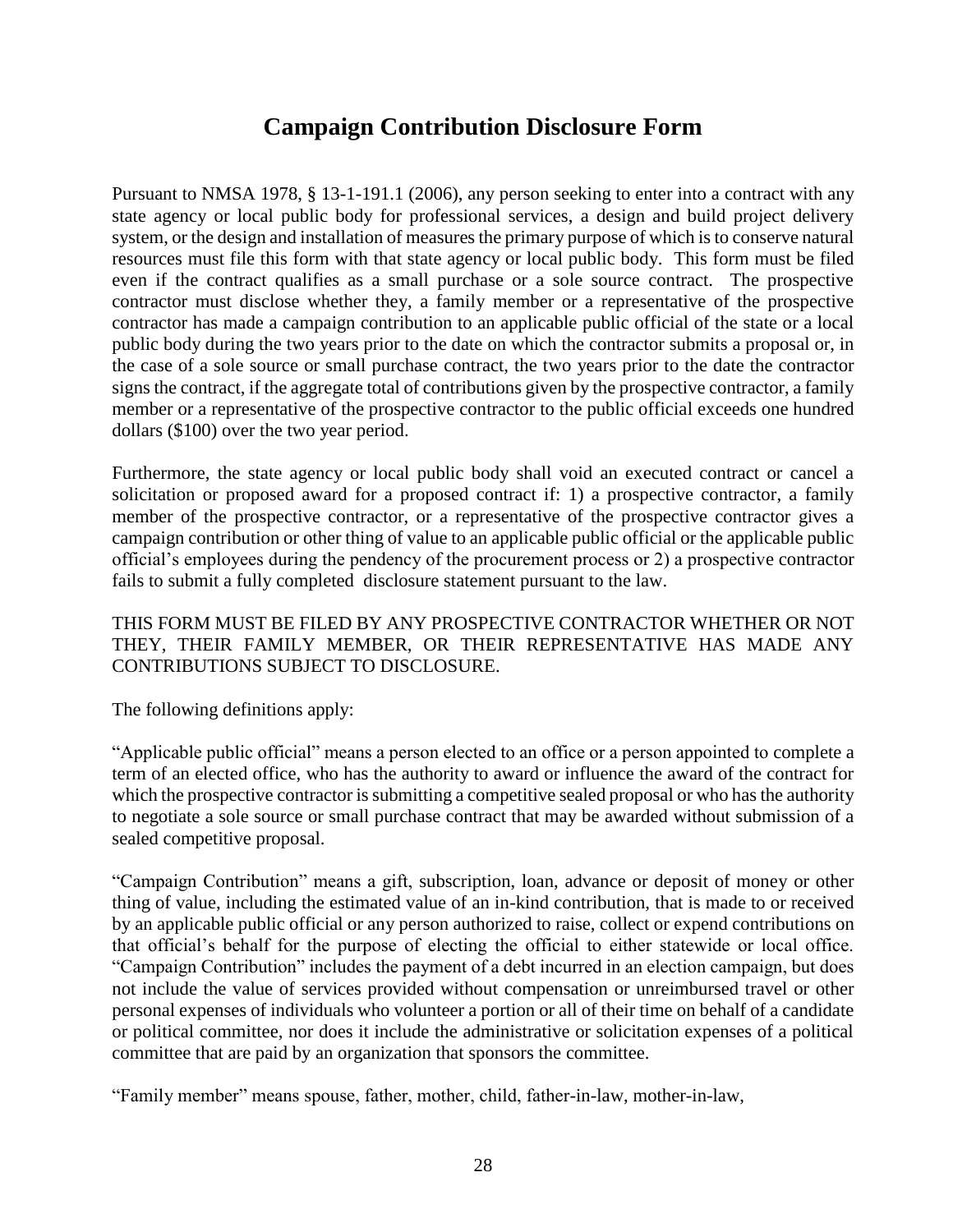daughter-in-law or son-in-law.

"Pendency of the procurement process" means the time period commencing with the public notice of the request for proposals and ending with the award of the contract or the cancellation of the request for proposals.

"Person" means any corporation, partnership, individual, joint venture, association or any other private legal entity.

"Prospective contractor" means a person who is subject to the competitive sealed proposal process set forth in the Procurement Code or is not required to submit a competitive sealed proposal because that person qualifies for a sole source or a small purchase contract.

"Representative of a prospective contractor" means an officer or director of a corporation, a member or manager of a limited liability corporation, a partner of a partnership or a trustee of a trust of the prospective contractor.

DISCLOSURE OF CONTRIBUTIONS:

| <b>Contribution Made By:</b>      | the control of the control of the control of the control of the control of the control of                                    |
|-----------------------------------|------------------------------------------------------------------------------------------------------------------------------|
|                                   |                                                                                                                              |
|                                   |                                                                                                                              |
| Date Contribution(s) Made:        |                                                                                                                              |
| Amount(s) of Contribution(s)      |                                                                                                                              |
| Nature of Contribution(s)         |                                                                                                                              |
| Purpose of Contribution(s)        |                                                                                                                              |
| (Attach extra pages if necessary) |                                                                                                                              |
| Signature                         | <u> 1980 - Jan James James Jan James James Jan James James James James James James James James James James James</u><br>Date |
|                                   |                                                                                                                              |

Title (position)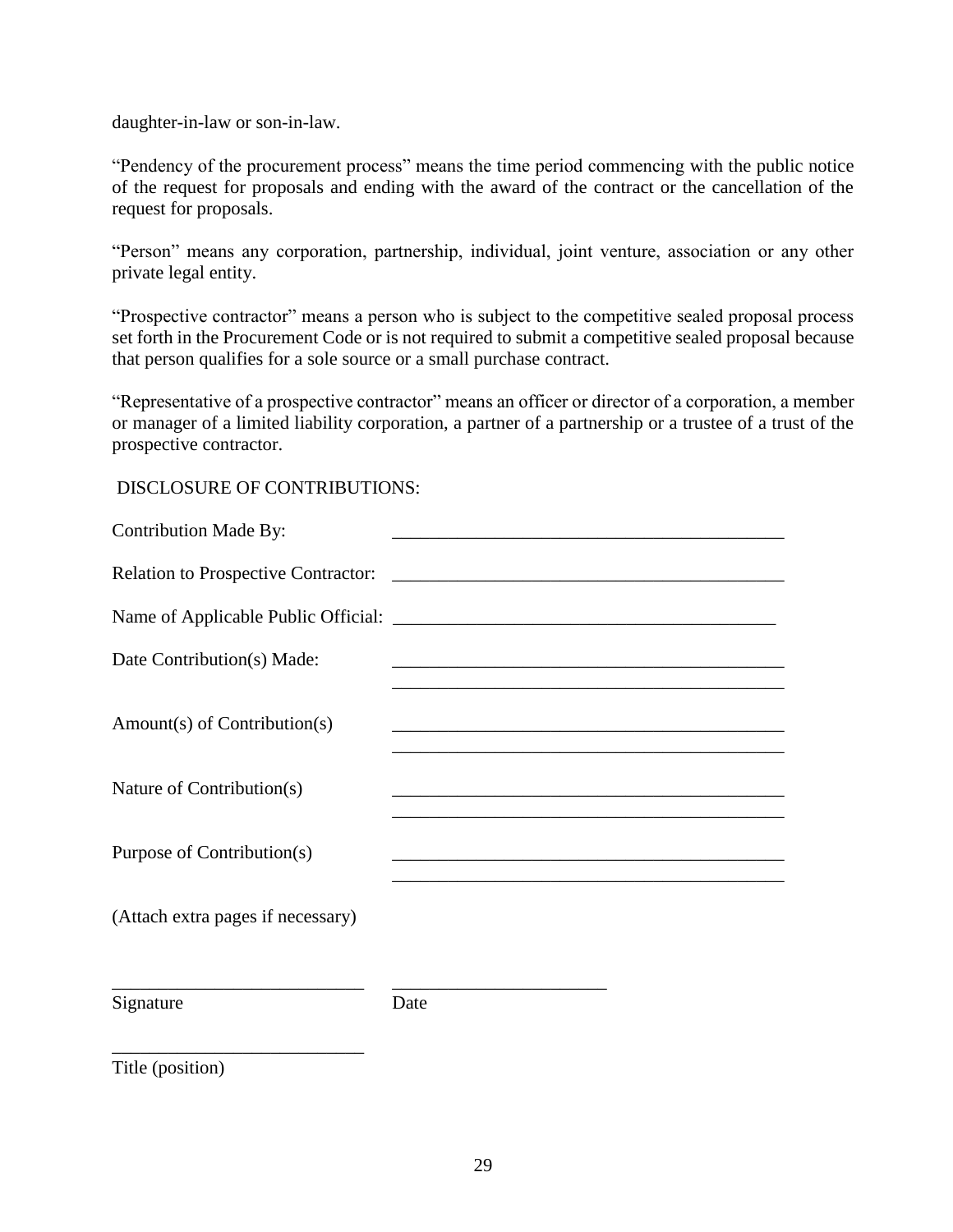NO CONTRIBUTIONS IN THE AGGREGATE TOTAL OVER ONE HUNDRED DOLLARS (\$100) WERE MADE to an applicable public official by me, a family member or representative.

\_\_\_\_\_\_\_\_\_\_\_\_\_\_\_\_\_\_\_\_\_\_\_\_\_\_\_\_\_\_ \_\_\_\_\_\_\_\_\_\_\_\_\_\_\_\_\_\_\_\_\_\_\_

Signature Date

Title (Position)

\_\_\_\_\_\_\_\_\_\_\_\_\_\_\_\_\_\_\_\_\_\_\_\_\_\_\_\_\_\_

#### **SANDOVAL COUNTY'S CURRENT ELECTED OFFICIALS**

Katherine A. Bruch, Commission District 1

Jay C. Block, Commission District 2

Michael Meek, Commission District 3

David J. Heil, Commission District 4

F. Kenneth Eichenwald, Commission District 5

Linda P. Gallegos, Assessor

Anne Brady-Romero, Clerk

Charles J. Aguilar, Probate Judge

Jesse James Casaus, Sheriff

Jennifer Taylor, Treasurer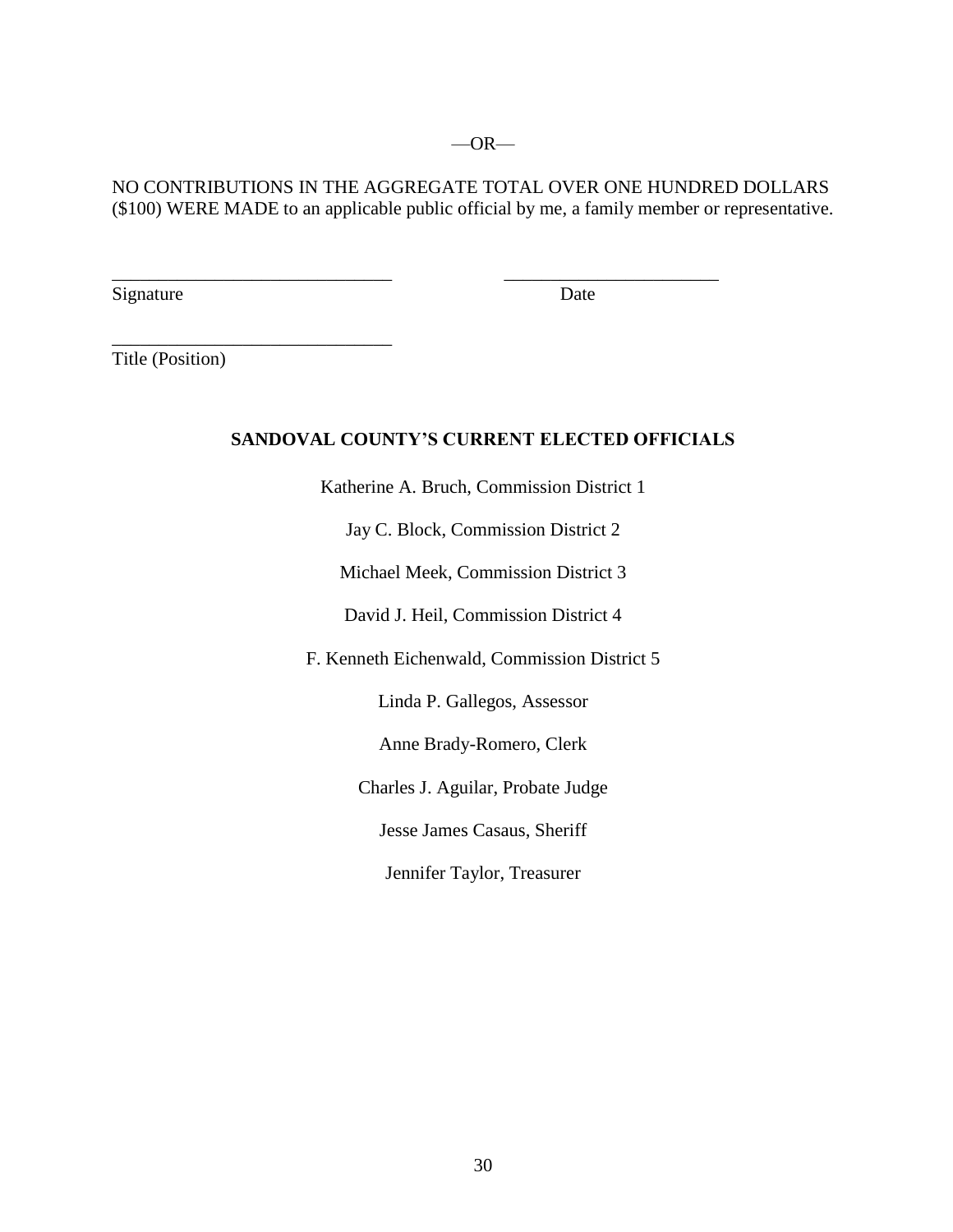## **APPENDIX C**

## **LETTER OF TRANSMITTAL FORM**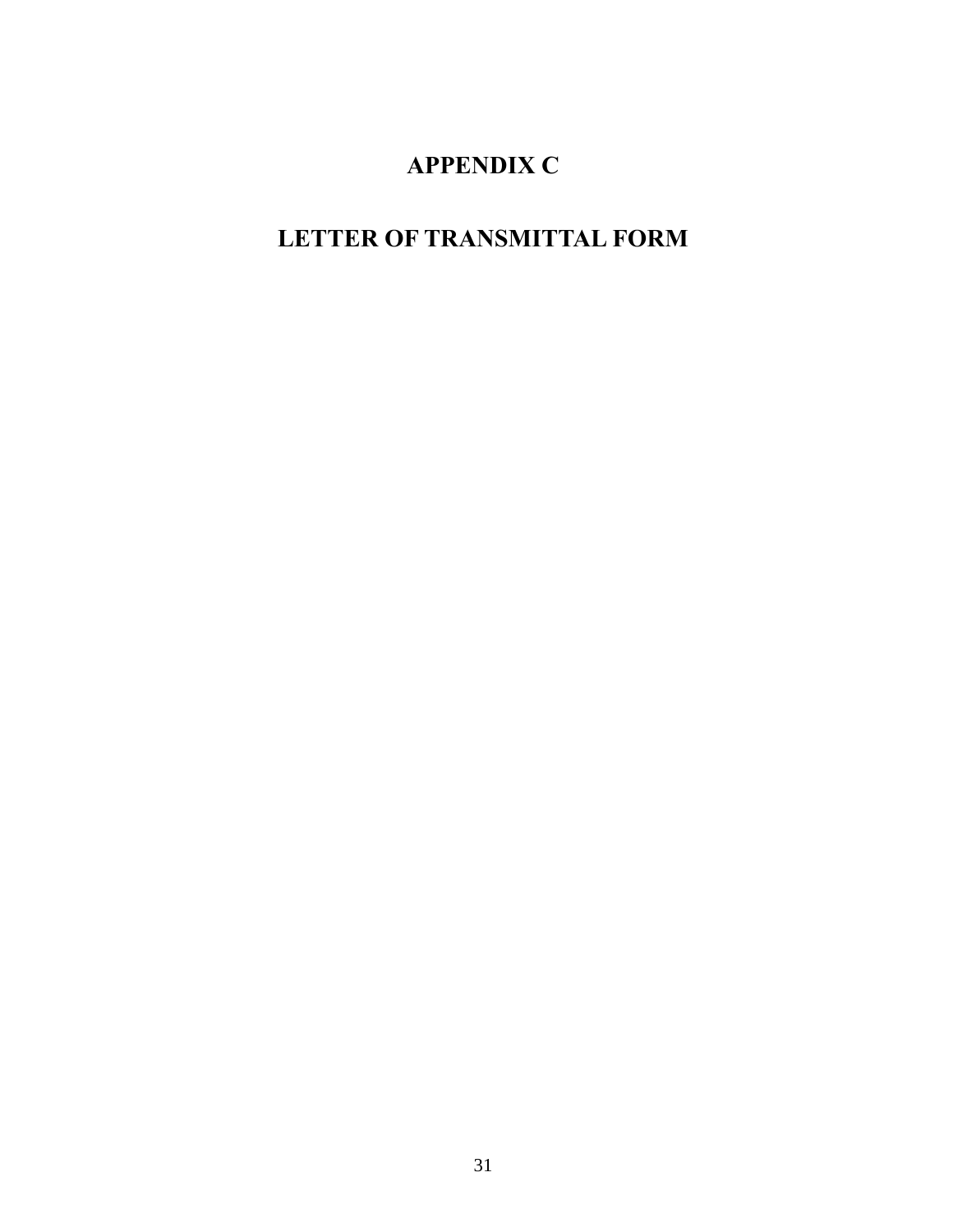## *APPENDIX C Letter of Transmittal Form*

**RFP#: \_\_\_\_\_\_\_\_\_\_\_\_\_\_\_\_\_\_\_\_\_\_\_\_\_\_\_\_\_**

**Offeror Name: \_\_\_\_\_\_\_\_\_\_\_\_\_\_\_\_\_\_\_\_\_ FED ID# \_\_\_\_\_\_\_\_\_\_\_\_\_\_\_\_\_\_\_\_\_\_\_\_\_\_\_\_\_\_\_**

\_\_\_\_\_\_\_\_\_\_\_\_\_\_\_\_\_\_\_\_\_\_\_\_\_\_\_\_\_\_\_\_\_\_\_\_\_\_\_\_\_\_\_\_\_\_\_\_\_\_\_\_\_\_\_\_\_\_\_\_\_\_\_\_\_\_\_\_\_\_\_\_\_\_\_\_ \_\_\_\_\_\_\_\_\_\_\_\_\_\_\_\_\_\_\_\_\_\_\_\_\_\_\_\_\_\_\_\_\_\_\_\_\_\_\_\_\_\_\_\_\_\_\_\_\_\_\_\_\_\_\_\_\_\_\_\_\_\_\_\_\_\_\_\_\_\_\_\_\_\_\_\_

Items #1 to #7 EACH MUST BE COMPLETED IN FULL

#### 1. **Identity (Name) and Mailing Address** of the submitting organization:

| 2. For the person authorized by the organization to contractually obligate on behalf of this Offer:                                                                                                                   |
|-----------------------------------------------------------------------------------------------------------------------------------------------------------------------------------------------------------------------|
|                                                                                                                                                                                                                       |
| Title                                                                                                                                                                                                                 |
|                                                                                                                                                                                                                       |
|                                                                                                                                                                                                                       |
| 3. For the person authorized by the organization to negotiate on behalf of this Offer:                                                                                                                                |
|                                                                                                                                                                                                                       |
| Title                                                                                                                                                                                                                 |
|                                                                                                                                                                                                                       |
|                                                                                                                                                                                                                       |
| 4. For the person authorized by the organization to clarify/respond to queries regarding this Offer:                                                                                                                  |
| Title                                                                                                                                                                                                                 |
|                                                                                                                                                                                                                       |
|                                                                                                                                                                                                                       |
| 5. Use of Sub-Contractors (Select one)<br>No sub-contractors will be used in the performance of any resultant contract OR<br>The following sub-contractors will be used in the performance of any resultant contract: |
| (Attach extra sheets, as needed)                                                                                                                                                                                      |
| 6. Please describe any relationship with any entity (other than Subcontractors listed in (5) above) which<br>will be used in the performance of any resultant contract.                                               |

(Attach extra sheets, as needed)

- 7. \_\_\_ On behalf of the submitting organization named in item #1, above, I accept the Conditions Governing the Procurement
	- \_\_\_ I concur that submission of our proposal constitutes acceptance of the Evaluation Factors contained in Section V of this RFP.
	- \_\_\_ I acknowledge receipt of any and all amendments to this RFP.

\_\_\_\_\_\_\_\_\_\_\_\_\_\_\_\_\_\_\_\_\_\_\_\_\_\_\_\_\_\_\_\_\_\_\_\_\_\_\_\_\_\_\_\_\_\_\_\_ \_\_\_\_\_\_\_\_\_\_\_\_\_\_\_\_\_\_\_\_\_, 2022

Authorized Signature and Date (Must be signed by the person identified in item #2, above.)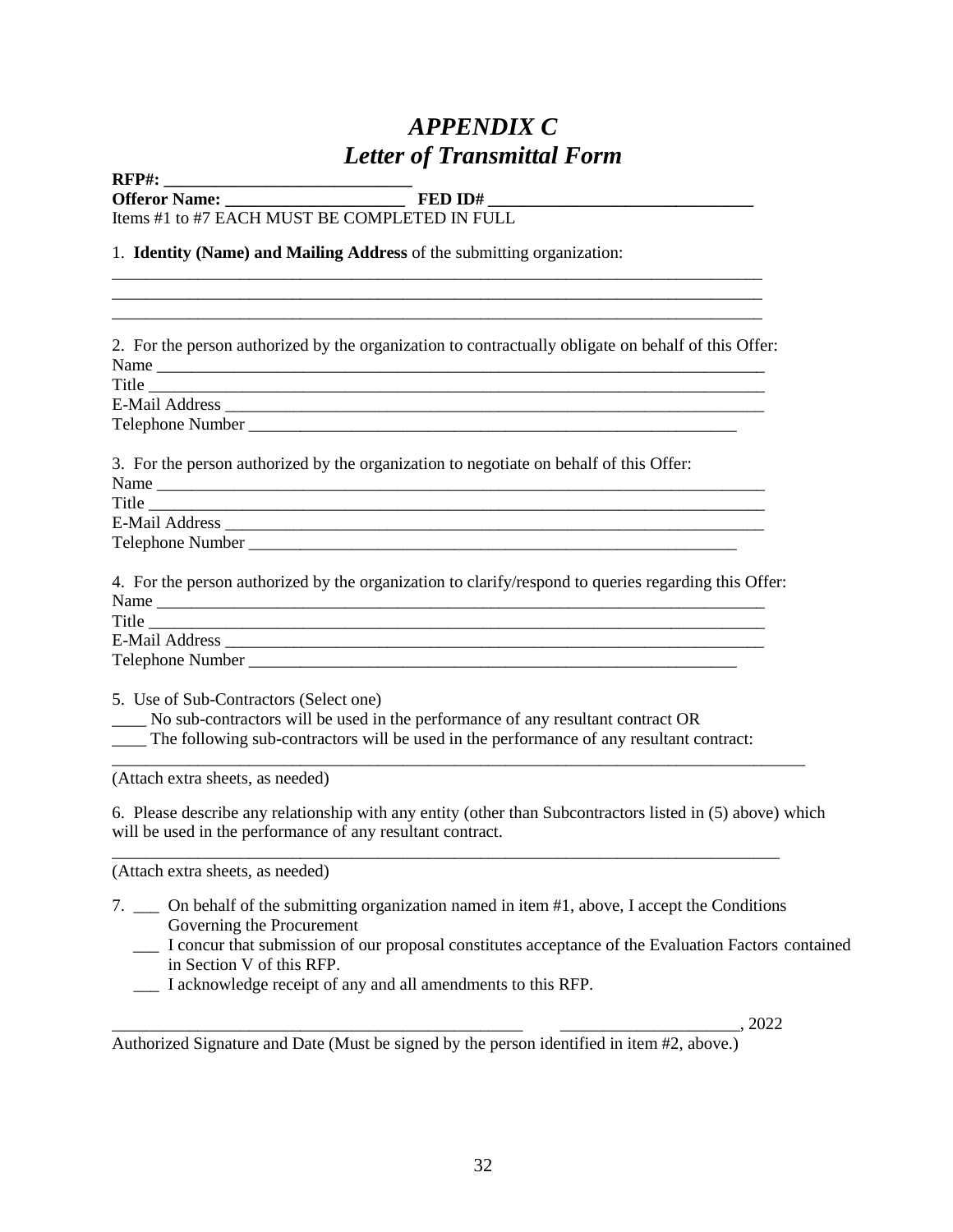## **APPENDIX D**

## **ORGANIZATIONAL REFERENCE QUESTIONNAIRE**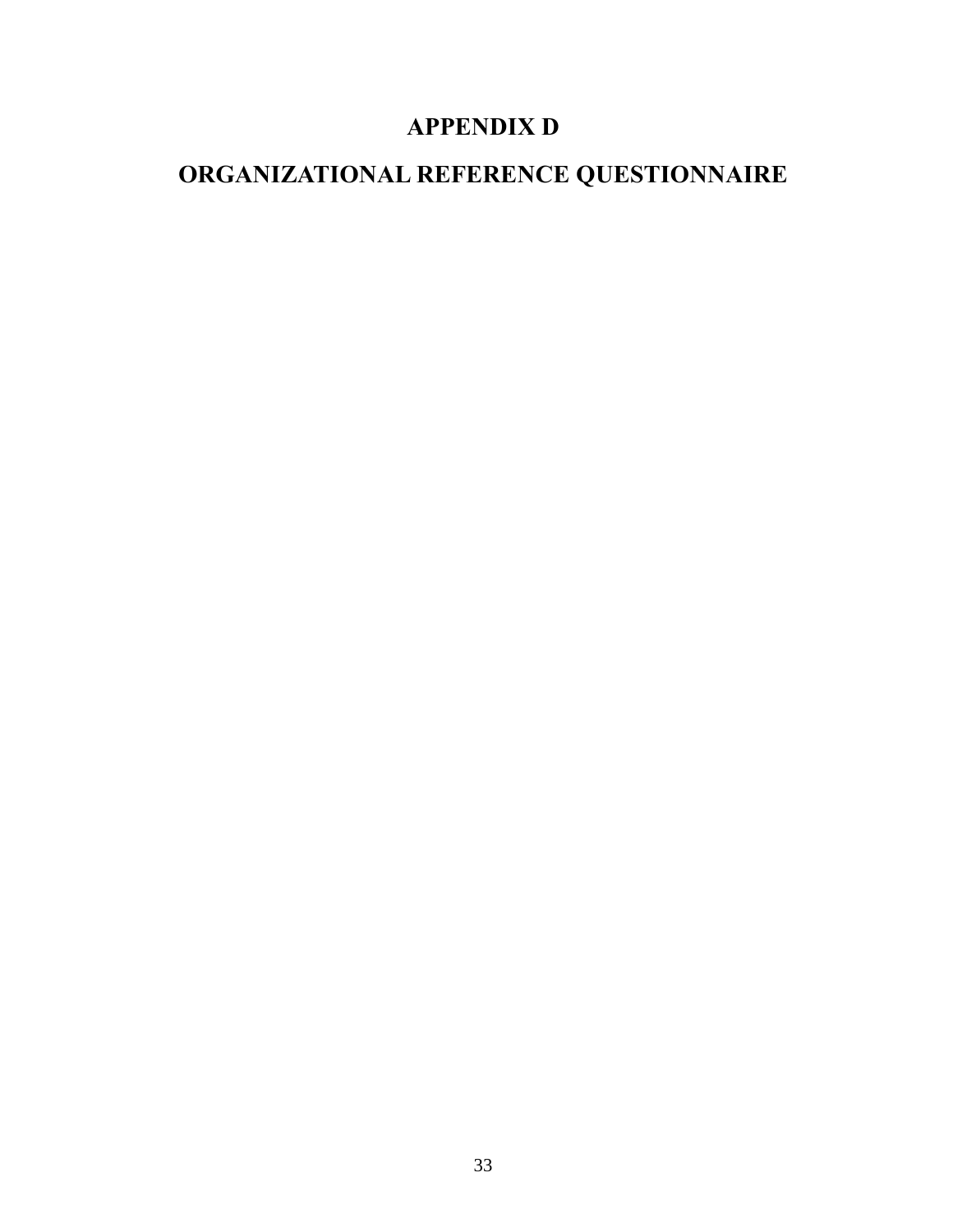### **ORGANIZATIONAL REFERENCE QUESTIONNAIRE FOR:**

(Name of the company you're submitting reference for)

This form is being submitted to your company for completion as a business reference for the company listed above. This form is to be returned for **RFP# FY22-SCTO-01 Banking and Depository Services** via **facsimile** or **e-mail** at:

| Name:      | Leslie Olivas, Senior Procurement Specialist |
|------------|----------------------------------------------|
|            | <b>Sandoval County Finance Department</b>    |
| Address:   | 1500 Idalia Road, Building D                 |
|            | Bernalillo, NM 87004                         |
|            |                                              |
| Telephone: | 505-404-5873                                 |
| Fax:       | 505-867-7605                                 |
| Email:     | ldolivas@sandovalcountynm.gov                |

Please return no later than July 6, 2022 @ 3:00 p.m. Mountain Daylight Time and **must not** be returned to the individual/company requesting the reference. Late submissions will not be considered.

Please enter **detailed** answers in the "comments" section of each question.

For questions or concerns regarding this form, please contact the Sandoval County Procurement Officer listed above. When contacting us, please be sure to include the Request for Proposal number listed at the top of this page.

#### **CONFIDENTIAL INFORMATION WHEN COMPLETED**

| <b>Company providing</b>      |  |
|-------------------------------|--|
| reference:                    |  |
| <b>Contact name and</b>       |  |
| title/position                |  |
| Contact telephone number      |  |
| <b>Contact e-mail address</b> |  |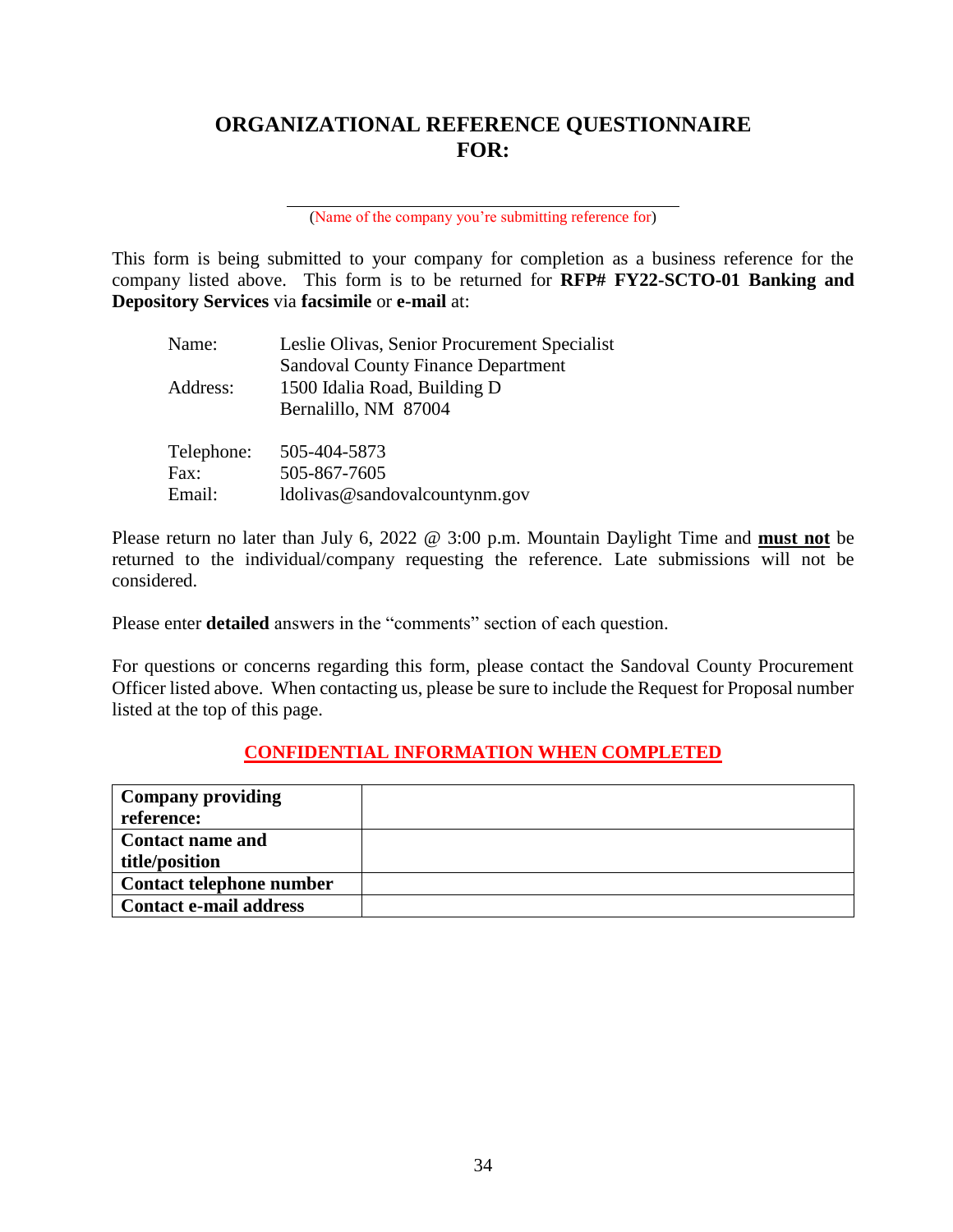#### QUESTIONS:

- 1. In what capacity have you worked with this vendor in the past? COMMENTS:
- 2. How would you rate this firm's knowledge and expertise?  $(3 = Excellent; 2 = Satisfactory; 1 = Unsatisfactory; 0 = Unacceptable)$ COMMENTS:
- 3. How would you rate the vendor's flexibility relative to changes in the project scope and timelines?  $(3 = Excellent; 2 = Satisfactory; 1 = Unsatisfactory; 0 = Unacceptable)$ COMMENTS:
- 4. What is your level of satisfaction with hard-copy materials produced by the vendor?  $(3 = Excellent; 2 = Satisfactory; 1 = Unsatisfactory; 0 = Unacceptable)$ COMMENTS:
- 5. How would you rate the dynamics/interaction between the vendor and your staff?  $(3 = Excellent; 2 = Satisfactory; 1 = Unsatisfactory; 0 = Unacceptable)$ COMMENTS:

6. Who were the vendor's principal representatives involved in your project and how would you rate them individually? Would you comment on the skills, knowledge, behaviors or other factors on which you based the rating?

 $(3 = Excellent; 2 = Satisfactory; 1 = Unsatisfactory; 0 = Unacceptable)$ 

| Name: | Rating: |
|-------|---------|
| Name: | Rating: |
| Name: | Rating: |
| Name: | Rating: |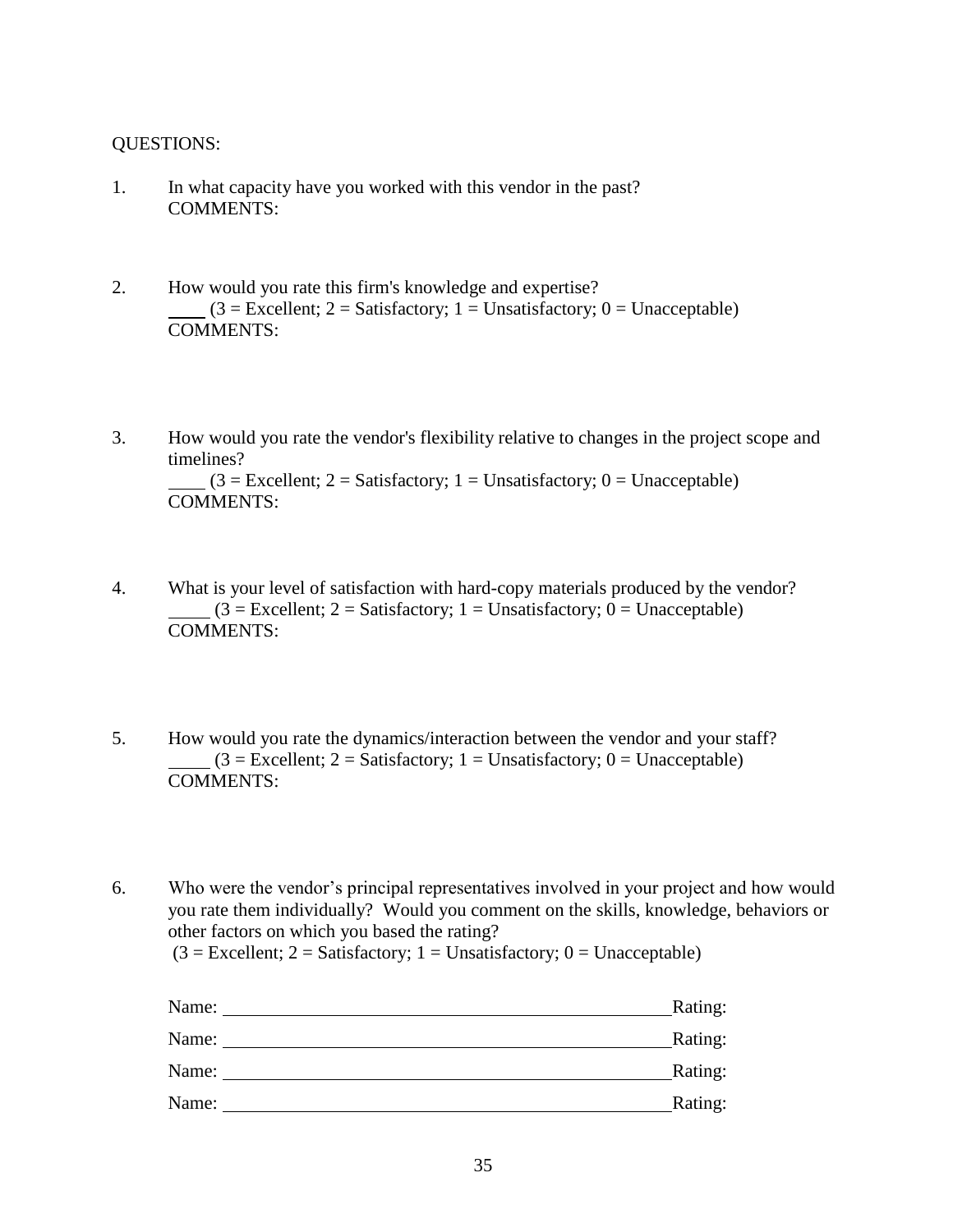#### COMMENTS:

- 7. How satisfied are you with the products developed by the vendor?  $(3 = \text{Excellent}; 2 = \text{Satisfactory}; 1 = \text{Unsatisfactory}; 0 = \text{Unacceptable})$  $\overline{\text{COMMENTS:}}$
- 8. With which aspect(s) of this vendor's services are you most satisfied? COMMENTS:
- 9. With which aspect(s) of this vendor's services are you least satisfied? COMMENTS:
- 10. Would you recommend this vendor's services to your organization again? COMMENTS: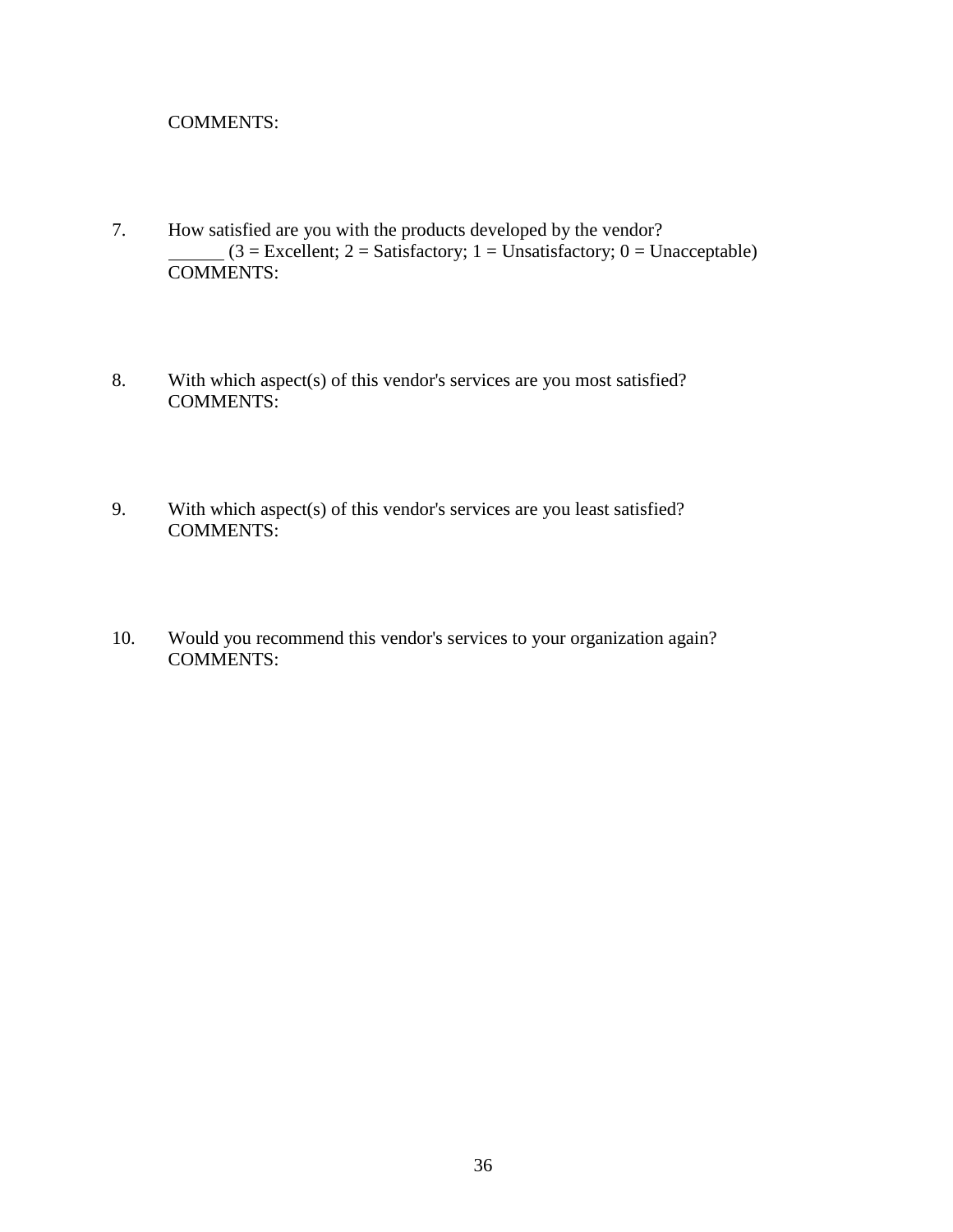## APPENDIX E

## CONFLICT OF INTEREST AFFIDAVIT FORM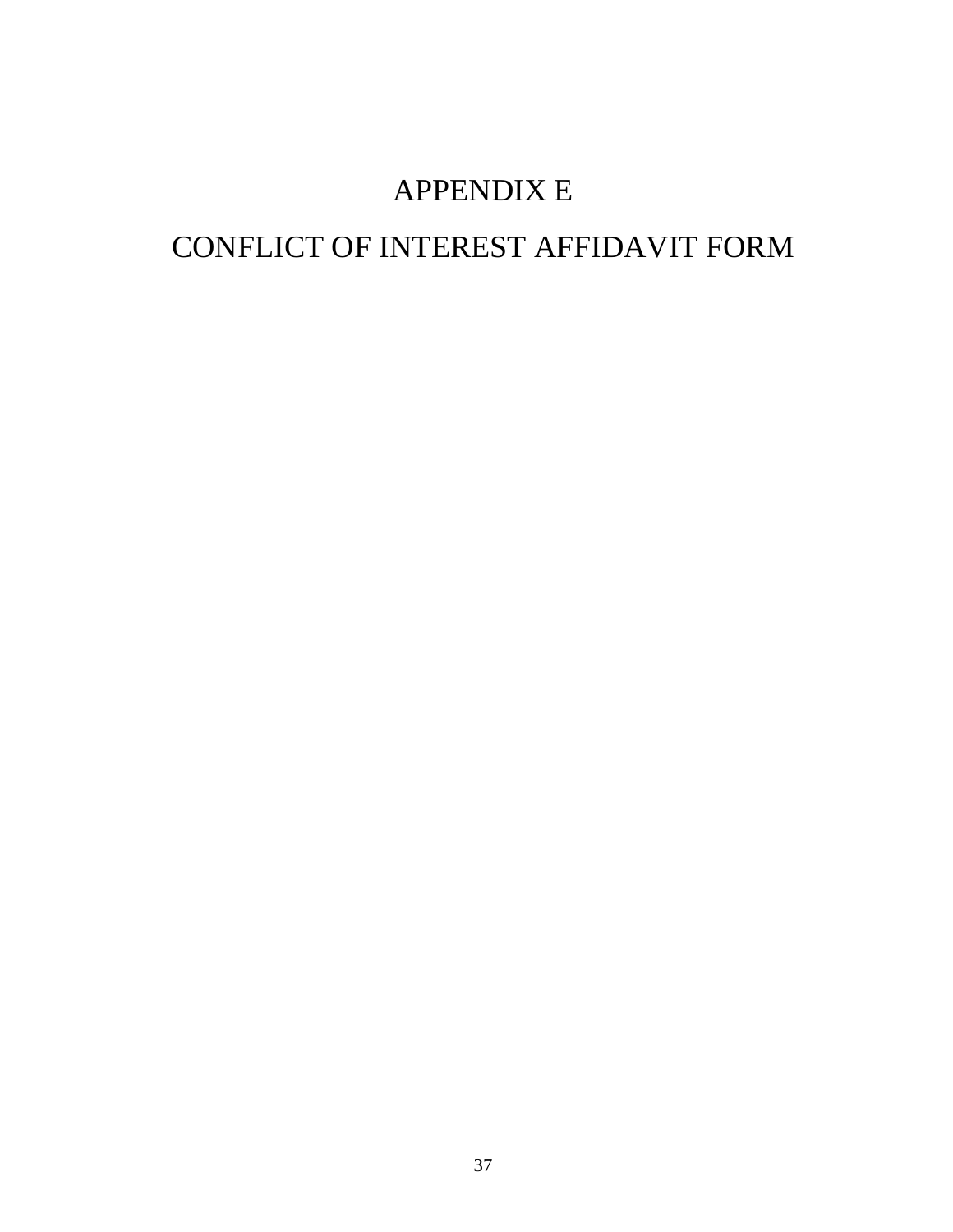### **APPENDIX E**

#### *CONFLICT OF INTEREST AFFIDAVIT*

STATE OF NEW MEXICO)

 ) ss. COUNTY OF SANDOVAL)

I, \_\_\_\_\_\_\_\_\_\_\_\_\_\_\_\_\_\_\_\_\_\_\_\_\_\_\_\_\_\_\_\_ (name), being first duly sworn upon my oath, depose and state the following:

I am a former employee of \_\_\_\_\_\_\_\_\_\_\_\_\_\_\_\_\_\_\_\_\_\_\_\_\_\_\_\_\_ (name of Department/Agency), having separated/retired from state employment as of \_\_\_\_\_\_\_\_\_\_\_\_\_\_\_\_\_\_\_\_\_\_ (date).

I am a current employee of \_\_\_\_\_\_\_\_\_\_\_\_\_\_\_\_\_\_\_\_\_\_\_\_\_\_\_\_\_\_ (name of Department/Agency), or a legislator with the state, or the family member (spouse, parent, child, sibling by consanguinity or affinity) of a current employee or legislator with the state. Being a current employee or legislator or family member of a current employee or legislator of the state, I hereby certify that I obtained this Agreement pursuant to Sections 10-16-7 or 10-16-9 NMSA 1978, that is, in accordance with the Procurement Code except that this Agreement has NOT been awarded via the sole source or small purchase procurement methods.

The Department/Agency and I have entered into an agreement in the amount of \$

Section 10-16-8.A(1) NMSA 1978 of the Governmental Conduct Act does not apply to this Agreement because I neither sought a contract with the Department/Agency, nor engaged in any official act which directly resulted in the formation of the Professional Services Agreement while an employee of the Department/Agency.

To the best of my knowledge, this Agreement was awarded in compliance with all relevant provisions of the New Mexico Procurement Code (13-1-28, et. seq., NMSA 1978).

FURTHER, AFFIANT SAYETH NOT.

NAME

 $\frac{1}{2}$  , and the contract of the contract of the contract of the contract of the contract of the contract of the contract of the contract of the contract of the contract of the contract of the contract of the contract

Subscribed and sworn to before me by \_\_\_\_\_\_\_\_\_\_\_\_\_\_\_\_\_\_\_\_\_\_\_\_\_\_\_\_ (name of former employee) this  $d$ ay of  $\qquad \qquad \ldots$ 

NOTARY PUBLIC

My Commission Expires:

\_\_\_\_\_\_\_\_\_\_\_\_\_\_\_\_\_\_\_\_\_\_\_\_\_\_\_\_\_\_\_\_\_\_\_\_

Terms of the Conflict of Interest Affidavit are inapplicable.

\_\_\_\_\_\_\_\_\_\_\_\_\_\_\_\_\_\_\_\_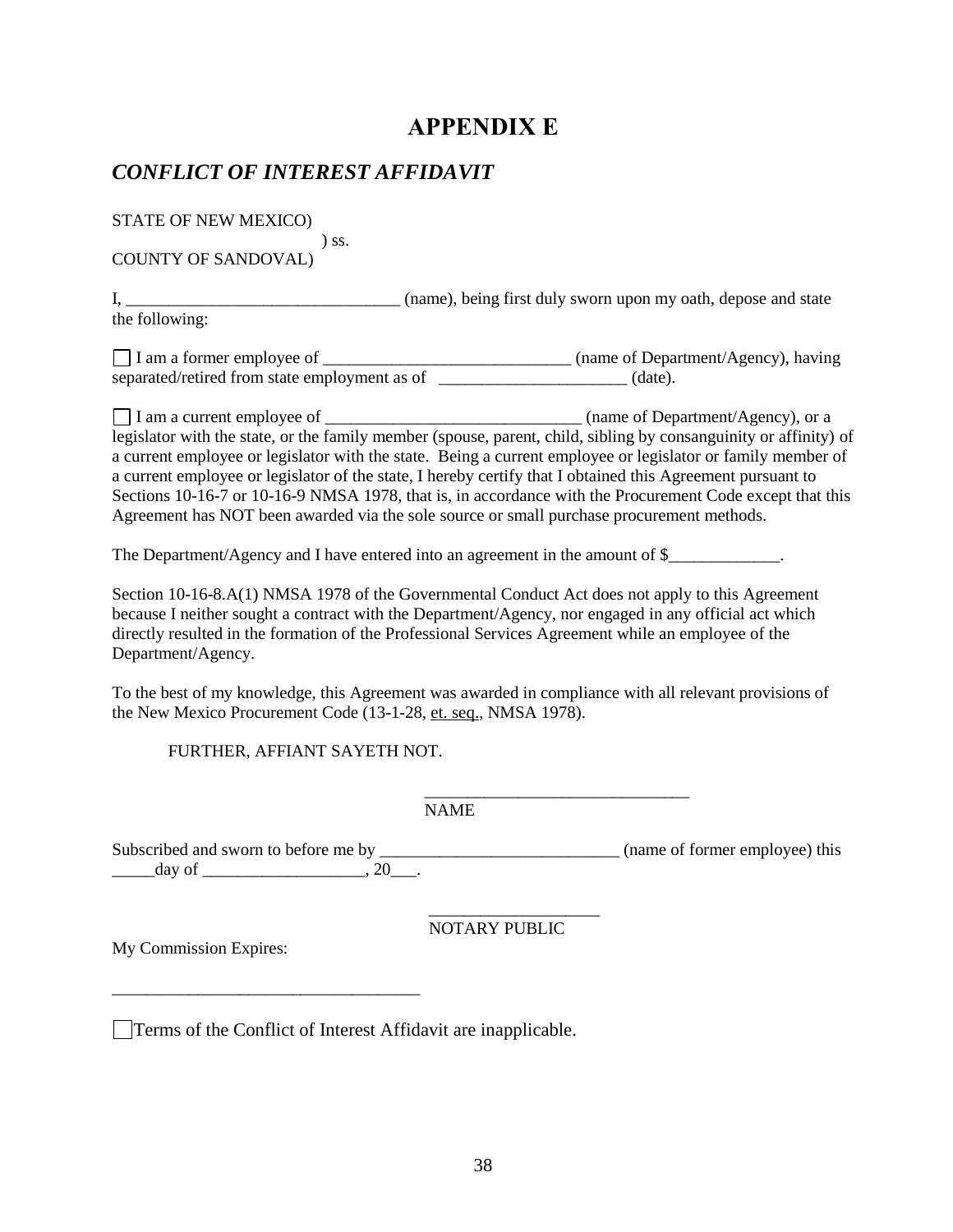# **APPENDIX F COST RESPONSE FORM Attachment A, B, C**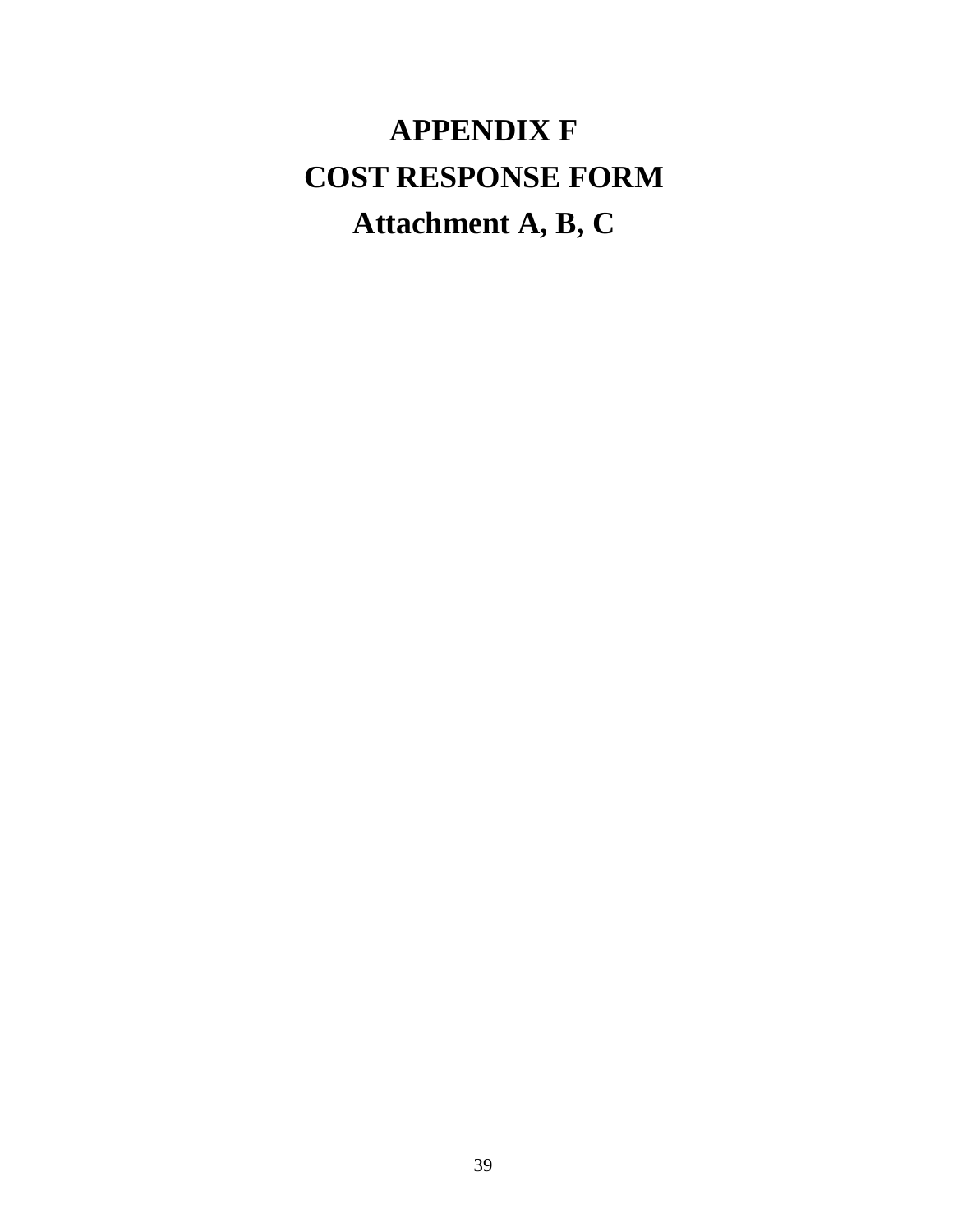|                                                             | <b>ATTACHMENT A</b>   |                  |                   |  |
|-------------------------------------------------------------|-----------------------|------------------|-------------------|--|
|                                                             |                       |                  |                   |  |
| <b>Monthly Compensation Schedule</b>                        | <b>Scenario Units</b> | <b>Unit Cost</b> | <b>Total Cost</b> |  |
|                                                             |                       |                  |                   |  |
| 1. Account Maintenance Fee(s) - monthly                     | 16 accounts           |                  |                   |  |
| 2. Transaction Items                                        |                       |                  |                   |  |
| a. Check/Debit Fee                                          | 1,100 items           |                  |                   |  |
| b. Deposit/Credit Fee                                       | 600 items             |                  |                   |  |
| c. Other Credits Processed                                  |                       |                  |                   |  |
| On-us Deposited Items                                       | 550 items             |                  |                   |  |
| Local/Other Deposited Items                                 | 29,000 items          |                  |                   |  |
| Non-Local (Foreign Item) Fee                                | 5 items               |                  |                   |  |
| d. Returned Deposit Item/Chargeback Items<br>(Reprocessing) | 40 items              |                  |                   |  |
| e. Cash Processing - Currency per \$100                     | 3,500                 |                  |                   |  |
| f. Coin/Rolled Coin                                         | 10 rolls              |                  |                   |  |
| g. Stop Payment                                             | 5 items               |                  |                   |  |
|                                                             |                       |                  |                   |  |
| 3. ACH Items                                                |                       |                  |                   |  |
| a. ACH Maintenance and/or Access Fee                        | 6 accounts            |                  |                   |  |
| b. ACH Origination per item                                 | 1250 items            |                  |                   |  |
| c. ACH Credit Fee                                           | 300 items             |                  |                   |  |
| d. ACH Debit Fee                                            | 75 items              |                  |                   |  |
| e. ACH EDI Addenda Service Fee                              | 3 account             |                  |                   |  |
| f. ACH Fraud Filter/Block (per account)                     | 6 accounts            |                  |                   |  |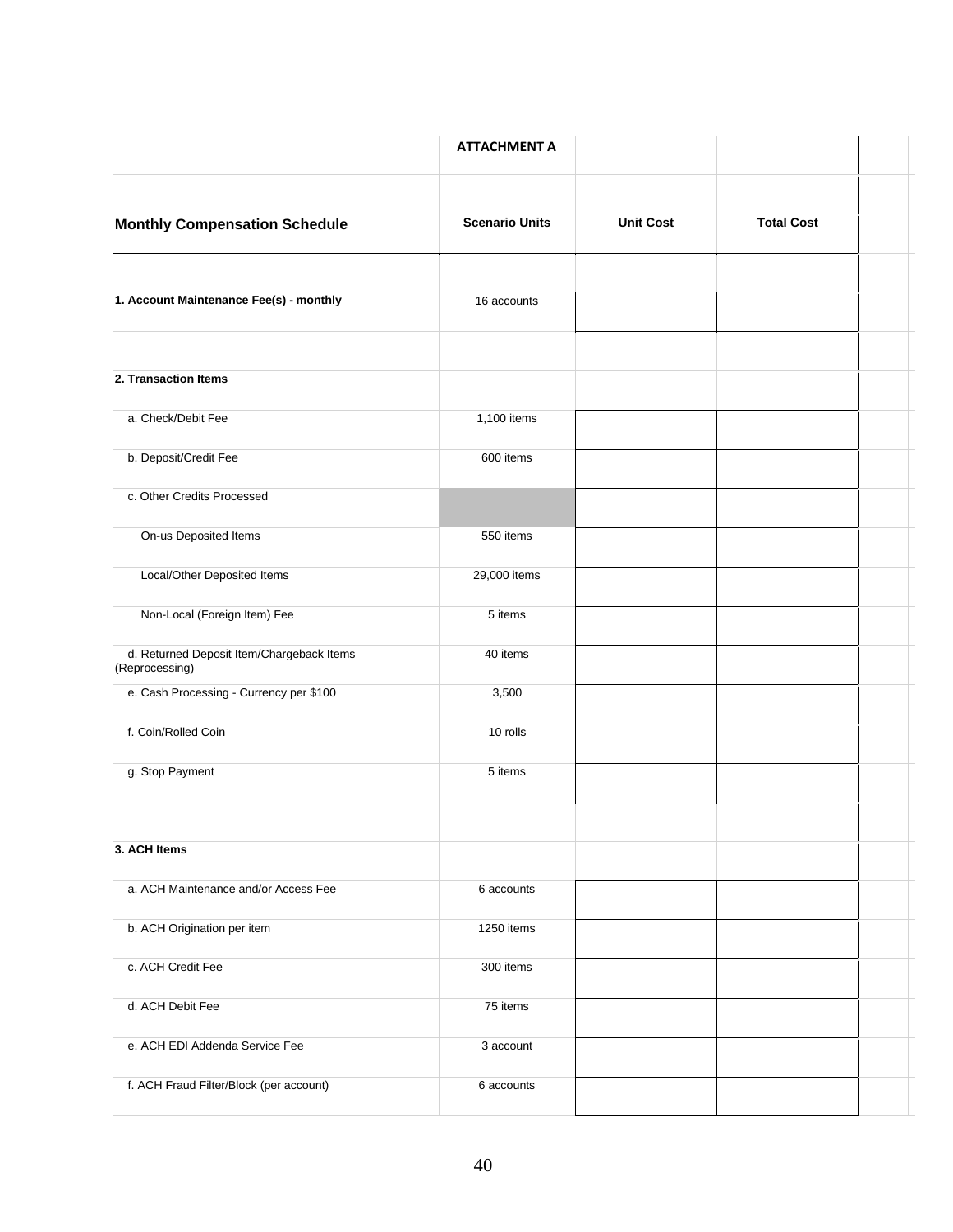| g. ACH returns                              | 5 items          |  |  |
|---------------------------------------------|------------------|--|--|
|                                             |                  |  |  |
| 4. Domestic Wire Transactions               |                  |  |  |
| a. Wire Maintenance and/or Access Fees      | 6 accounts       |  |  |
| b. Wires Originated Fee                     | 5 wires          |  |  |
| c. Wires Received Fee                       | 5 wires          |  |  |
| d. International Wires Received             | 1 wire           |  |  |
|                                             |                  |  |  |
| 5. Internet Banking Account Maintenance     |                  |  |  |
| a. Account Maintenance and/or Access Fees   | 16 accounts      |  |  |
|                                             |                  |  |  |
| 6. Other Services                           |                  |  |  |
| a. Armed Courier Services                   | 20 days          |  |  |
| b. Cashier's Checks                         | 1 cashiers check |  |  |
| e. Repo/Investment Sweep                    | 2 accounts       |  |  |
| f. Target Balance Account Fees              | 2 accounts       |  |  |
| g. Positive Pay Access and Maintenance Fees | 5 accounts       |  |  |
| h. Stop Payment Service Fees                | 5 items          |  |  |
| i. Bi-weekly Statements                     | 2 accounts       |  |  |
| j. Statement CD - monthly                   | $0$ CD           |  |  |
| k. Safe Deposit Boxes                       | 5 boxes          |  |  |
| (5 - 10" x 10" boxes)                       |                  |  |  |
|                                             |                  |  |  |
| 7. Lockbox Processing                       |                  |  |  |
| a. Matched item processing                  | 43,000 items     |  |  |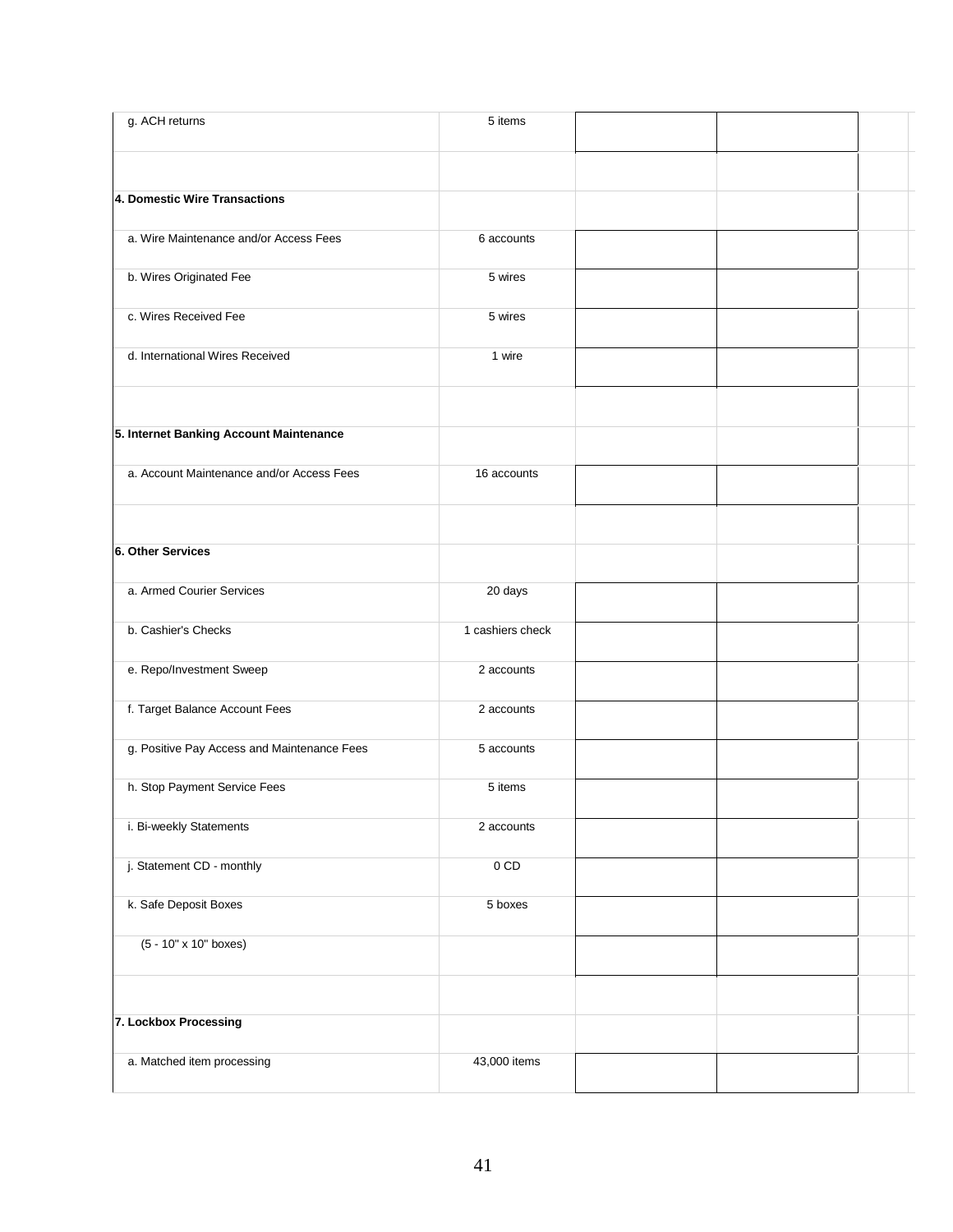| b. Image CD (check matched with payment coupon) | 20 CD's                  |  |  |
|-------------------------------------------------|--------------------------|--|--|
|                                                 |                          |  |  |
| 8. Supplies                                     |                          |  |  |
| a. Check Orders                                 | $1$ Box = 2,000 checks   |  |  |
| b. Deposit Slips/Books (bound)                  | $1$ Box = 20 Bound Books |  |  |
| c. Tamper Proof Deposit Bags                    | $1$ Box = 500 Bags       |  |  |
| d. Endorsement Stamps                           | $1$ Box = 10 Stamps      |  |  |
| e. Currency Straps/Rolled Coin Wraps/etc.       | As needed                |  |  |
|                                                 |                          |  |  |
| <b>Total Analysis:</b>                          |                          |  |  |
|                                                 |                          |  |  |

## **Attachment B Sandoval County Month End Account Balances For the Period January 2021-January 2022**

|               | <b>General Fund</b> | <b>Tax Paymnet</b>                           | <b>General Obligation</b> | <b>Landfill Closure</b> | andfill Project Loan | Inmate                   | <b>Debt Service</b> | <b>Project Fund</b> |                | <b>Economic Dev. AMI Kids Income</b> | <b>Flex Spending</b> |
|---------------|---------------------|----------------------------------------------|---------------------------|-------------------------|----------------------|--------------------------|---------------------|---------------------|----------------|--------------------------------------|----------------------|
|               |                     | <b>Month Includes Sweeps Includes Sweeps</b> | <b>Debt Service</b>       | <b>Account</b>          | <b>Account</b>       | <b>Custodial Account</b> | <b>Account</b>      | <b>Account</b>      | <b>Account</b> | <b>Account</b>                       | <b>Account</b>       |
| $Jan-21$      | 47,349,986.15       | 10,857,957.22                                | 1,340,816.02              | 964,498.67              | 139,045.39           | 128,743.19               | 1,144,489.17        | 10,397,387.25       | 1,124,835.76   | 253,511.33                           | 19,367.39            |
| Feb-21        | 43.537.509.50       | 2,679,970.28                                 | 1,379,247.48              | 964.757.63              | 139,082.72           | 122,293.03               | 1,271,980.74        | 10.369.833.07       | 1,125,137.77   | 253.576.01                           | 21,027.42            |
| $Mar-21$      | 41,582,599.63       | 3,354,618.78                                 | 1,409,659.07              | 965,044.41              | 139,124.06           | 13,014.36                | 1,371,620.55        | 10,189,405.18       | 1,125,472.23   | 253,648.15                           | 26,581.71            |
| Apr-21        | 36,953,104.48       | 8,964,217.42                                 | 1,462,836.28              | 965,322.02              | 139,164.08           | 139,660.06               | 713,702.71          | 10,056,109.79       | 125,795.99     | 253,357.50                           | 27,798.94            |
| $May-21$      | 50.430.786.22       | 41.610.979.33                                | 1,623,631.29              | 865.647.48              | 139,205.45           | 132.885.77               | 345,380.51          | 9.892.283.59        | 1,126,130.64   | 253,430.18                           | 30,269.31            |
| <b>Jun-21</b> | 58,320,195.65       | 2,411,359.48                                 | 2,447,764.43              | 857.606.18              | 139,245.50           | 857,606.18               | 1,265,422.12        | 9,725,762.29        | 1,121,980.08   | 253,500.16                           | 26,367.52            |
| $Jul-21$      | 56,471,327.99       | 1,993,995.81                                 | 955.80                    | 857,861.11              | 139,286.89           | 131,619.45               | 1,393,231.49        | 9,696,594.00        | 1,787,475.16   | 253,572.59                           | 19,090.10            |
| <b>Aug-21</b> | 54,793,020.34       | 1,826,707.46                                 | 12,417.40                 | 858,116.12              | 139,328.29           | 135,755.40               | 1,520,816.79        | 9,712,626.68        | 1,788,006.50   | 253,644.90                           | 21,872.99            |
| <b>Sep-21</b> | 57.990.880.54       | 1,757,759.43                                 | 21,301.88                 | 1,030,691.88            | 139,368.37           | 133,632.56               | 1,648,396.96        | 9.628.680.82        | 1,788,520.86   | 253.714.94                           | 18,566.73            |
| Oct-21        | 39,356,193.23       | 1,963,330.94                                 | 3,530.85                  | 1,030,998.26            | 139,409.80           | 139,328.30               | 1,671,456.60        | 9,449,750.79        | 1,388,999.16   | 16,715.62                            | 17,916.10            |
| <b>Nov-21</b> | 41,891,151.47       | 24,537,047.51                                | 38,958.90                 | 1,031,294.85            | 139,449.90           | 131,105.65               | 1,699,242.37        | 9,436,761.55        | 1,389,398.73   | 16,717.51                            | 17,947.10            |
| <b>Dec-21</b> | 44,739,245.76       | 58,981,812.17                                | 610,260.97                | 1,031,601.41            | 139,491.35           | 128,923.72               | 1,198,754.66        | 9.087.719.85        | 1,389,811.74   | 16,719.56                            | 18,151.91            |
| Jan-22        | 54,362,662.87       | 3,002,588.98                                 | 1,700,013.50              | 1,031,908.06            | 139,532.82           | 134,943.93               | 1,326,286.37        | 9,005,598.93        | 1,390,224.87   | 16,721.90                            | 22,990.17            |

\* Property Tax Collections are included in the Tax Payment Account Balances and do not represent a separate account. These collections are provided to demonstrate the cyclical nature of these revenues in relation to balances shown for the Tax Payment Account. All

property tax collections are disbursed by the 20th day of the month following collection.